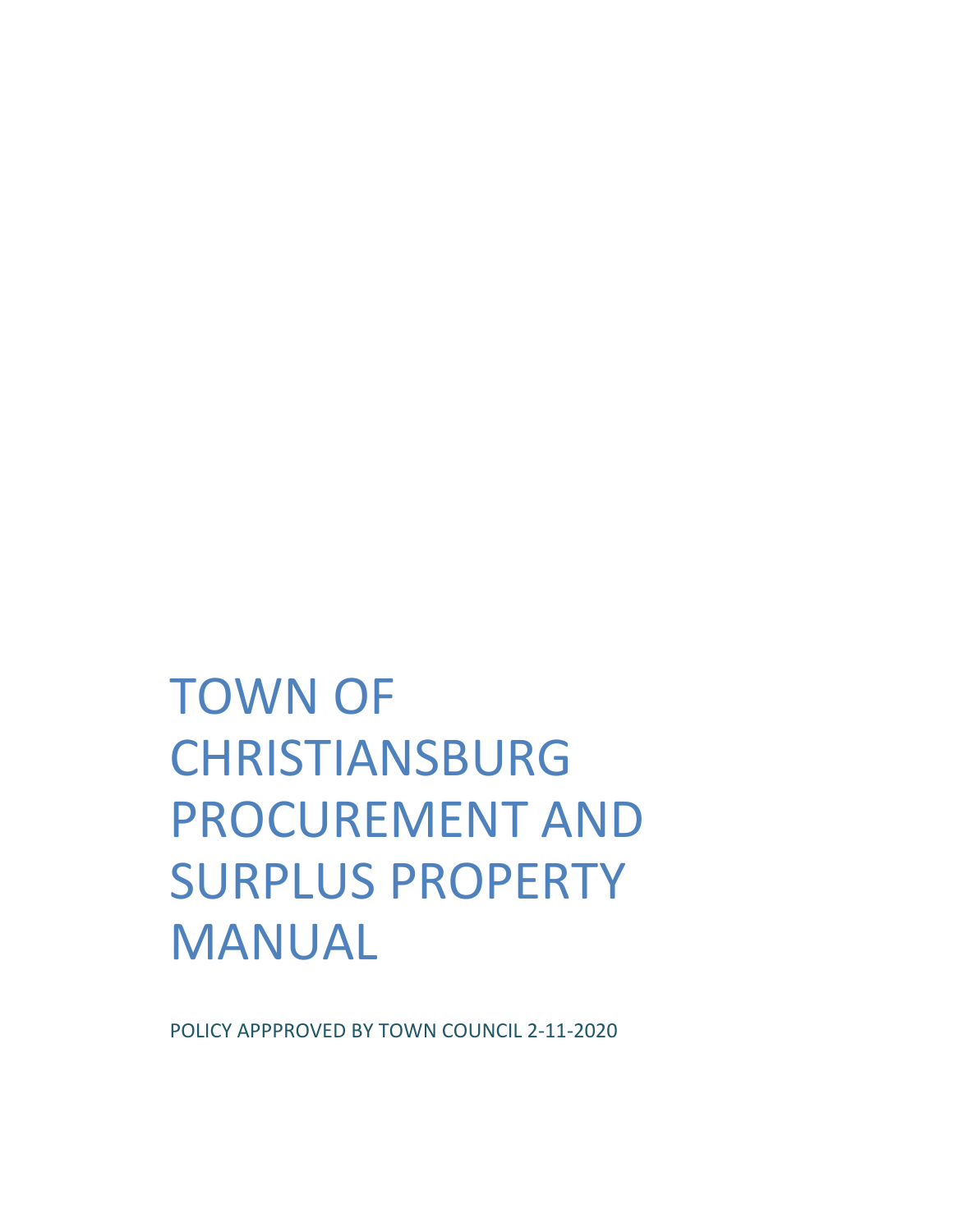## TOWN OF CHRISTIANSBURG, VIRGINIA PROCUREMENT AND SURPLUS PROPERTY MANUAL

| 3.1.1 |                                                                           |
|-------|---------------------------------------------------------------------------|
| 3.1.2 |                                                                           |
| 3.1.3 |                                                                           |
| 3.1.4 |                                                                           |
| 3.1.5 |                                                                           |
| 3.1.6 |                                                                           |
| 3.1.7 |                                                                           |
| 3.1.8 |                                                                           |
| 3.1.9 |                                                                           |
|       |                                                                           |
|       |                                                                           |
| 3.2.2 |                                                                           |
|       |                                                                           |
|       | Goods, non-professional services, and non-transportation construction.  9 |

## **Table of Contents**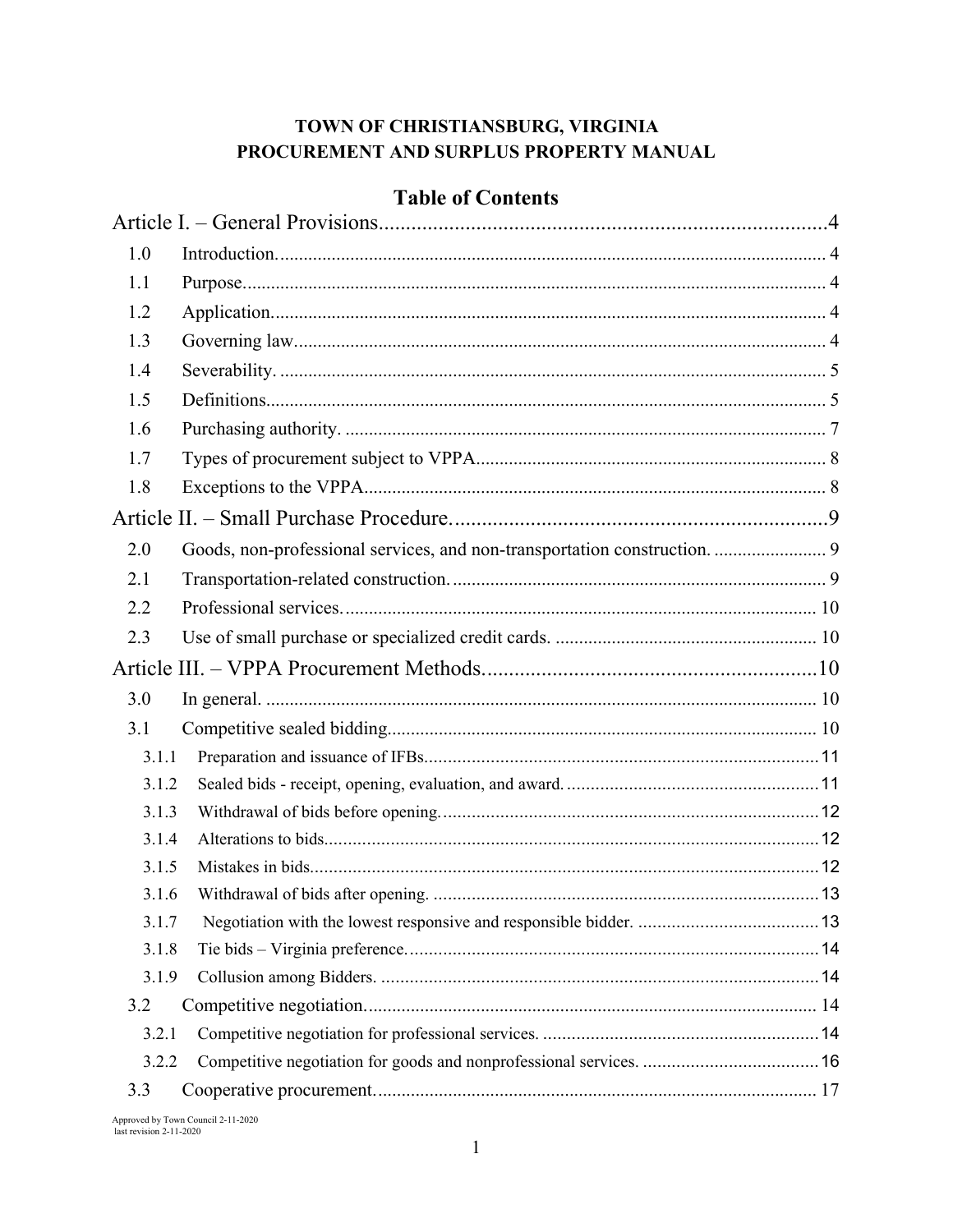| 3.3.1 |                                                                               |  |
|-------|-------------------------------------------------------------------------------|--|
| 3.4   |                                                                               |  |
| 3.5   |                                                                               |  |
| 3.5.1 |                                                                               |  |
| 3.6   |                                                                               |  |
| 3.7   | Design-build and construction management contracts authorized; procedure.  19 |  |
|       |                                                                               |  |
| 4.0   |                                                                               |  |
| 4.1   |                                                                               |  |
| 4.1.1 |                                                                               |  |
| 4.1.2 |                                                                               |  |
| 4.2   |                                                                               |  |
| 4.2.1 |                                                                               |  |
| 4.2.2 |                                                                               |  |
| 4.3   |                                                                               |  |
|       |                                                                               |  |
| 5.0   |                                                                               |  |
| 5.1   |                                                                               |  |
| 5.2   |                                                                               |  |
| 5.3   | Competitive Bidding or Competitive Negotiation on State-Aid Projects 24       |  |
| 5.4   |                                                                               |  |
| 5.5   |                                                                               |  |
| 5.6   |                                                                               |  |
| 5.7   |                                                                               |  |
| 5.8   |                                                                               |  |
| 5.9   |                                                                               |  |
| 5.10  |                                                                               |  |
| 5.11  |                                                                               |  |
| 5.12  |                                                                               |  |
| 5.13  |                                                                               |  |
| 5.14  |                                                                               |  |
| 5.15  |                                                                               |  |
| 5.16  |                                                                               |  |
| 5.17  |                                                                               |  |
|       |                                                                               |  |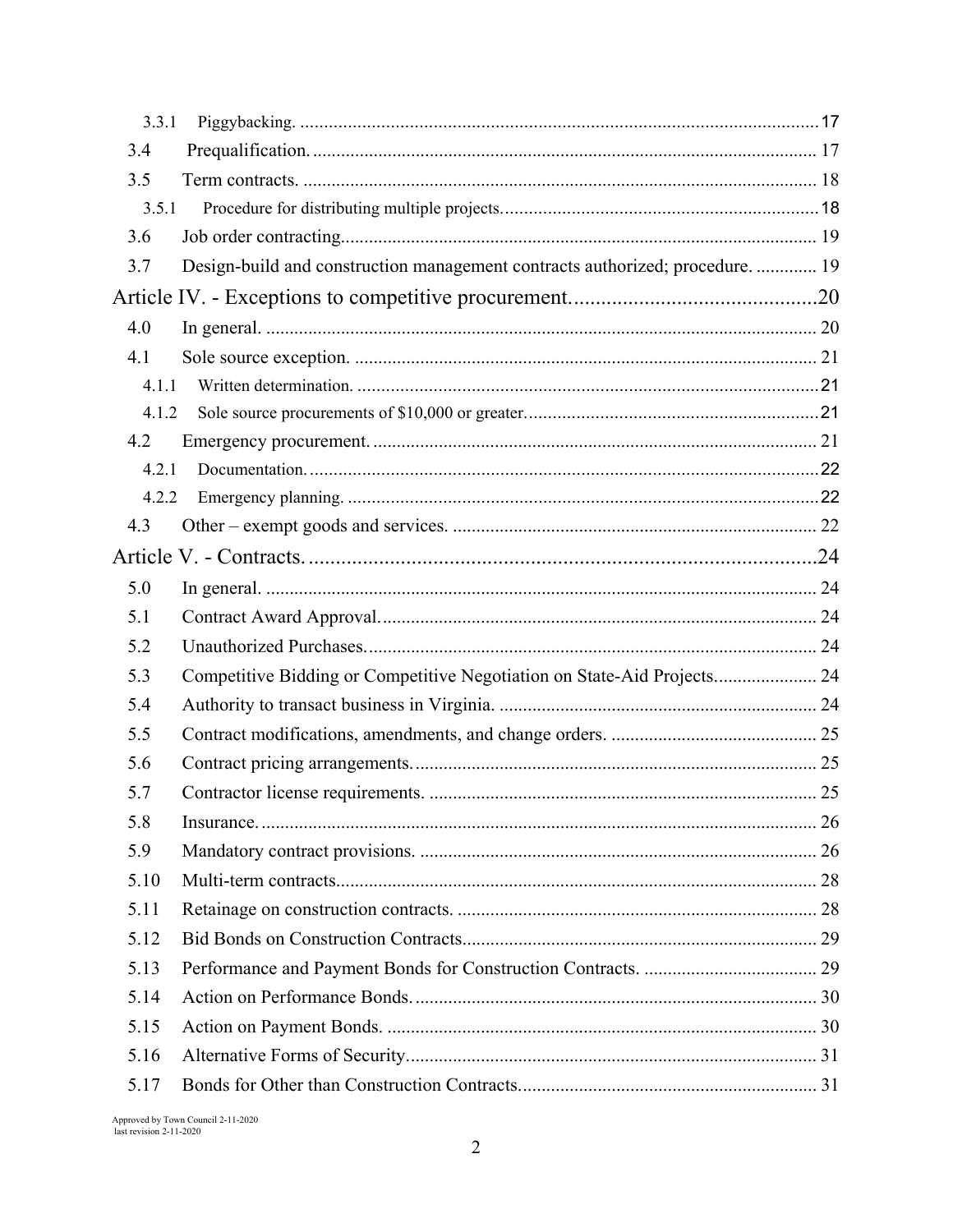| 5.18  |                                                                         |  |
|-------|-------------------------------------------------------------------------|--|
|       | Article VI. – Notices and Public Access to Procurement Records31        |  |
| 6.0   |                                                                         |  |
| 6.1   |                                                                         |  |
| 6.2   |                                                                         |  |
|       |                                                                         |  |
| 7.0   |                                                                         |  |
| 7.1   |                                                                         |  |
| 7.2   |                                                                         |  |
| 7.3   |                                                                         |  |
| 7.4   |                                                                         |  |
|       |                                                                         |  |
|       | Article IX. - Assistance to small and disadvantaged businesses: 34      |  |
| 9.0   | Small, Women-, Minority-, and Service Disabled Veteran-Owned Business   |  |
|       |                                                                         |  |
| 9.1   |                                                                         |  |
|       |                                                                         |  |
| 10.0  |                                                                         |  |
| 10.1  |                                                                         |  |
| 10.2  |                                                                         |  |
| 10.3  |                                                                         |  |
| 10.4  |                                                                         |  |
| 10.5  |                                                                         |  |
| 10.6  |                                                                         |  |
| 10.7  |                                                                         |  |
| 10.8  |                                                                         |  |
| 10.9  | Certification of compliance required; penalty for false statements.  37 |  |
| 10.10 |                                                                         |  |
| 10.11 |                                                                         |  |
|       |                                                                         |  |
| 11.0  |                                                                         |  |
| 11.1  |                                                                         |  |
| 11.2  |                                                                         |  |
| 11.3  | Approved by Town Council 2-11-2020                                      |  |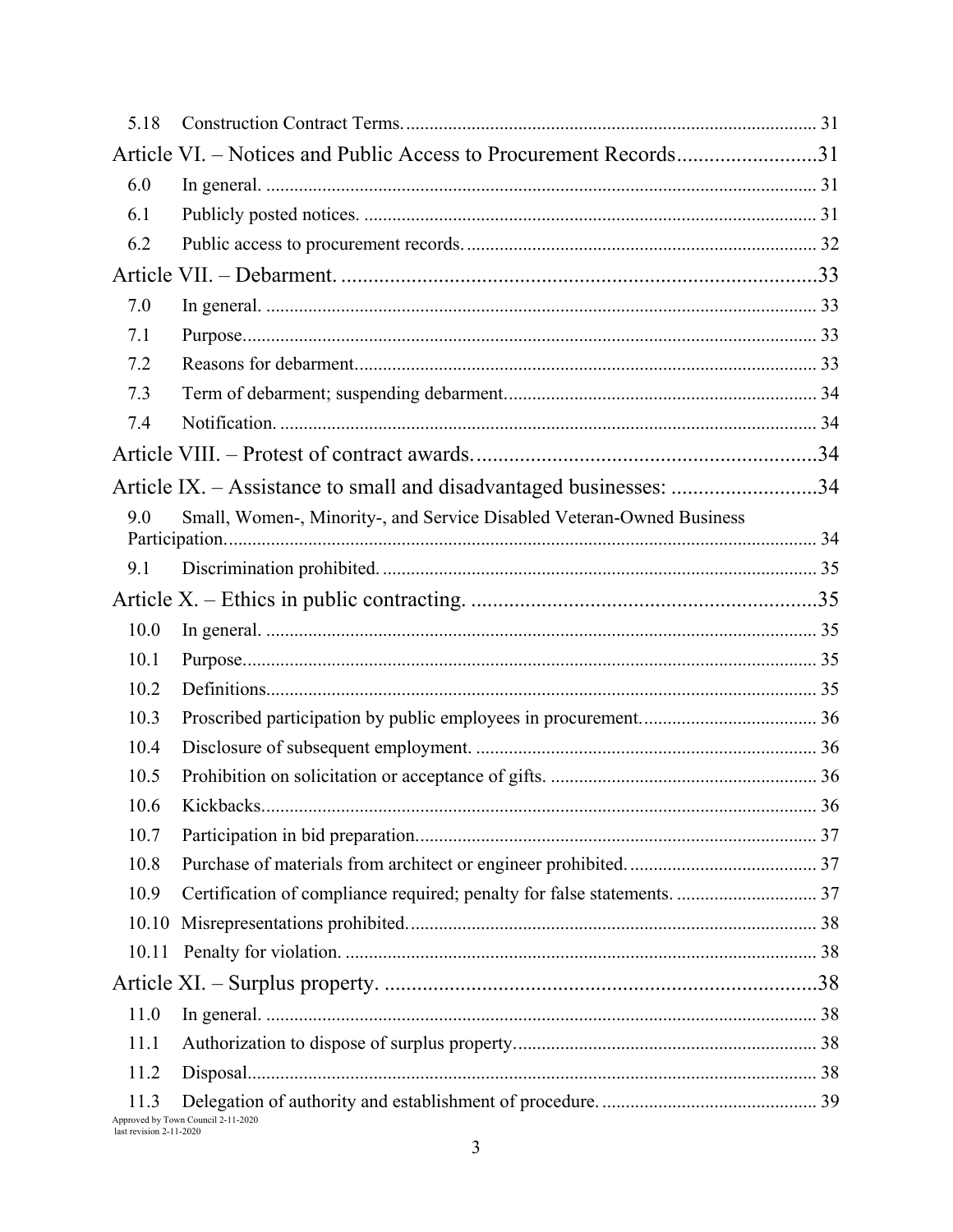## **Article I. – General Provisions.**

#### **1.0 Introduction.**

This manual sets forth the legal authority and responsibility for the purchasing process for the Town of Christiansburg ("Town").

## **1.1 Purpose.**

Public purchasing embraces a fundamental obligation to the general public to ensure that procurements are accomplished in accordance with the intent of the laws enacted by the appropriate legislative body. The intent of the Virginia General Assembly is set forth in the Virginia Public Procurement Act (Code of Virginia, § 2.2-4300, *et seq*.). The Town of Christiansburg intends, through this procurement manual, to ensure the purchase of high quality goods and services at reasonable prices; that all procurement procedures be conducted in a fair and impartial manner with avoidance of any impropriety or appearance of impropriety; that all qualified vendors have access to Town business and that no offeror be arbitrarily or capriciously excluded; that competition be sought to the maximum feasible degree; that procurement procedures involve openness and administrative efficiency; that the rules governing contract award be made clear in advance of the competition; that specifications reflect the needs of the Town rather than being drawn to favor a particular vendor; and that the Town and the vendor freely exchange information considering what is sought to be procured and what is offered; to protect the assets and funds of the Town of Christiansburg; and to maintain above-board relations with all suppliers within the Procurement Laws and Business Ethics as dictated by federal, state, and Town of Christiansburg governments. Therefore, the following manual for purchasing is hereby adopted by the Town of Christiansburg Town Council and shall take effect immediately.

#### **1.2 Application.**

This manual is established by official action of the Town of Christiansburg and applies to all contracts for goods, services, insurance, and construction entered into by the Town. All provisions herein are in conformance with Chapter 43, § 2.2-4300 *et seq*. of the Virginia Code, as amended.

When the procurement involves the expenditure of federal assistance or contract funds, the procurement shall be conducted in accordance with any applicable mandatory federal law and regulation, which includes, but may not be limited to, Title 2 of the Code of Federal Regulations, Part 200 [2 CFR 200.317-326]. See Exhibit A attached hereto.

When this manual does not specifically address a procurement issue, the issue may be resolved in accordance with the applicable section of the Commonwealth of Virginia's law and current policy, or Title 2 of the Code of Federal Regulations, Part 200 [2 CFR 200.317-326] as may be applicable. See Exhibit A attached hereto.

## **1.3 Governing law.**

The Virginia Public Procurement Act (VPPA) (Virginia Code §§ 2.2-4300, et seq., as amended)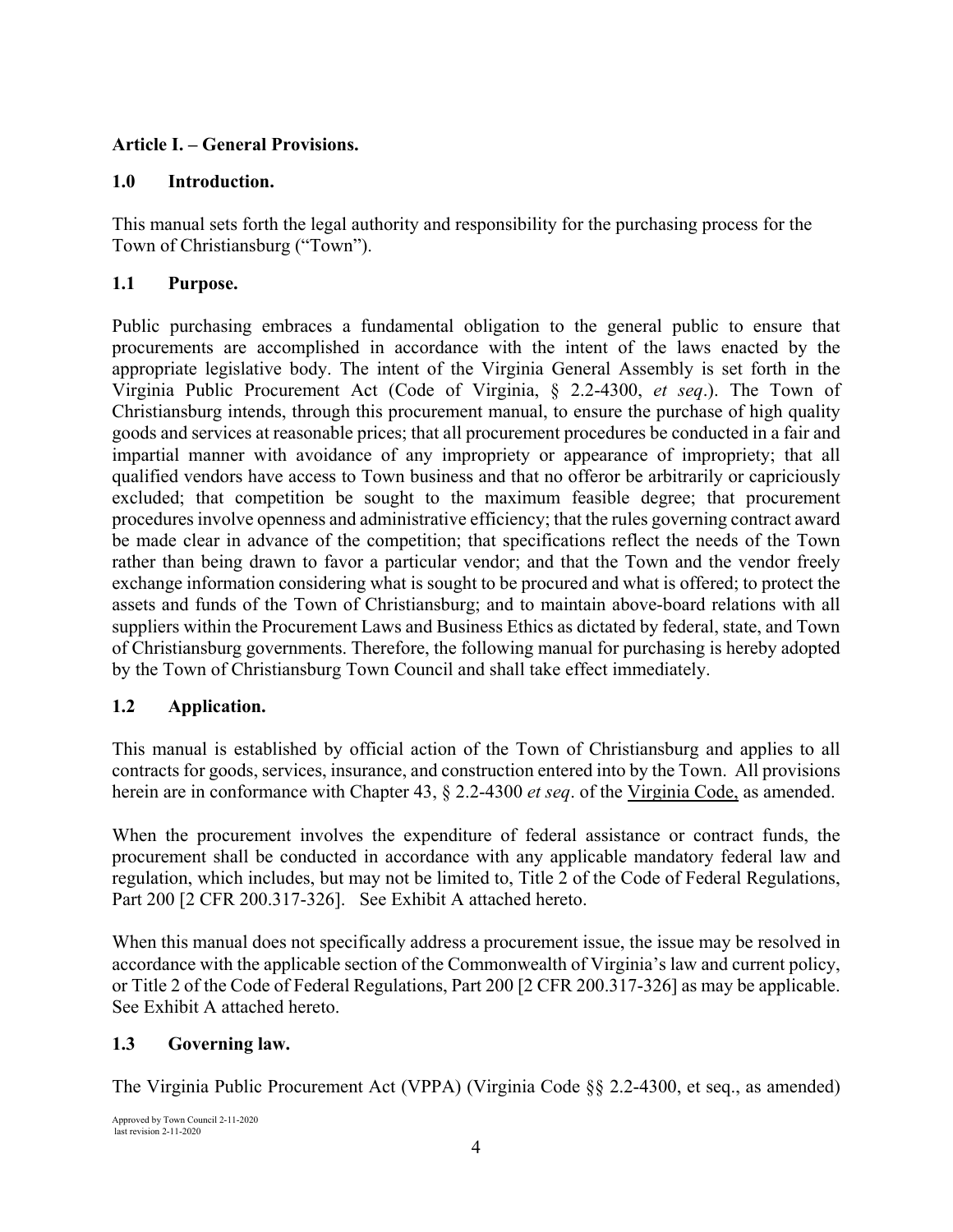applies to all Town purchases, except for those instances where alternative policies and procedures have been adopted as set forth herein. The VPPA is incorporated in its entirety by reference herein. Where a specific procurement issue is not addressed in this document, the VPPA must be consulted. When the procurement involves the expenditure of federal funds, the procurement shall be conducted in accordance with applicable mandatory federal law.

#### **1.4 Severability.**

If any provision of this Policy or any application thereof is held invalid, such invalidity shall not affect other provisions or applications of this manual which can be given effect without the invalid provision or application, and to this end the provisions of this manual are declared to be severable.

#### **1.5 Definitions.**

*Best value*: The overall combination of quality, price, and various elements of required services that in total are optimal relative to the Town's needs.

*Brand name specification*: A specification by manufacturers' names and catalog, model, part, or other referencing numbers.

*Brand name or equivalent specification:* A brand name specification to describe the standard of style, type, character, quality, performance, and other characteristics needed to meet Town of Christiansburg requirements and which provides for the submission of equivalent products.

*Capital asset*: Land, improvements to land, easements, buildings, building improvements, machinery, equipment, works of art and historical treasures, infrastructure, and all other tangible or intangible assets that are used in operations and that have initial useful lives extending beyond one year and a cost of Five Thousand Dollars (\$5,000) or greater.

*Capital improvement projects*: Acquisitions or construction of major equipment or facilities with a useful life of more than one year, a cost greater than Five Thousand Dollars (\$5,000), and not considered maintenance.

*Competitive negotiation:* A method of contractor selection that includes the following elements: 1) issuance of a written request for proposal; 2) public notice; 3) proposal opening, evaluation, negotiation, and 4) contract award. The process for competitive negotiation is set forth in the VPPA and may be used for the procurement of goods, nonprofessional services, professional services, and insurance. Competitive negotiation is initiated by the issuance of a Request for Proposal (RFP). Notice of an RFP must be both published and posted ten (10) days prior to receipt of proposals.

*Competitive sealed bidding:* Competitive sealed bidding is used for the procurement of most goods and nearly all construction. Competitive sealed bidding is initiated using an Invitation for Bid (IFB), sometimes also referred to as an Invitation to Bid (ITB), containing or incorporating by reference the specifications and contractual terms and conditions applicable to the procurement. Public notice of an IFB must be made by either posting in a designated public area or by publication in a newspaper of general circulation at least ten (10) days prior to the date set for receipt of the

Approved by Town Council 2-11-2020 last revision 2-11-2020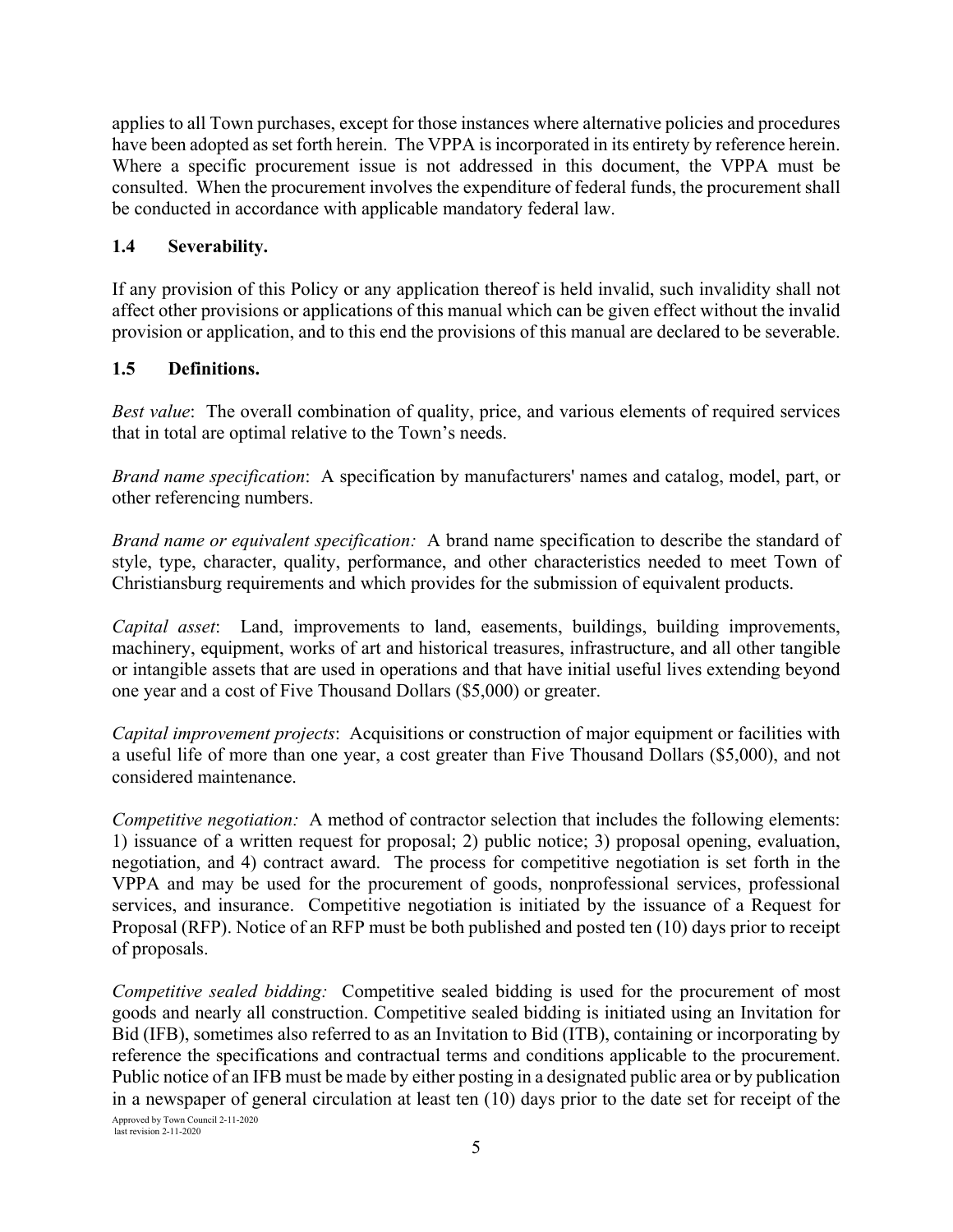bids.

*Confidential information*: Any information which is available to an employee only because of the employee's status as an employee of the Town of Christiansburg and that is not a matter of public knowledge or available to the public on request. Information will be determined as confidential in accordance with the Code of Virginia.

*Construction*: Building, altering, repairing, improving or demolishing any structure, building, and any draining, dredging, excavation, grading or similar work upon real property.

*Construction management at risk (CMAR)*: A procurement and delivery method which results in a commitment by a construction manager (CM) to deliver a project within a guaranteed maximum price (GMP) which is based on the construction documents and specifications plus any reasonably inferred items or tasks.

*Design-build*: Procurement and delivery method for hiring a contractor to both design and build a structure.

*Emergency procurement:* A contract awarded without competitive sealed bidding or competitive negotiation as a result of an emergency. In general, an emergency is a situation that threatens personal safety or property. An emergency has a serious and urgent nature that demands immediate action.

*Goods*: All material, equipment, supplies, printing and automated data processing hardware and software.

*Governing body*: Town of Christiansburg Town Council.

*Informality*: A minor defect or variation of a bid or proposal from the exact requirements of the Invitation to Bid, or the Request for Proposal, which does not affect the price, quality, or delivery schedule for the goods, services or construction being procured.

*Invitation for bid*: All documents, whether attached or incorporated by reference, used for solicitation of competitive sealed bids. Also referred to as "IFB."

*Job order contracting*: A method of procuring construction by establishing a book of unit process and then obtaining a contractor to perform work as needed using the prices, quantities, and specifications in the book as the basis of its pricing. The contractor may be selected through either competitive sealed bidding or competitive negotiation depending upon the needs of the public body procuring construction services. A minimum amount of work may be specified in the contract. The contract term shall not exceed three (3) years including renewals and the sum of all jobs in one-year shall not exceed \$5 million. Individual job orders shall not exceed \$500,000.

*Multiphase professional services contract:* A contract for the providing of professional services where the total scope of work of the second or subsequent phase of the contract cannot be specified without the results of the first or prior phase of the contract.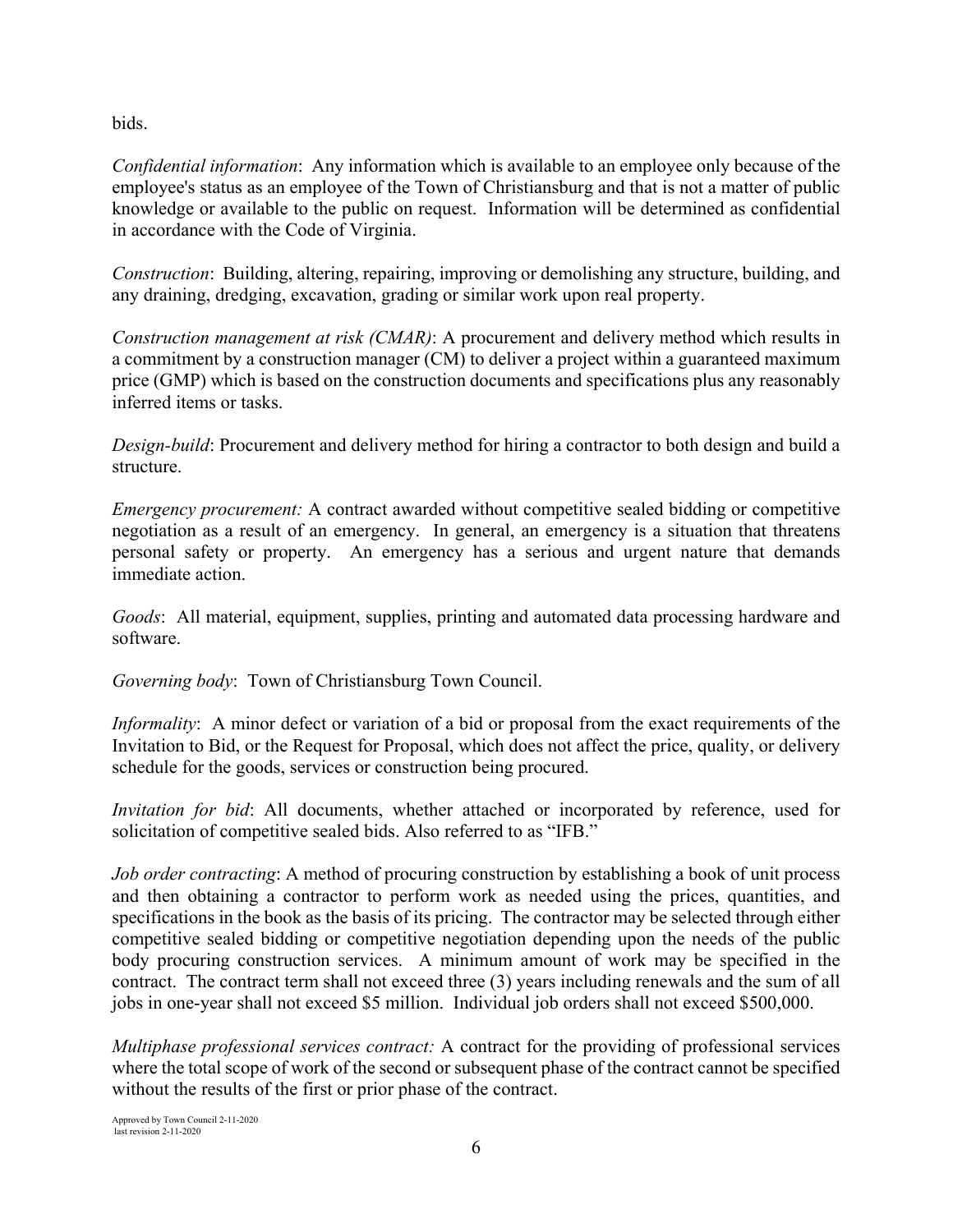*Nonprofessional services*: Any services not specifically identified as professional services within this policy or by the Virginia Public Procurement Act, as amended.

*Professional services*: Work performed by an independent contractor within the scope of the practice of accounting, actuarial services, architecture, land surveying, landscape architecture, law, medicine, optometry, pharmacy, dentistry, or professional engineering.

*Public body*: Any legislative, executive or judicial body, agency, office, department, town, post, commission, committee, institution, or political subdivision created by law to exercise some sovereign power or to perform some governmental duty, and empowered by law to undertake the activities described in this policy.

*Purchasing coordinator*: The Town employee designated to perform purchasing functions.

*Request for proposals*: All documents, whether attached or incorporated by reference, utilized for soliciting proposals. Also referred to as "RFP."

*Responsible bidder or offeror*: A bidder or offeror that has the capability, in all respects, to perform fully the contract requirements and the moral and business integrity and reliability which will assure good faith performance, and who has been pre-qualified, if required.

*Responsive bidder*: A bidder that has submitted a bid which conforms in all material respects to the Invitation for Bid.

*Services*: Any work performed by an independent contractor which does not consist primarily of acquisition of equipment or materials, or the rental of equipment, materials and supplies.

*Sole source procurement*: Procurement without competitive sealed bidding or competitive negotiation following a determination that there is only one source practicably available for that which is being procured.

*Supplies, materials, equipment and commodities*: Any goods or articles which will be used by or furnished to any department or other offices of the Town of Christiansburg.

*Used equipment*: Equipment which has been previously owned and used and is offered "as is" "where is." It does not include demonstration; factory rebuilt or remanufactured equipment marketed through normal distribution outlets.

*Using departments*: All departments, offices, and committees of the Town of Christiansburg, including those supported from funds approved by the Town of Christiansburg.

#### **1.6 Purchasing authority.**

All purchasing activities shall be taken under the direction and supervision of the Town Manager or his/her designee in accordance with the provisions in this policy. The Town Manager, as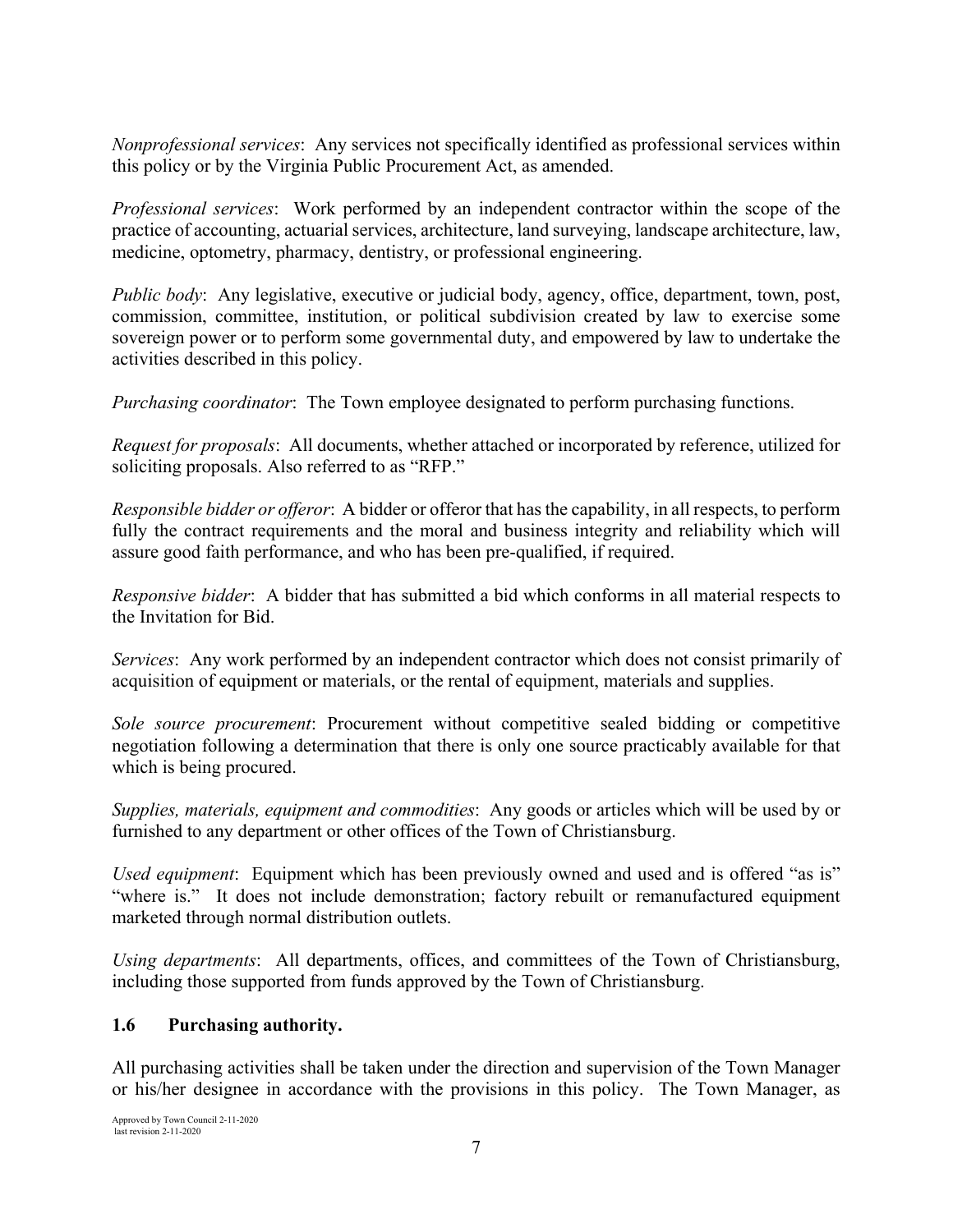authorized by the Town of Christiansburg Town Council, shall have administrative responsibility for all purchasing by the Town of Christiansburg and shall serve as the principal public purchasing official for the Town of Christiansburg. This individual shall be responsible for the procurement of goods, services, insurance and construction in accordance with this policy, and the establishment of regulations providing a foundation for an efficient and compliant procurement system to meet the needs of the Town of Christiansburg.

The Town Manager, as authorized by the Town of Christiansburg Town Council, may delegate purchasing authority, to purchase certain supplies, services, or construction items to other employees, or the purchasing coordinator if such delegation is deemed necessary for the effective procurement of those items.

The Town Manager, his/her designee, or the purchasing coordinator will work with the originating department to amend any purchase specifications as required.

The Town Manager, or his/her designee, shall prepare and maintain approved Purchasing Procedures containing detailed rules and regulations, consistent with this policy and the laws of the Commonwealth of Virginia, governing the operation of Town of Christiansburg purchasing activities.

## **1.7 Types of procurement subject to VPPA.**

The VPPA applies to the following four types of procurement between the Town and a nongovernmental source:

- A. Purchase or lease of goods.
- B. Purchase of services.
- C. Purchase of insurance.
- D. Purchase of construction.

The VPPA does not cover purchases from other governmental sources or agencies, or the purchase or lease of real property.

#### **1.8 Exceptions to the VPPA.**

The VPPA provides certain exemptions from its provisions, including:

- A. Purchases pursuant to a small purchase procedure.
- B. Sole source procurements.
- C. Emergency procurements.
- D. Certain other miscellaneous exceptions.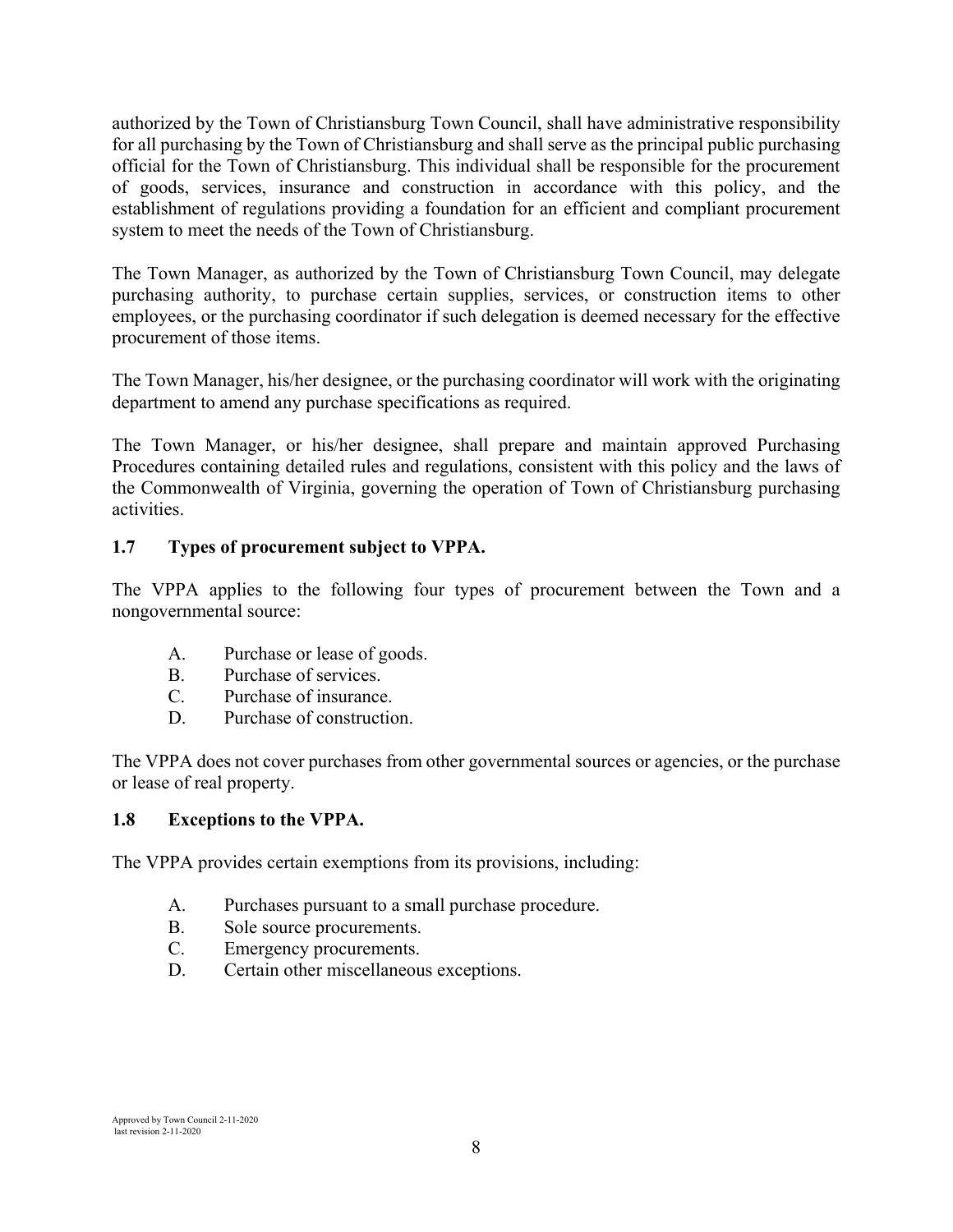#### **Article II. – Small Purchase Procedure.**

#### **2.0 Goods, non-professional services, and non-transportation construction.**

Goods and services, other than professional services and non-transportation related construction, if the aggregate or the sum of all phases is not expected to exceed One Hundred Thousand Dollars (\$100,000) may be awarded in accordance with procedures as follows:

- A. All requests for quotes shall include at least one local qualified vender if the goods or services are available in the local market. Local means within the Town of Christiansburg.
- B. All solicitation for quotes over \$30,000 will be posted to the EVA website OR posted in the local newspaper.
- C. Purchases from nongovernmental sources where the estimated total cost of the goods or services are \$30,000 or greater but less than \$100,000 may be made after soliciting a minimum of four (4) written quotations.
- D. Purchases from nongovernmental sources where the estimated total cost of the goods or services is \$10,000 or greater but less than \$30,000 may be made after soliciting a minimum of three (3) written or documented verbal/telephone quotations. Written quotes are preferable.
- E. Purchases where the estimated total cost of the goods or services is less than \$\$10,000 may be made upon receipt of one quote that is shown to be a fair and reasonable price. An effort shall be made to solicit more than one quotation when practical or fair and reasonable pricing is in question.
- F. Purchases where the estimated total cost of the goods or services is more than \$1,500 but less than \$10,000 require a purchase order to be issued by the purchasing coordinator..
- G. Purchase of used equipment, defined as equipment which has been previously owned and used where the estimated total cost is \$10,000 or greater but less than \$30,000 may be made after soliciting a minimum of two (2) written quotations; award shall be based on the offer deemed to be in the best interest of the Town of Christiansburg. A written determination must be provided and kept in the procurement file if only one source is practicably available and the Town must negotiate a fair and reasonable price. Prior to the award of a contract for used equipment, a person technically knowledgeable of the type of equipment sought shall document the condition of the equipment stating that this purchase would be in the best interest of the Town of Christiansburg as part of the purchase documentation; price reasonableness shall be considered in determining award.
- H. Procedures may be established for the use of unsealed Bids or Requests for Proposals for goods and non-professional services when the estimated total cost of the goods or services is less than \$100,000.
- I. Nothing in this section shall preclude requiring more stringent procedures for purchases made under the small purchase method.

#### **2.1 Transportation-related construction.**

Approved by Town Council 2-11-2020 last revision 2-11-2020 For transportation-related construction, if the aggregate or sum of all phases is not expected to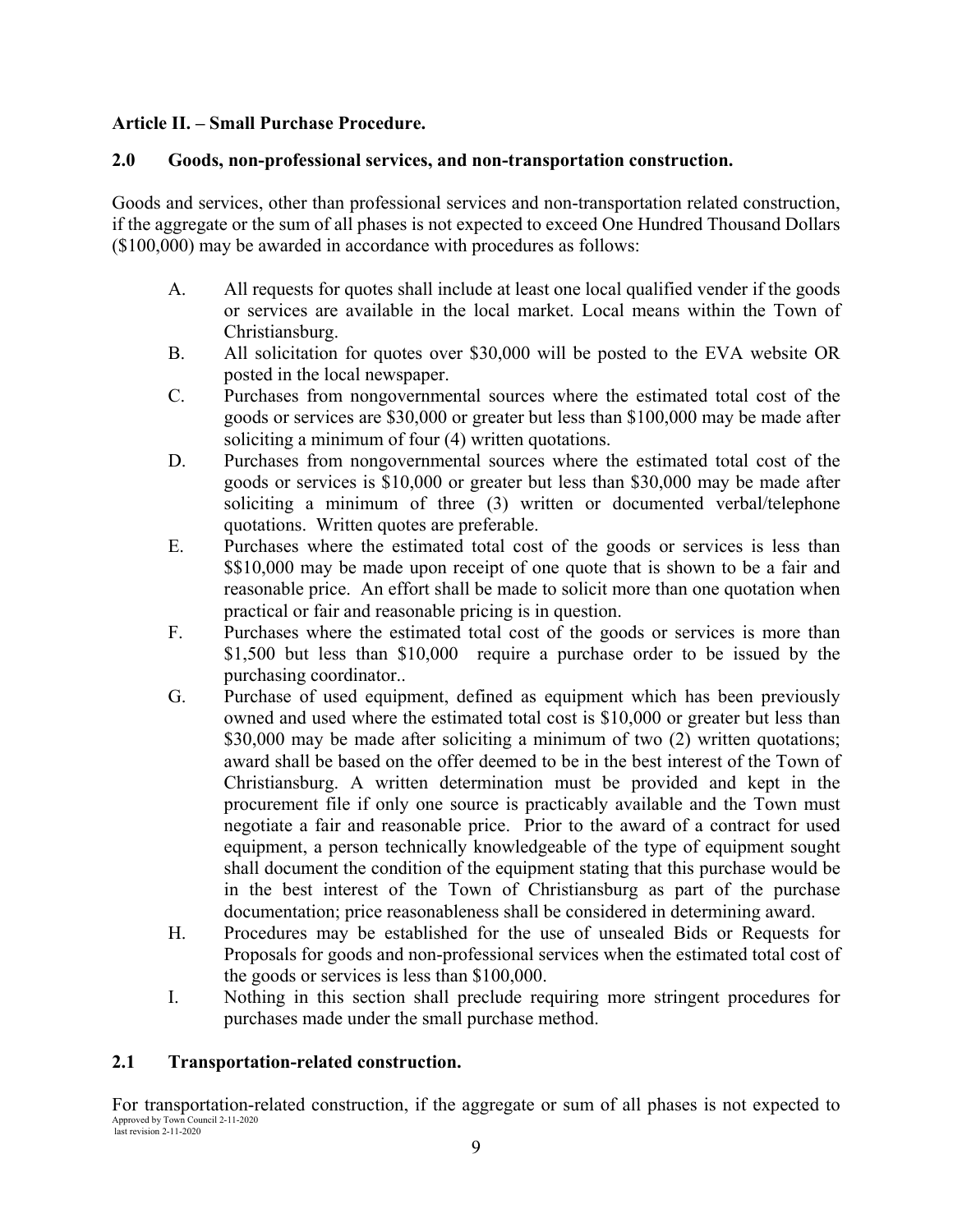exceed \$25,000, the following procedure may be used:

- A. Where the estimated total cost of the transportation-related construction is \$10,000 or greater but less than \$25,000 the purchase may be made after soliciting a
- B. minimum of three (3) written quotations.
- C. Where the estimated total cost of the transportation-related construction is less than \$10,000 the purchase may be made upon receipt of one quote that is shown to be a fair and reasonable price. An effort shall be made to solicit more than one quote when practical.

## **2.2 Professional services.**

Procurement of professional services, where the aggregate or sum of all phases is not expected to exceed \$80,000, may be made as follows:

- A. Where the estimated total cost of the professional service is \$10,000 or greater but less than \$80,000 the purchase may be made after seeking informal proposals from not less than two (2) firms.
- B. Where the estimated total cost of the professional service is less than \$10,000, the purchase may be made upon receipt of one (1) proposal.

## **2.3 Use of small purchase or specialized credit cards.**

Small purchase or specialized credit cards may be utilized for the purchases indicated in the credit card procedures. Credit card procedures/regulations outlining the specific, complete details for use of the purchase card must be reviewed and approved by the Director of Finance, and the Town Manager and his/her designee, prior to implementation and adoption. Misuse of any credit card program shall subject the Town officer or employee to disciplinary action, up to and including termination, in addition to any legal remedies outlined in the specific card procedures/regulations.

## **Article III. – VPPA Procurement Methods.**

## **3.0 In general.**

For the procurement of goods and services above the monetary limits set forth in the small purchase procedure in Article II, one of the following VPPA procurement methods must be used unless an exception applies.

## **3.1 Competitive sealed bidding.**

Competitive sealed bidding is the preferred method for acquiring goods, construction and nonprofessional services for public use when the estimated cost is over \$100,000. However, the goods or services to be procured using this method must be capable of being described so that bids submitted by potential contractors can be evaluated against the description in the invitation for bid (IFB). The contract is awarded to the lowest responsive and responsible bidder. When the terms and conditions of multiple awards are so provided in the IFB, awards may be made to more than one bidder.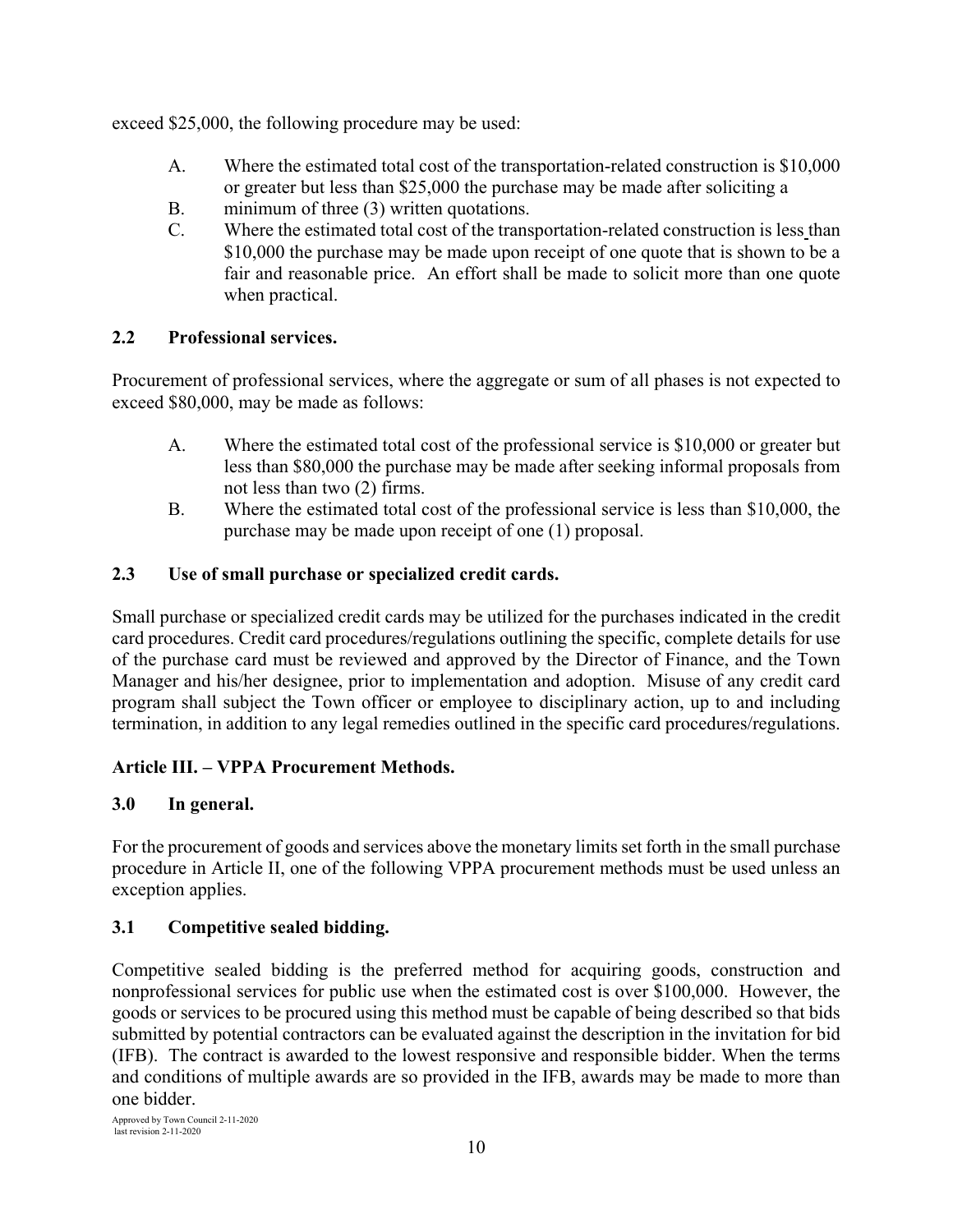Competitive sealed bidding shall include the following steps:

- A. The issuance of a written IFB containing the specifications or scope of work/purchase description and the contractual terms and conditions applicable to the procurement;
- B. Information concerning how the Town will publicly post the notice of the award or make the announcement of the decision to award the contract;
- C. The requirements set forth in the IFB may include special qualifications required of potential contractors, life-cycle costing, value analysis, and any other criteria such as testing, quality, workmanship, delivery and suitability for a particular purpose which may help in determining acceptability. An IFB must describe the requirements accurately and completely. Unnecessarily restrictive specifications or terms and conditions that unduly limit competition must be avoided; and
- D. In addition to the public notice, bids may be solicited directly from potential bidders.

## **3.1.1 Preparation and issuance of IFBs.**

- A. **Format.** Establish a due date and time that will allow sufficient time for potential bidders to seek clarification and for the issuance of an addendum, if necessary. The due date shall not be less than ten (10) calendar days from the date the IFB is publicly advertised.
- B. **Scope.** Specify in detail the materials, equipment, and supplies to be furnished or the scope of work to be performed by the contractor, including or incorporating by reference the specifications, drawings, and contractual terms and conditions applicable to the procurement.
- C. **Verify.** Verify that all requirements applicable to the procurement have been met.
- D. **Conferences/Site visits.** All pre-bid conferences and/or site visits shall be mentioned in both the IFB and any advertisement. If attendance at such a conference or site visit is a prerequisite for bidding, the public notice period shall be long enough to provide adequate opportunity for potential bidders to obtain a copy of the IFB and attend.
- E. **Addenda.** Any changes in the requirements of the solicitation must be made by written addendum. When an addendum is issued that requires additional time for the vendor to prepare a solicitation response, the due date for receipt of bids should not be less than five (5) calendar days after the issue date of the addendum.

## **3.1.2 Sealed bids - receipt, opening, evaluation, and award.**

- A. **Receipt.** Sealed bids shall be received until the date and time specified in the IFB. Bids are then publicly opened and read aloud. Late bids shall not be considered. Faxed or e-mailed bids are not acceptable. The time of receipt shall be noted on the outside of the bid package.
- Approved by Town Council 2-11-2020 last revision 2-11-2020 B. **Opening.** After bid opening, each bid is evaluated to determine if it is responsive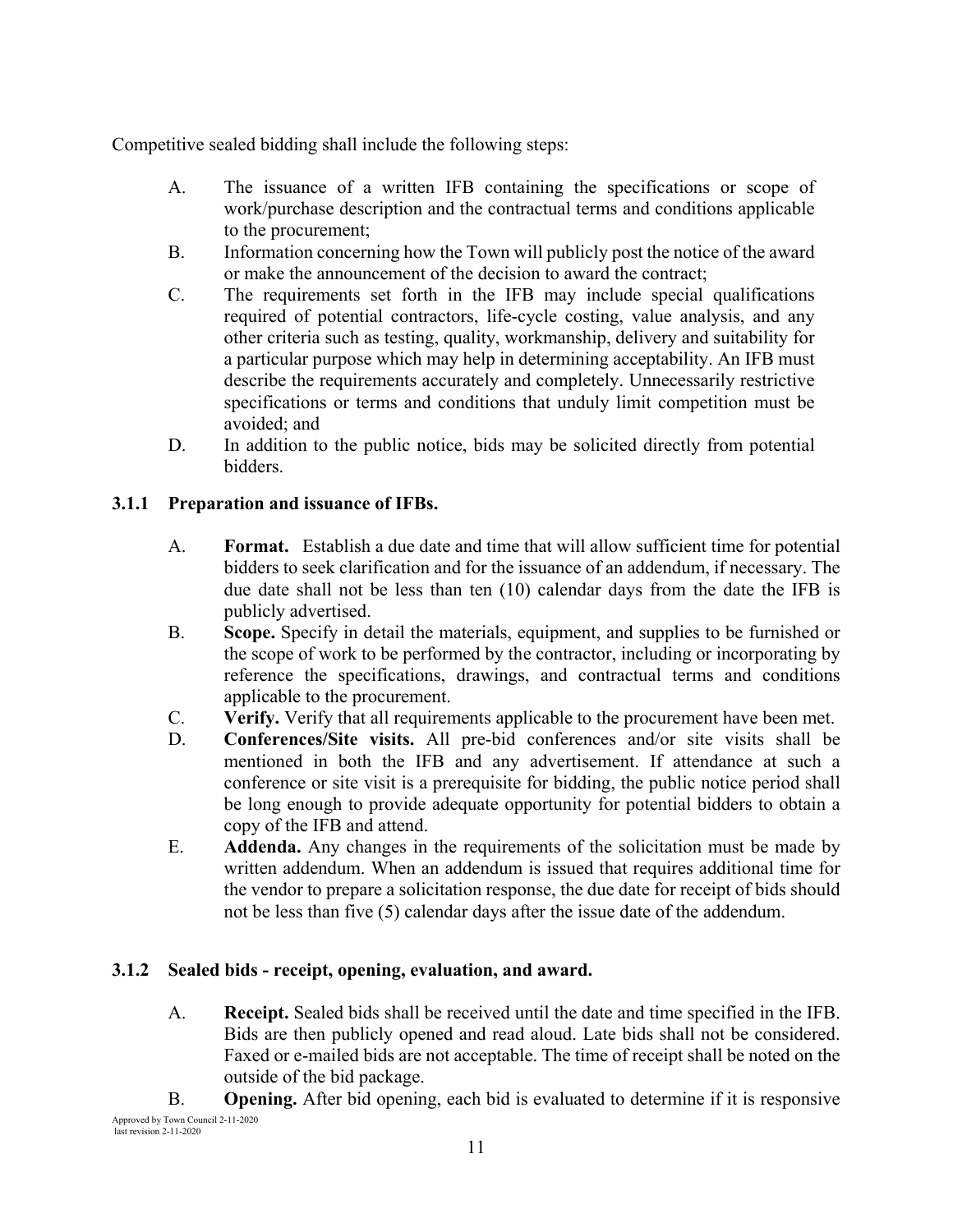to the IFB. The responsive bids are then evaluated according to the criteria and/or evaluation procedure described in the IFB to determine which one is the lowest bid.

- C. **Evaluation.** The lowest responsive bidder is then evaluated to determine if the firm is responsible.
- D. **Award.** The contract is awarded to the lowest responsive and responsible bidder. (Note: The Town must give an apparent low bidder advance written notice before making a determination of non-responsibility and must allow an opportunity for the bidder to respond with rebuttal information before moving on to the next low bidder.)

#### **3.1.3 Withdrawal of bids before opening.**

A bid may be withdrawn by a bidder if the Town receives such a request in writing before the opening date and time. The request must be signed by a person authorized to represent the person or firm that submitted the bid. Such bid may be altered as set forth below and resubmitted in a sealed envelope or container before the opening date and hour, or another sealed bid may be submitted before that time.

#### **3.1.4 Alterations to bids.**

Prior to submission of a bid, alterations may be made to information provided by the bidder, but they must be initialed by the person signing the bid or proposal. The proper procedure is to draw a single line through the information to be changed and insert the desired information and initial the change. Erasures, strikeovers, or the use of opaque fluid on the bid form that affect unit price, quantity, quality, or delivery may result in the rejection of the line item or items involved in the bid. No changes may be made to the bid by notation on the outside of the envelope, and any such notations will not be considered except for identification purposes.

#### **3.1.5 Mistakes in bids.**

- A. **Correction.** Except as herein provided, no plea or claim of mistake shall be available to a bidder for recovery of any deposit or security required to be paid or posted or as a defense in any legal proceeding for the failure, neglect, or refusal of the bidder to (1) execute a contract that has been awarded by the Town, (2) accept a purchase order issued by the Town to a bidder in response to a bid submitted by such bidder, or (3) perform in accordance with the terms, specifications and conditions of a contract.
- B. **Mistakes Discovered Before Opening.** A bidder may correct mistakes discovered before the time and date set for receipt and opening of bids by withdrawing and replacing or by correcting the bid as set forth herein.

## C. **Mistakes Discovered After Opening But Before Award.**

- (1) **Informality.** The Town may, in its sole discretion, waive such informalities or permit the bidder to correct them, whichever procedure is in the best interest of the Town. Examples include, but are not limited to the failure of a bidder to:
	- (a) Return the number of signed bids required by the solicitation.
	- (b) Sign the face of the bid in the space provided, but only if the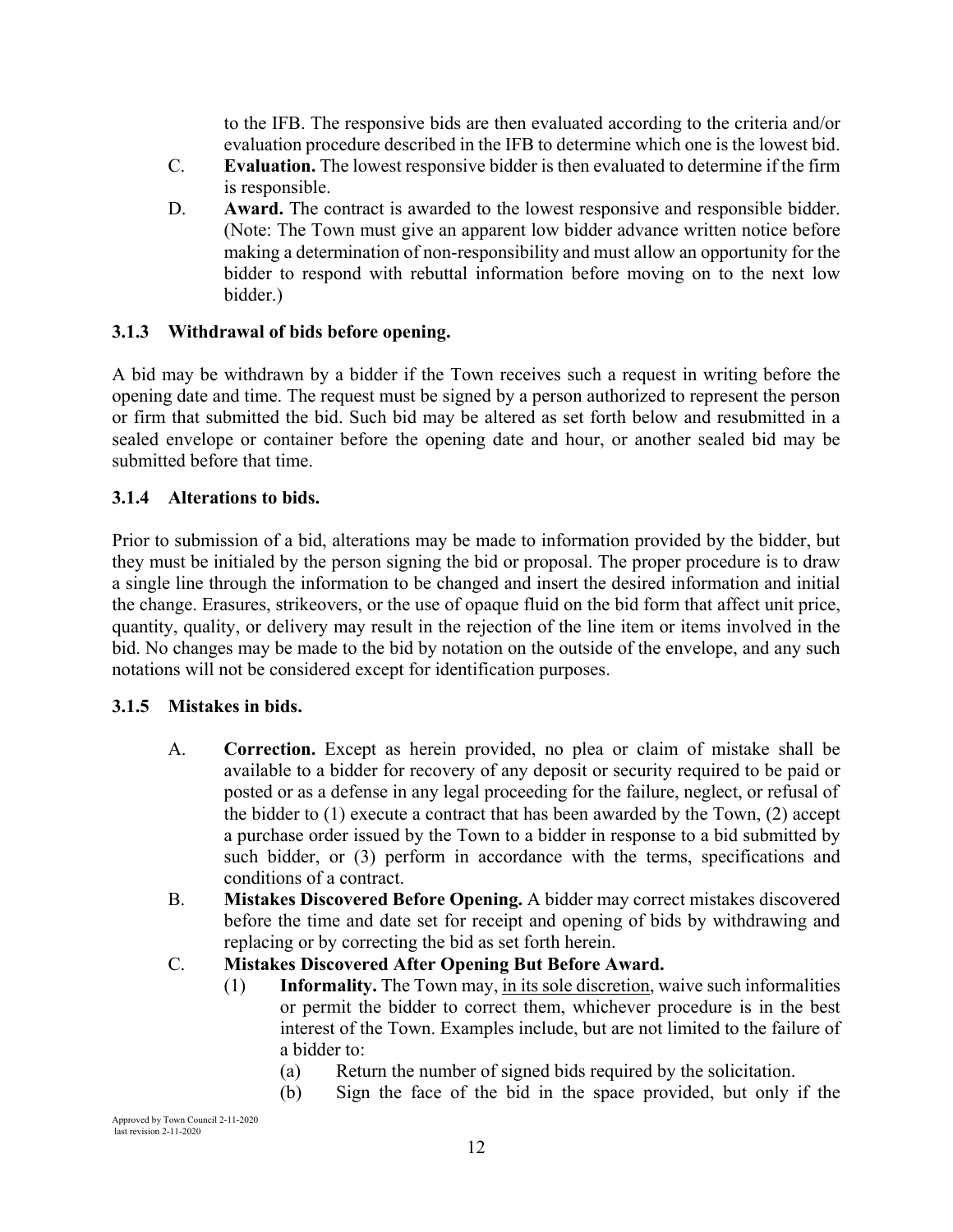unsigned bid is accompanied by other signed documents indicating the bidder's intent to be bound.

- (c) Acknowledge receipt of an addendum to the solicitation.
- (2) **Judgment Errors.** Bids may not be withdrawn if the mistakes are attributable to errors in judgment, nor may such mistakes be corrected.
- (3) **Nonjudgmental Mistakes.**

(a) Mistakes Where the Intended Correct Bid is Evident. If the mistake and the intended correct bid are clearly evident to the Town, in the bid document, the bid may be corrected by the Town, in its sole discretion, to the intended correct bid and may not be withdrawn. Examples of mistakes that may be clearly evident in the bid document are typographical errors, errors in extending unit prices, transposition errors, and arithmetical errors.

(b) Mistakes Where the Intended Correct Bid is Not Evident. A bidder may be permitted by the Town, in its sole discretion, to withdraw a low bid if a mistake is clearly evident from the bid documents submitted by the bidder.

D. **Mistakes Discovered After Award.** Bids containing mistakes shall not be corrected or withdrawn after award of a contract or issuance of a purchase order. No plea or claim of mistake in a bid or resulting contract shall be available as a defense in any legal proceeding brought upon a contract or purchase order awarded to a bidder as a result of the breach or nonperformance of such contract or purchase order.

#### **3.1.6 Withdrawal of bids after opening.**

Bids that have been appropriately opened cannot be changed, adjusted, corrected, or modified by the bidder in any way other than complete withdrawal. The Town's procedures for withdrawal of bids (whether construction or other than construction) is the procedure set forth in the VPPA allowing withdrawal of a bid due to an error.

#### **3.1.7 Negotiation with the lowest responsive and responsible bidder.**

Normally, the Town may not negotiate with bidders. A responsive bid from the lowest responsible bidder must be accepted as submitted, unless the IFB is cancelled. However, if the bid from the lowest responsive and responsible bidder exceeds available funds, the Town may negotiate with the apparent low bidder to obtain a contract price within available funds if the solicitation contains substantially the following language **"The Town reserves the right to negotiate with the apparent lowest responsive and responsible bidder pursuant to the VPPA, to obtain a contract price within the funds available if the low bid exceeds the available funds. The Town may negotiate with the apparent low bidder to determine cost saving measures that will result in a contract within available funds. Any such negotiated contract shall be subject to final approval of the Town, in the sole discretion of the Town."** If such bidder decides to negotiate under those circumstances, the decision must be documented in writing in advance of the negotiations. Otherwise, unless canceled or rejected, a responsive bid from the lowest responsible bidder shall be accepted as submitted. "Available funds" are generally considered those budgeted for the purchase and designated as such prior to the issuance of the IFB. The purpose of this provision is not to force a bidder to take a lower price but rather to negotiate an

Approved by Town Council 2-11-2020 last revision 2-11-2020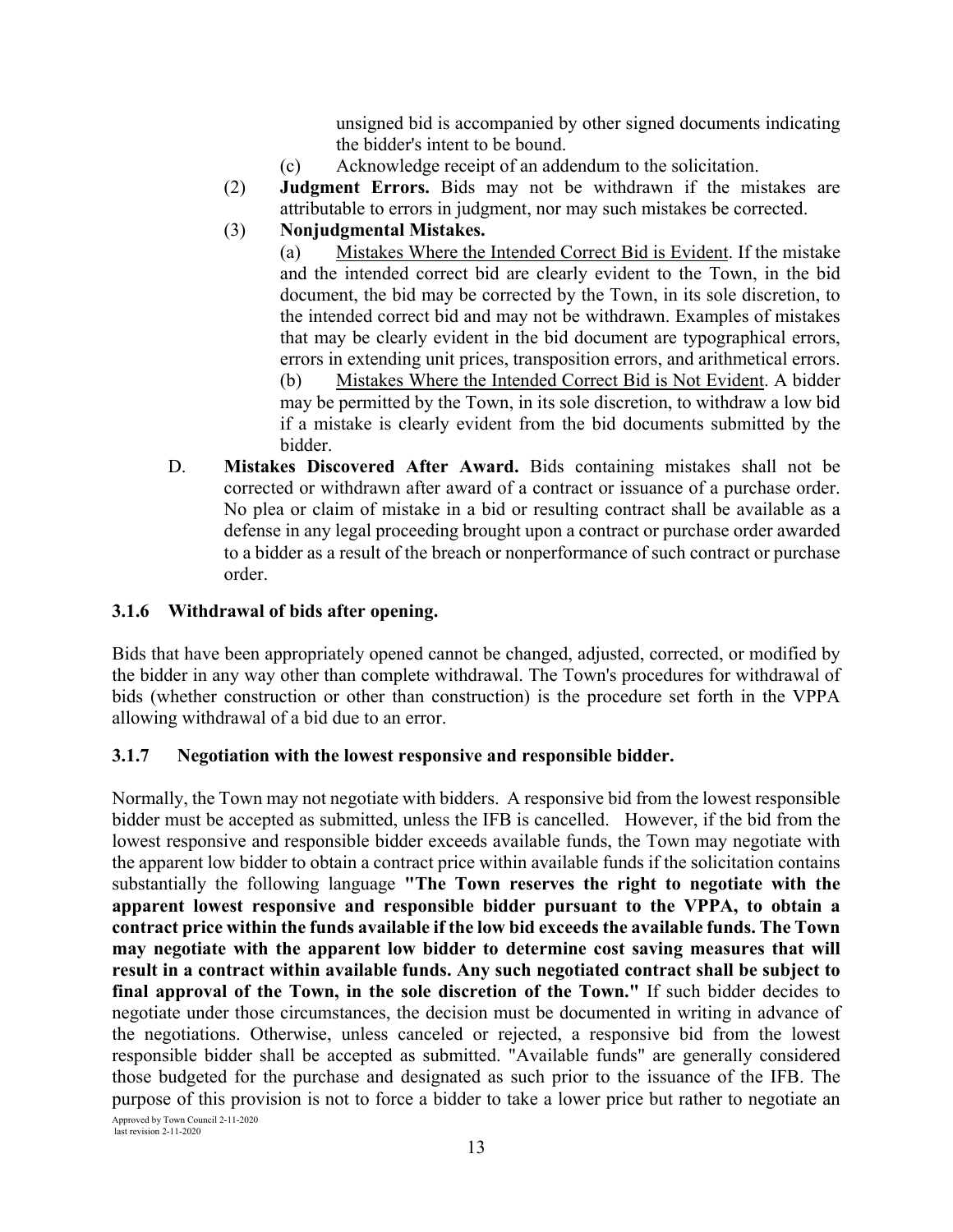acceptable change in requirements, including a price agreeable to both parties. Negotiations might include an extended delivery date, reduced quantity, different accessories, etc., with a corresponding reduction in price.

## **3.1.8 Tie bids – Virginia preference.**

- A. In the case of a tie bid, preference shall be given to goods, services and construction produced in the Town of Christiansburg or provided by persons, firms or corporations having principal places of business in the Town of Christiansburg, if such a choice is available.
- B. Except as provided in subsection (a.) in the case of a tie bid, preference shall be given to goods, services and construction produced in Virginia or provided by Virginia persons, firms or corporations having principal places of business in the Commonwealth of Virginia, if such a choice is available.
- C. Whenever the lowest responsive and responsible bidder is a resident of any other state and such state under its laws allows a resident contractor of that state preference, a like preference may be allowed to the lowest responsible bidder who is a resident of Virginia.
- D. In the event that none of the foregoing provisions of this section resolve the tie, the tie is decided by lot according to the provisions of § 2.2-4324 of the Code of Virginia. Procedures for deciding by lot may be established.

#### **3.1.9 Collusion among Bidders.**

More than one bid from an individual, firm, partnership, corporation or association under the same or different name will be rejected. Reasonable grounds for believing that a bidder is interested in more than one bid for the work contemplated will cause rejection of all bids in which the bidder is interested. Any or all bids may be rejected if there is any reason for believing that collusion exists among the bidders. Participants in such collusion may not be considered in future bids for the same work. Each bidder, as a condition of submitting a bid, shall certify that he is not a party to any collusive action as herein defined.

#### **3.2 Competitive negotiation.**

The VPPA requires the use of competitive negotiation for the procurement of professional services. Competitive negotiation may also be the procurement method used for goods and nonprofessional services.

## **3.2.1 Competitive negotiation for professional services.**

Competitive negotiation for professional services includes the following steps:

A. The first step is to determine that the needed services satisfy the definition of professional services (see definition of professional services). Also, if the estimated cost of the professional service is \$80,000 or less, the Town's small purchase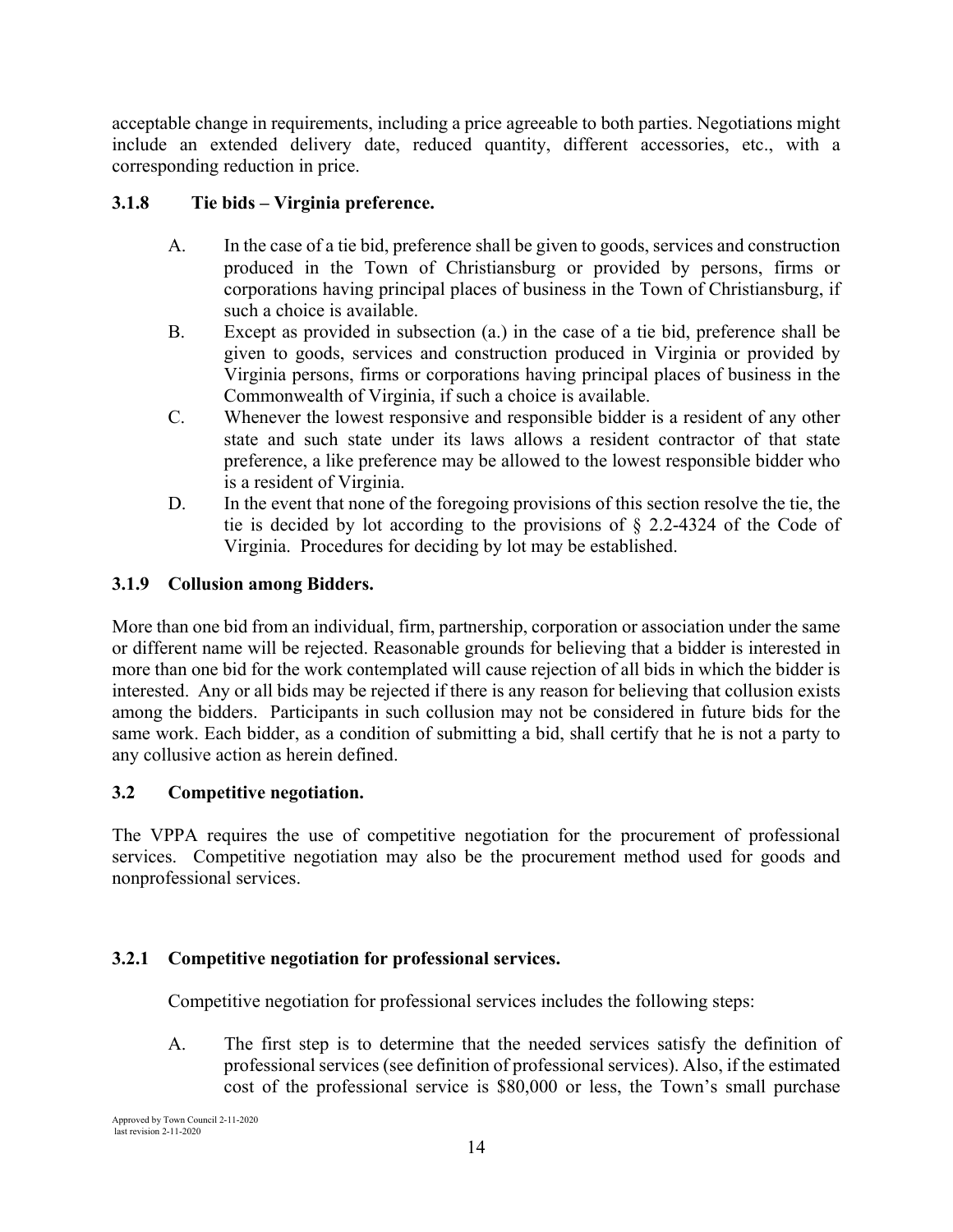procedure may be used.

- B. A written RFP is issued to describe in general terms for that which is to be procured.
	- (1) The RFP must specify and list any specific items to be addressed by the offerors and the factors that will be used in evaluating the proposals, including indicating whether a numerical scoring system will be used in the evaluation of the proposal. It must contain or incorporate by reference the applicable contractual terms and conditions, including any unique capabilities or qualifications required of the contractors. In the event that a numerical scoring system will be used in the evaluation of the proposals, the point values assigned to each of the evaluation criteria shall be included in the RFP or posted at a location designated for posting of public procurement notices prior to the due date and time for receiving proposals. Where the possibility of multiple awards is provided in the RFP, awards may be made to more than one offeror. The RFP must state the manner in which public notice of the award or the announcement of the decision to award shall be given by the Town.
	- (2) The RFP shall not request that offerors furnish estimates of man-hour or cost for services. In addition, the Town shall not require offerors to list any exceptions to proposed contractual terms and conditions, unless such terms and conditions are required by statute, regulation, ordinance, or other standards, until after the qualified offerors are ranked for negotiations.
	- (3) Mandatory requirements should be kept to a minimum and refer only to those areas that are required by law or regulation or are such that they cannot be waived and are not subject to negotiation. The use of "shall," "will," or "must" indicates a mandatory requirement. Specify any optional information desired. The factors for use in evaluation shall be stated in the RFP.
	- (4) The scope of work and/or technical specifications to be provided by the offeror, the location, the anticipated time period for which the services must be provided, the pertinent background information, any special qualifications required of the offeror, and whether there will be a preproposal meeting must be included in the RFP.
	- (5) A proposal submission due date and time must be provided which provides sufficient time for potential offerors to develop a proposal. The minimum time period is ten (10) days from public advertisement date of the RFP. The time period used may be greater than the required ten (10) days based on the complexity of the requirement and whether or not a pre-proposal conference is required.
- C. The purchasing coordinator shall select an evaluation panel. The purchasing coordinator must provide the evaluation panel specific instructions of what their charge is, including any weight to be given to the evaluation factors. This should be done prior to a pre-proposal conference, but must be done prior to opening proposals.
- D. All pre-proposal conferences or site visits shall be mentioned in the RFP and any advertisement of it. If attendance at such a conference or site visit is a prerequisite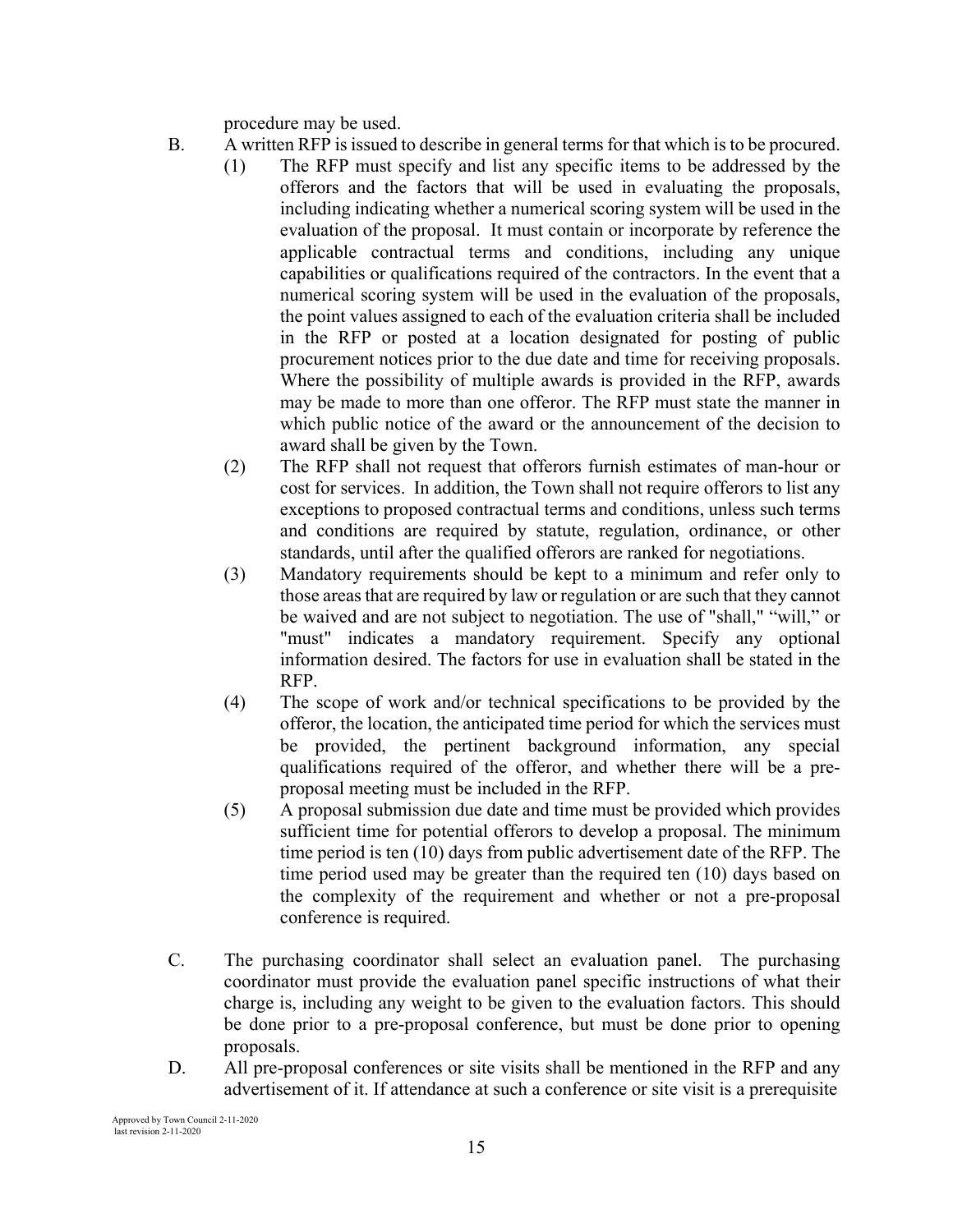for submitting a proposal, the public notice should usually be at least ten (10) days before the pre-proposal conference to provide adequate opportunity for potential offerors to obtain a copy of the RFP and attend.

- E. Addenda may be issued as determined necessary.
- F. A public opening of proposals will be done if practicable, but is not necessary. The names of the individuals or the names of firms submitting proposals in a timely manner is the only information that may be read aloud and made available to the offerors and general public unless otherwise provided in the RFP.
- G. At the discretion of the purchasing coordinator, the evaluation panel shall engage in individual discussions with two or more offerors (if deemed fully qualified, responsible, and suitable, with emphasis on professional competence, to provide the required services). Repetitive informal interviews shall be permissible. Such discussions may also include nonbinding estimates of total project costs, including but not limited to (where appropriate), design, construction and life-cycle costs. Nonbinding methods utilized in arriving at a price for services may also be discussed. Properly identified proprietary information from offerors shall not be disclosed to the public or to competitors unless required by law or a court.
- H. At the conclusion of discussions, on the basis of evaluation factors published in the RFP and all information developed in the selection process to this point, the evaluation panel shall select, in the order of preference, two or more offerors whose professional qualifications and proposed services are deemed most meritorious.
- I. Negotiations shall then be conducted, beginning with the offeror ranked first. If a contract satisfactory and advantageous to the Town can be negotiated at a price considered fair and reasonable, the award shall be made to that offeror. Otherwise, negotiations with the offeror ranked first shall be formally terminated and negotiations conducted with the offeror ranked second, and so on, until a contract can be negotiated at a fair and reasonable price. If the evaluation panel or purchasing coordinator determine in writing that only one offeror is fully qualified, or that one offeror is clearly more highly qualified and suitable than the others under consideration, a contract may be negotiated and awarded to that offeror. At any time during the negotiations, the Town may terminate all negotiations, reject all proposals, and re-advertise the RFP. The reason for such termination should be made a part of the file.
- J. The Town Council, upon recommendation of the purchasing coordinator, will make the award, which will result in a contract incorporating the requirements, terms, and conditions of the contract as negotiated. Care should be taken to ensure that all points negotiated are properly documented and become part of the contract.
- K. Multiphase professional services contracts mat be awarded based upon a fair and reasonable price for the first phase of a project.

## **3.2.2 Competitive negotiation for goods and nonprofessional services.**

Competitive negotiation has the advantage of flexibility for describing in general terms what is being sought and the factors to be used in evaluating responses. This method of procurement is similar to the procurement of professional services and includes the following steps and some exceptions: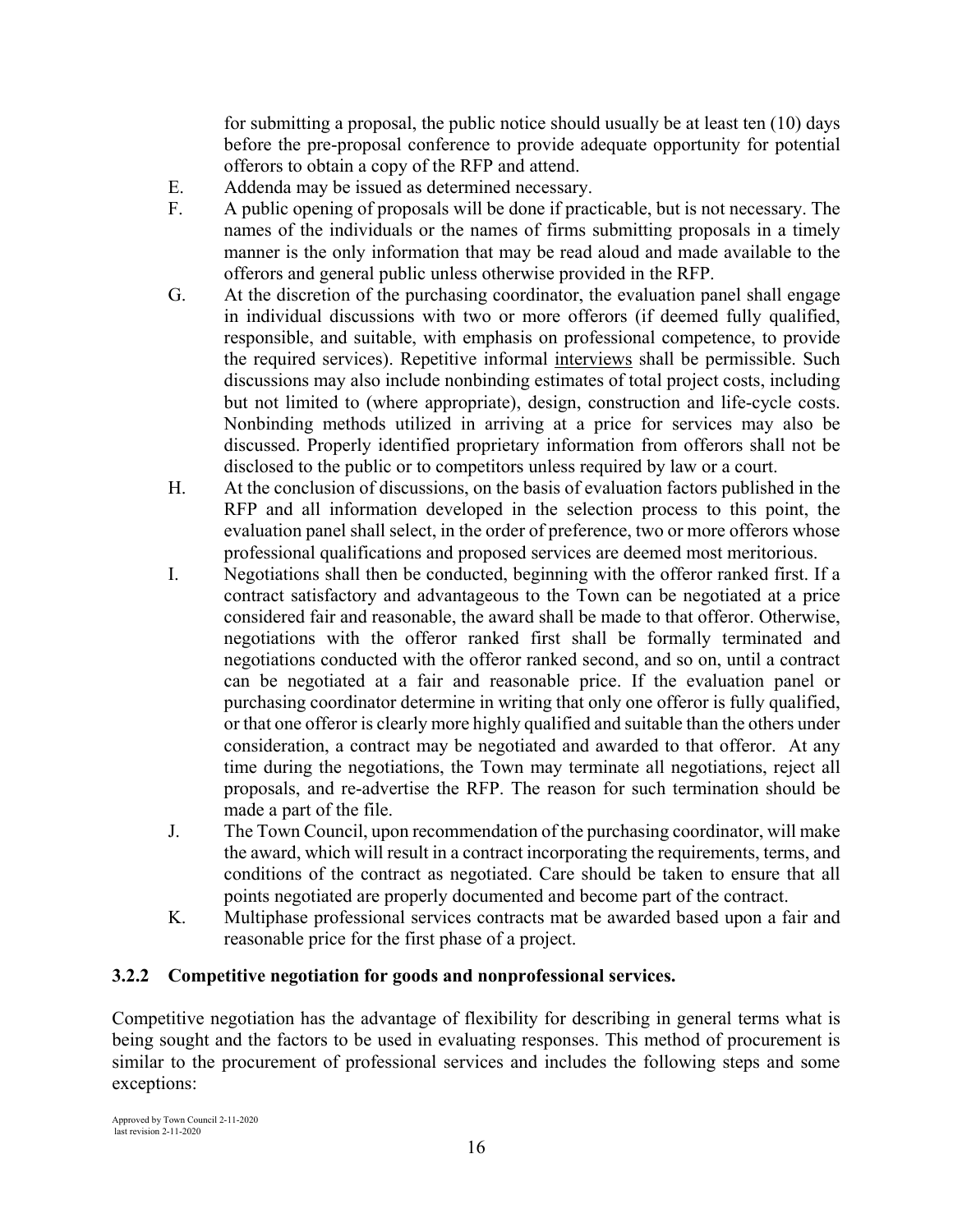- A. Issuance of a written RFP indicating in general terms that which is to be procured, including the information set forth in 3.2.1(B) above. In addition, the RFP shall indicate whether a numerical scoring system will be used in the evaluation of the proposal. In the event that a numerical scoring system is used, the point values assigned to each of the evaluation criteria shall be included in the RFP or posted at the location designed for public posting of procurement notices prior to the due date and time for receiving proposals.
- B. If the procurement is for information technology, the RFP may not require the offeror to state any exception to liability provisions. For other offerors, it may require and exceptions to be in writing in the proposal and such exceptions may be considered during negotiations.
- C. The proposals are evaluated by an evaluation panel. As an option, evaluators may request presentations or discussions with offerors, as necessary, to clarify material in the offerors proposals, to help determine those fully qualified and best suited. Proposals are then evaluated on the basis of the criteria set forth in the RFP, using the scoring weights previously determined, if any. All RFP responses are to be evaluated. Offerors who fail to submit required documentation or meet mandatory requirements may be eliminated from further consideration as non-responsive. Two or more offerors determined to be fully qualified and best suited, if that many, are then selected for negotiation. Price may be considered, but need not be the sole determining factor.
- D. Negotiations are then conducted with each of the offerors so selected. Negotiation allows modification of proposals, including price. Offers and counter-offers may be made as many times with each offeror as is necessary to secure a reasonable contract. After negotiations have been conducted with each of the selected offerors, the Town will select the offeror which, in its opinion, has made the best proposal, and the contract is awarded to that offeror. Once intent to award or an award notice is posted, no further negotiations shall be conducted.

#### **3.3 Cooperative procurement.**

The Town may participate in, sponsor, conduct, or administer a cooperative procurement on behalf of, or in conjunction with, one or more other public bodies, including, without limitation, agencies of the Commonwealth of Virginia, other states, and the United States Government.

#### **3.3.1 Piggybacking.**

The Town may purchase from another public body's contract provided that the RFP or IFB by which the contract was procured specifies that it was conducted on behalf of other public bodies. Piggyback procurement cannot be used for professional services contracts and certain construction contracts.

#### **3.4 Prequalification.**

Pursuant to Virginia Code  $\S$  2.2-4317(A)-(B):

A. Prospective contractors may be prequalified for particular types of supplies, services, insurance, or construction, and consideration of bids or proposals may be

Approved by Town Council 2-11-2020 last revision 2-11-2020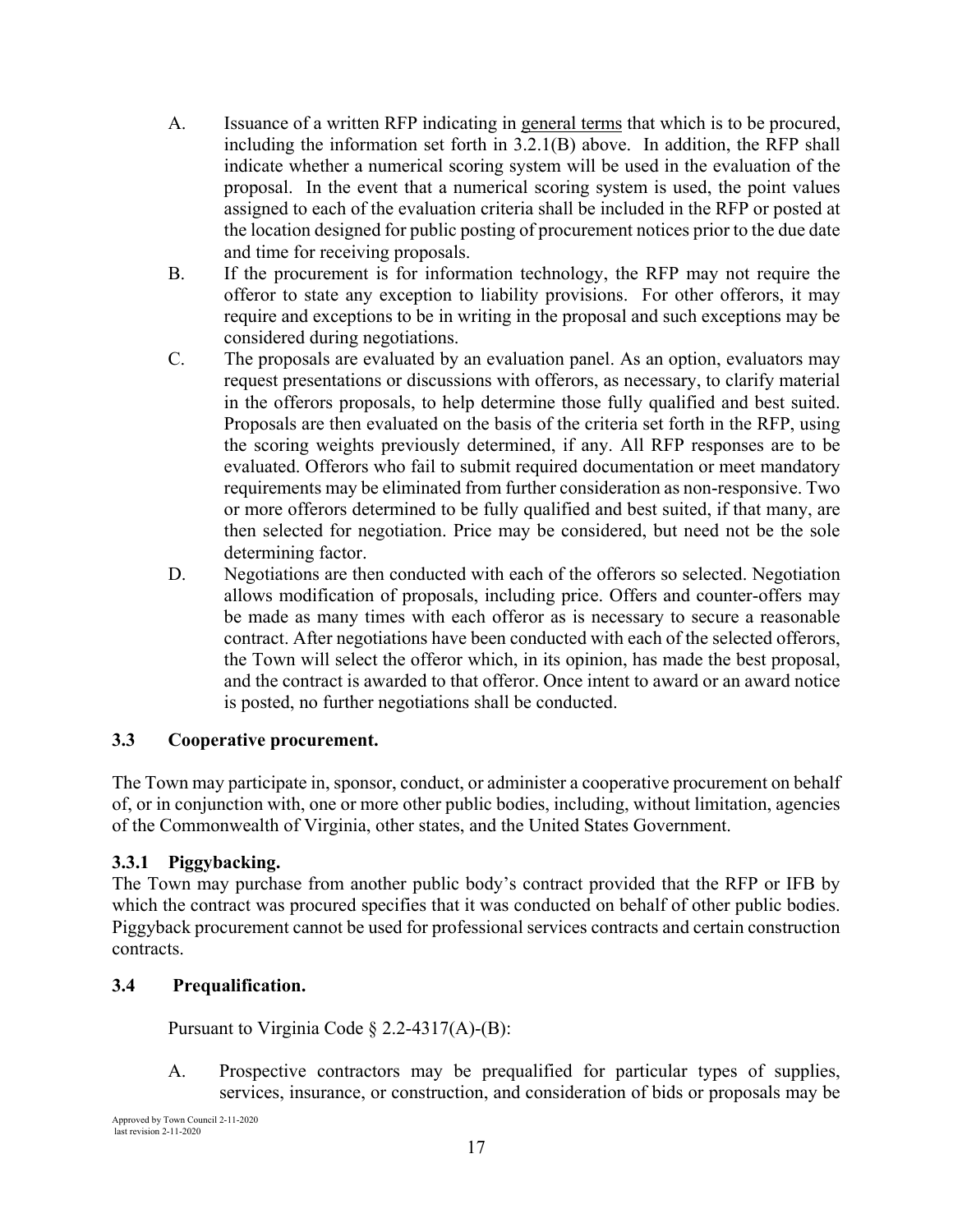limited to prequalified contractors. Any prequalification procedure shall be established in writing and sufficiently in advance of its implementation to allow potential contractors a fair opportunity to complete the process.

B. Any prequalification of prospective contractors for construction by the Town shall be pursuant to a prequalification process for construction projects adopted by the Town. The process shall be consistent with the provisions of this section.

#### **3.5 Term contracts.**

Pursuant to Virginia Code § 2.2-4303.1, the Town may solicit to enter into term contracts with architectural and professional engineering firms for multiple construction projects provided: 1) the projects require similar experience and expertise; 2) the nature of the projects is clearly identified in the Request for Proposal; and 3) the contract is limited to a one-year term or when the cumulative total project fees reach the maximum cost authorized by law. Such contracts may be renewable for four additional one-year terms at the option of the Town. The fair and reasonable prices as negotiated shall be used in determining the cost of each project performed and the sum of all projects performed in a one-year contract term shall not exceed \$500,000. Competitive negotiations for such contracts may result to awards to more than one offeror provided: 1) the RFP so states and 2) the Town has established procedures for distributing multiple projects among the selected contractors during the contract term. The fee for any single project shall not exceed \$150,000. Unused amounts from one contract term may not be carried forward to any additional term.

#### **3.5.1 Procedure for distributing multiple projects.**

Following the selection of more than one offeror for architectural or professional engineering services and execution of a term services contract with more than one offeror, multiple projects identified in the RFP published for the term services shall be awarded as follows:

- A. Selected offerors shall be notified in the manner set forth in the term services contract as projects become available.
- B. Once notified, selected offerors may submit a proposal for available project.
- C. Selected offerors shall be ranked for each project based upon the following criteria:
	- (1) Knowledge and experience concerning the scope and requirements for the project.
	- (2) Knowledge of the Town's overall goals concerning the project.
	- (3) Past performance on similar scopes of work within the Town.
	- (4) Order of ranking from initial proposals.
	- (5) Current work load or agreements in effect with the Town.
	- (6) Current work load on other non-Town projects.

Fees for services will be governed by procedures established by the participating funding agencies where applicable. Otherwise, fees for services will be negotiated on a schedule agreeable to the Town.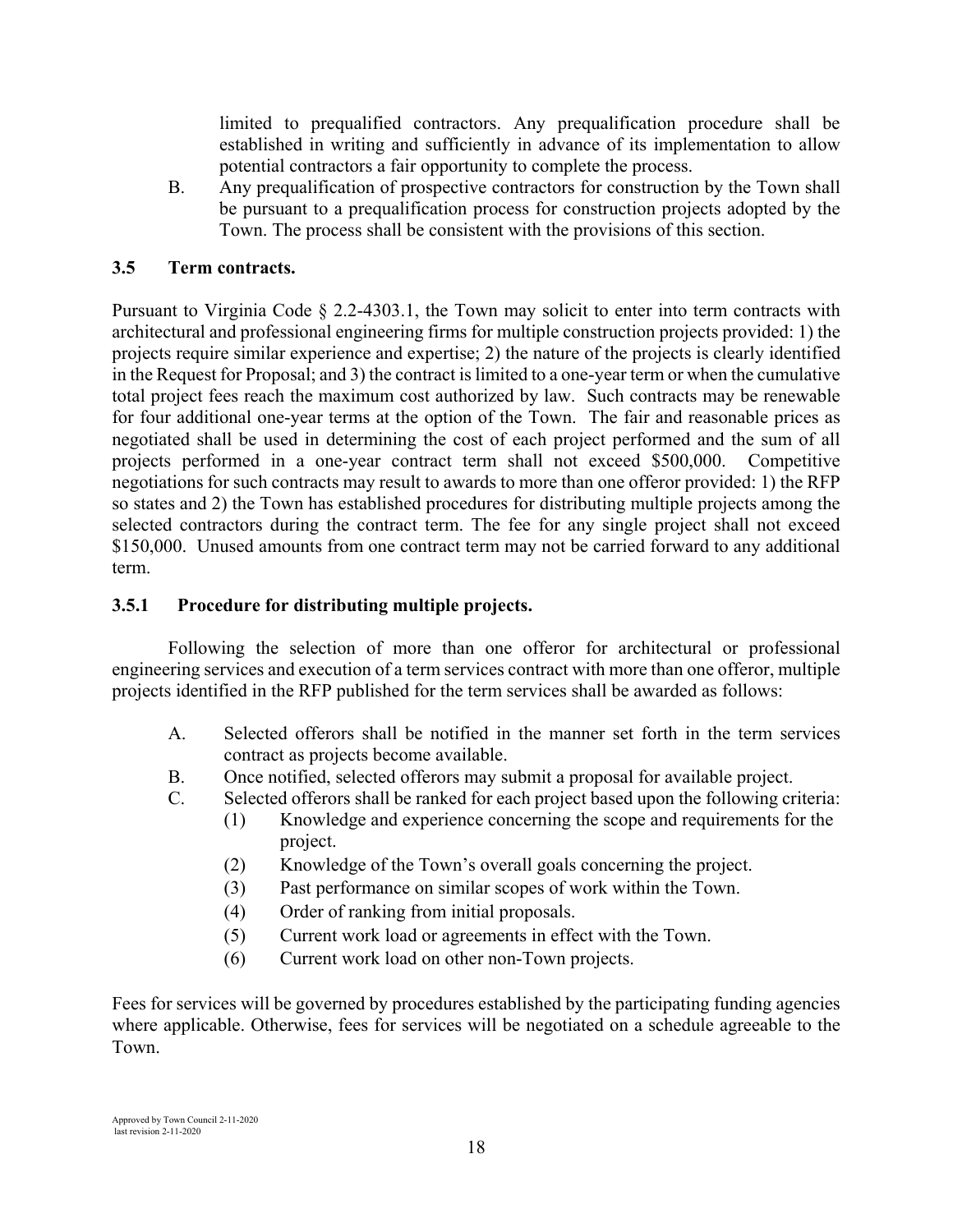#### **3.6 Job order contracting.**

Pursuant to Virginia Code § 2.2-4303.2, the Town may award a job order contract for multiple jobs, provided (i) the jobs require similar experience and expertise, (ii) the nature of the jobs is clearly identified in the solicitation, and (iii) the contract is limited to a term of one year or when the cumulative total project fees reach the maximum provided by law. Such contracts may be renewable for two additional one-year terms at the option of the Town. The fair and reasonable prices as negotiated shall be used in determining the cost of each job performed, and the sum of all jobs performed in a one-year contract term shall not exceed \$5 million. Individual job orders shall not exceed \$500,000. Order slipping is prohibited and unused amounts may not be forwarded to any additional term. Job order contracting may not be used for professional architectural and engineering services unless the services (i) are incidental and directly related to the job, (ii) do not exceed \$25,000 per job order, and (iii) do not exceed \$75,000 per contract term.

#### **3.7 Design-build and construction management contracts authorized; procedure.**

Pursuant to Virginia Code § 2.2-4382, the Town may enter into a contract for construction on a fixed price or not-to-exceed price construction management or design-build basis, provided that the Town complies with the following procedure:

- A. Prior to making a determination as to the use of construction management or design-build for a specific construction project, the Town shall have under its employ or under contract, a licensed architect or engineer with professional competence appropriate to the project who shall (i) advise the Town regarding the use of construction management or design-build for the project and (ii) assist the Town with the preparation of the request for proposal and evaluation of such proposals;
- B. The purchasing coordinator of the Town shall make a written determination in advance that competitive sealed bidding is not practicable or fiscally advantageous, and such writing shall document the basis for the determination to utilize construction management or design-build. The determination shall be included in the Request for Qualifications and be maintained in the procurement file;
- C. Construction management contracts may be utilized for projects where the project cost is expected to be more than \$10 million;
- D. Construction management contracts may be utilized for projects where the project cost is expected to be less than \$10 million, provided that (i) the project is a complex project and (ii) the project procurement method is approved by the Town Council. The written approval of the Council shall be maintained in the procurement file;
- E. The construction management contract must be entered into no later than the completion of the schematic phase of the design unless prohibited by authorization of funding restrictions;
- F. The Town must consider the experience of the contractor on comparable projects;
- G. The construction management contract shall require that (i) no more than 10 percent of the construction work, as measured by the cost of the work, be performed by the construction manager with its own forces and (ii) the remaining 90 percent of the construction work, as measured by the cost of the work, shall be performed by subcontractors of the construction manager, which the construction manager shall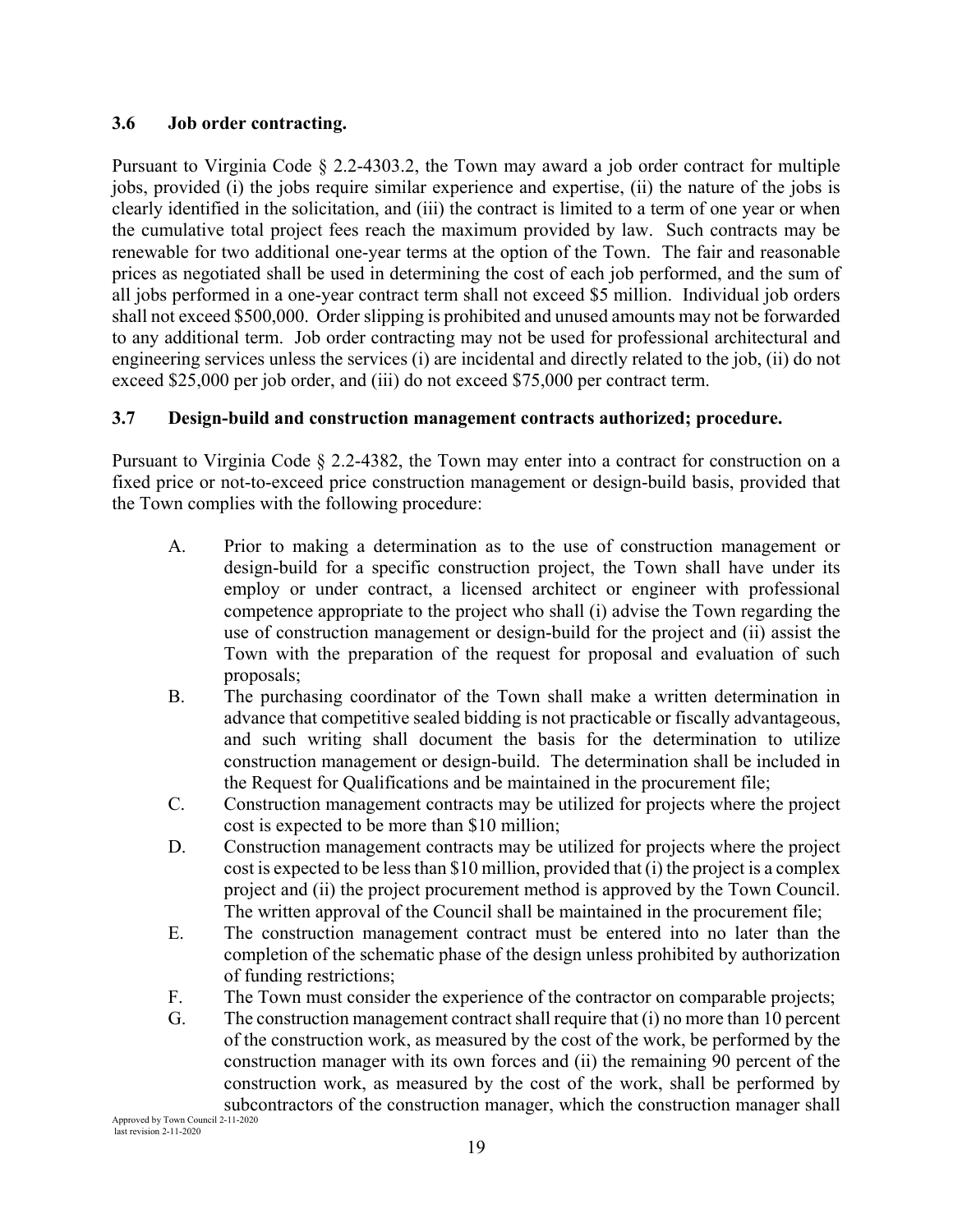procure by publically advertised, competitive sealed bidding to the maximum extent possible;

- H. A two-step "request for qualifications/request for proposals" (RFQ/RFP) competitive negotiation process shall be utilized to select the construction manager;
	- (1) The RFQ shall include the Town's facility requirements, building and site criteria, and survey data (if available). All offerors shall have a Class "A" licensed contractor in the Commonwealth of Virginia as part of the project team. The Town's justification for using CMAR or DB shall be included in the RFQ.
	- (2) The criteria for evaluation shall be included in the RFQ, including any unique capabilities and qualifications and public notice of the RFQ shall be posted on the eVA website for a minimum of 30 days.
	- (3) The evaluation committee shall evaluate the firms' RFQ responses by the criteria for the project and any other relevant information and determine those deemed best qualified. Prior CMAR shall not be a prerequisite for award.
	- (4) The RFQ process shall result in a short list of 2-5 offerors to receive an RFP. An offeror may be denied prequalification only as specified under Virginia Code § 2.2-4317, but the short list shall be those deemed best qualified.
	- (5) At least 30 days prior to the date for the RFP response submission, those offerors that were not selected for the short list shall be provided written notification and the reasons for the decision. In the event that an offeror is denied prequalification, the written notification shall state the reasons for such denial including the factual basis for the reasons for denial.
	- (6) The evaluation committee shall evaluate and rank the firms' proposals. Prior CMAR experience shall not be a prerequisite for award.
	- (7) After evaluation and ranking, the evaluation committee shall conduct negotiations with two or more offerors submitting the highest ranked proposals.
	- (8) The contract shall be awarded to the offeror who is deemed fully qualified and price is the critical basis for the award of the contract;
	- (9) The Town shall notify all offerors who submitted proposals, which offer was selected for the project. When provided in the RFP, awards may be made to more than one offeror. Upon request, documentation of the process used for the final selection shall be made available to unsuccessful offerors.
- I. The award of design-build construction contracts shall also require a two-step competitive negotiation process consistent with the standards established by the Division of Engineering and Buildings of the Department for state public bodies.
- J. The Town shall comply with the reporting requirements set forth in Virginia Code  $§$  2.2-4383(B).

## **Article IV. - Exceptions to competitive procurement.**

#### **4.0 In general.**

The VPPA provides for exceptions to competitive procurement. Three types of exceptions covered here are sole source, emergency, and other exempt goods and services.

Approved by Town Council 2-11-2020 last revision 2-11-2020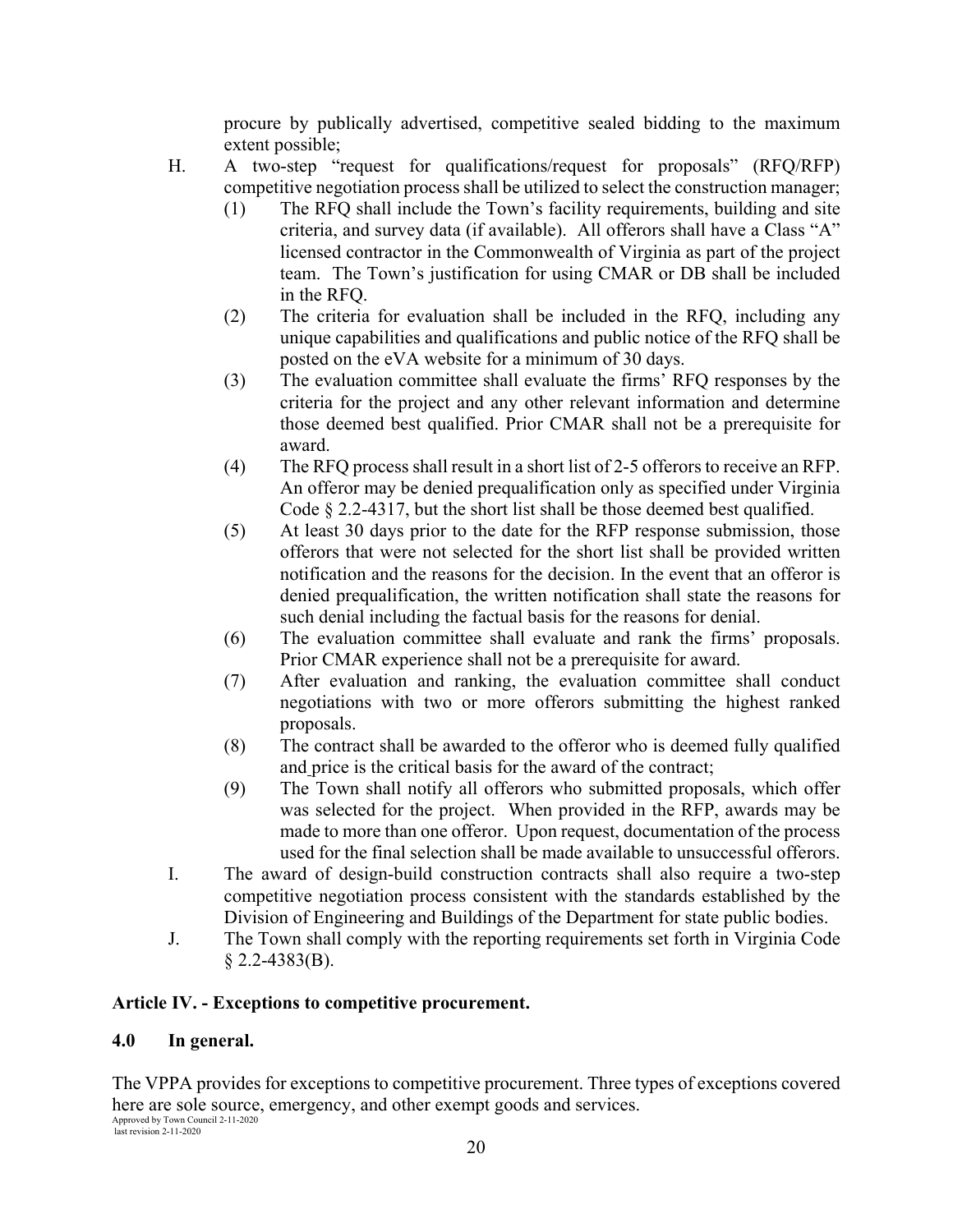#### **4.1 Sole source exception.**

A contract may be awarded without competition when it is determined in writing, after conducting a good faith review of available sources, that there is only one source practicably available for the required good, service, insurance or construction item. Negotiations shall be conducted, as appropriate, to obtain the best price, delivery, and terms. A written notice shall be issued stating that only one source was determined to be practicably available, identify that which is being procured, the contractor selected and the date on which the contract will be awarded. For purchases exceeding Thirty Thousand Dollars (\$30,000), a notice of sole source shall be posted on the Town website or other website approved by the Town Manager or his/her designee, or the purchasing coordinator on the day of award or the decision to award is announced, whichever occurs first. Purchases of used equipment over Thirty Thousand Dollars (\$30,000) where only one (1) source is practicably available shall be treated as a sole source purchase.

## **4.1.1 Written determination.**

A written determination documenting that there is only one source practicably available for the procurement must be included in the procurement file.

An explanation of each of the following four points is required in the determination:

- A. Why this is the only product or service that can meet the needs of the Town;
- B. Why this vendor is the only practicably available source from which to obtain this product or service;
- C. Why the price is considered fair and reasonable; and
- D. The efforts that were made in conducting the noncompetitive negotiation to get the best possible price for the Town.

#### **4.1.2 Sole source procurements of \$10,000 or greater.**

For sole source procurements of \$10,000 or greater, a written quotation must be obtained from the vendor. All sole source procurements must also be approved in advance by the Town Manager or designee.

#### **4.2 Emergency procurement.**

An emergency may arise in order to protect personal safety, life or property, i.e., an occurrence of a serious, urgent and threatening nature that demands immediate action to avoid termination of essential services or a dangerous condition. In such cases, a Purchase Order or contract may be awarded by the Town without competitive bidding or competitive negotiation: however, such procurement shall be made with as much competition as is practicable under the circumstances. A written determination and justification must be made establishing the basis for the emergency and for the selection of the particular contractor/vendor. The written determination shall become part of the procurement file. For purchases with a total cost in excess of Thirty Thousand Dollars (\$30,000) a written notice, stating that the contract is being awarded, or has been awarded on an emergency basis shall be publicly posted on the Town website or other website approved by the Town Manager, or his/her designee, for ten (10) calendar days, beginning on the day of the award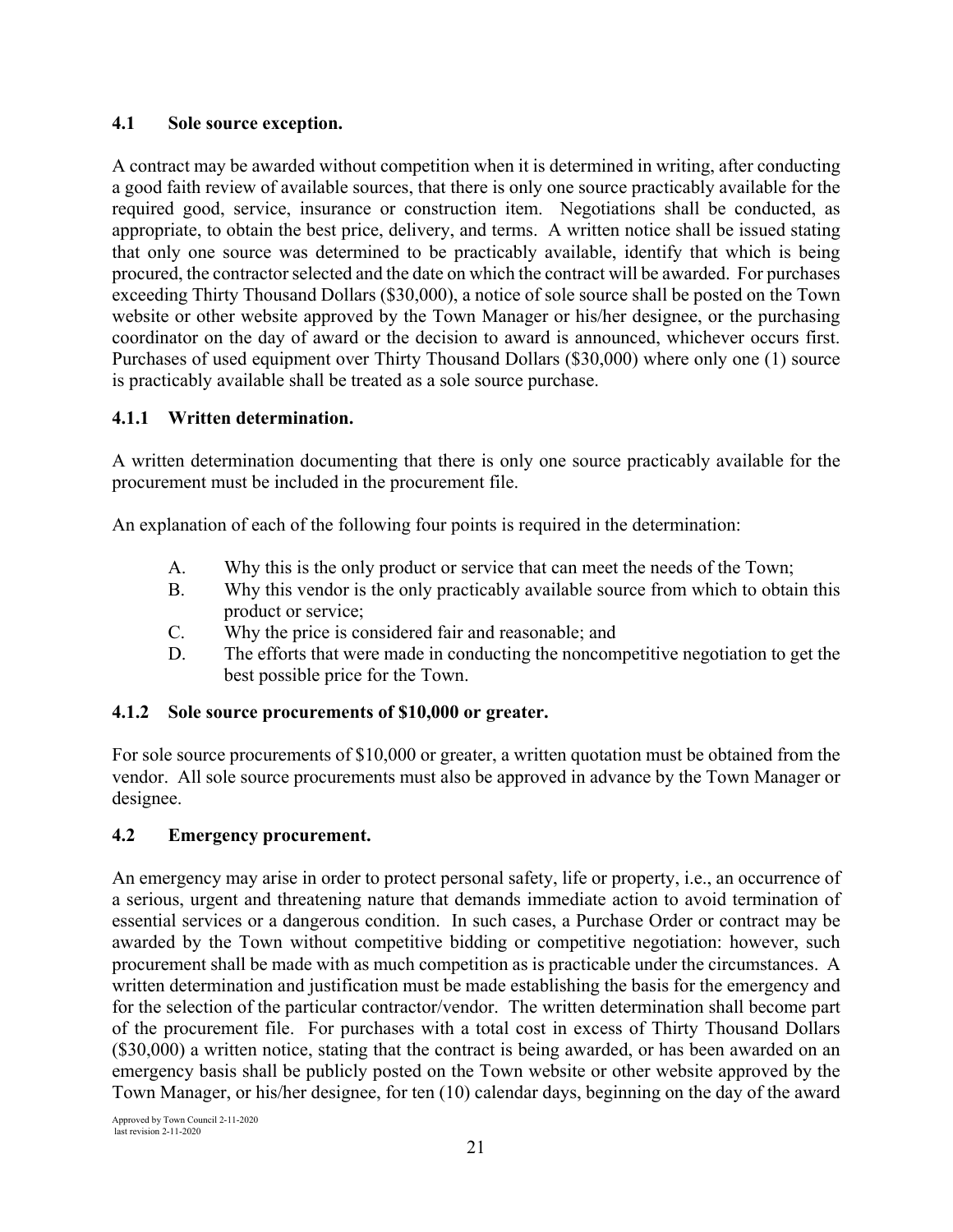or the decision to award is announced, whichever occurs first, or as soon thereafter as is practicable.

Notwithstanding the foregoing, if an emergency occurs at times other than regular business hours, the concerned department may purchase directly the required goods or contractual services. The department making the purchase shall, however, whenever practicable, secure competitive telephone or written bids/quotes and order delivery to be made by the lowest responsible bidder. The department making the purchase shall also keep a tabulation of all quotes/bids received, if any, a copy of the delivery record and a written explanation of the circumstances of the emergency. The department shall notify the Town Manager, his/her designee, or the purchasing coordinator even if after the fact, of any emergency purchases made over Ten Thousand Dollars (\$10,000). In the event of any emergency which utilizes the Town of Christiansburg Emergency Operation Plan, documentation shall follow the guidelines of the most recent edition of that plan.

#### **4.2.1 Documentation.**

- A. **Written Determination.** A written determination indicating the nature of the emergency and the reason for selection of the particular contractor must be placed in the procurement file.
- B. **Reporting Requirements.** Emergency notices of procurement under \$10,000 shall be filed in the procurement file. Emergency procurement notices of \$10,000 or greater shall be posted in a newspaper having general circulation in the Town's service area and may be posted on the Town's website.

## **4.2.2 Emergency planning.**

In many cases, procurement planning can reduce the need for using emergency procedures. The Town should prepare and keep current a list of local sources of goods and services that might be needed in an emergency. Information on rates and charges should be established and agreed upon in advance. In addition, "as needed" annual contracts for various services may be competitively bid to expedite action, ensure adequate support, and reduce the cost of meeting emergency requirements.

## **4.3 Other – exempt goods and services.**

The Virginia Public Procurement Act exempts several goods and services from the competitive sealed bidding and competitive negotiation procedures. These exempt goods and services are:

- Legal services
- Litigation related services, such as, expert witnesses and other services associated with litigation or regulatory proceedings.
- Insurance purchased through an association if the Town is a member and if the association was formed and is maintained for the purpose of promoting the interest and welfare of, and developing close relationships with, similar public bodies. The association must obtain the insurance using competitive principles.
- Goods produced or services performed by the disabled: Goods produced or services performed by the disabled, if produced or performed by persons, or in schools or

Approved by Town Council 2-11-2020 last revision 2-11-2020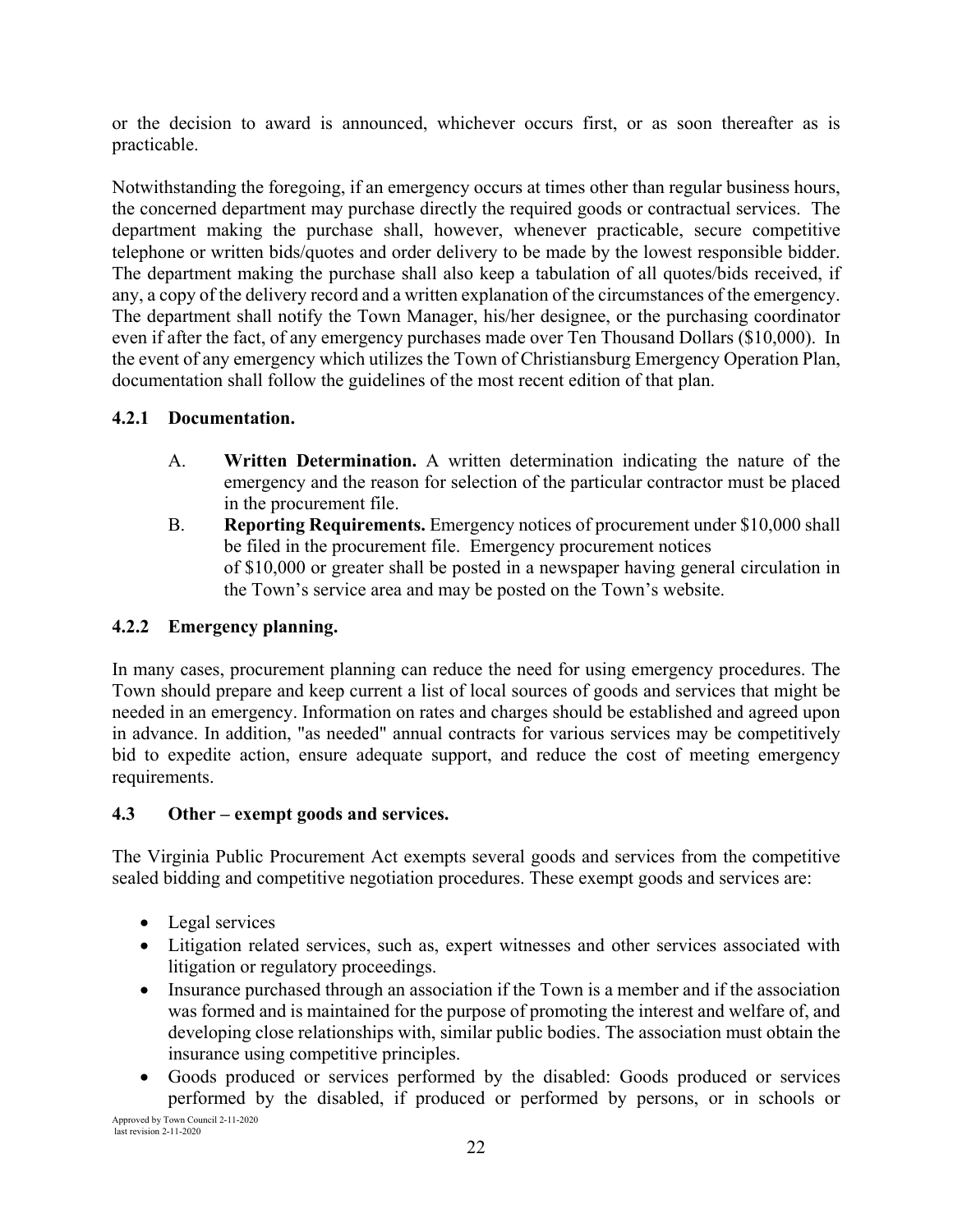workshops under the supervision of the Virginia Department for the Visually Handicapped or by nonprofit sheltered workshops or other nonprofit organizations which offer transitional or supported employment services serving the handicapped.

- Goods or services for recipients of certain public welfare programs.
- The purchasing coordinator may extend the term of an existing contract for services to allow completion of any work undertaken but not completed during the original term of the contract.

In addition, competition normally is either not practicable or available for purchase of the goods or services listed below. Therefore, when a department's estimated cost of goods or services is estimated to be \$50,000 or less for the entire duration of the requirements, purchases may be made upon receipt of a minimum of one written quotation. This section is in accordance with §2.2-4303 of the Virginia Code.

- A. Athletic Fees: Fees associated with participation in athletic tournaments and events including registration and game guarantees for all athletic events.
- B. Athletic Officials/Referee: Umpires, referees, and other sports officials to officiate competitive athletic and sporting events sponsored by the Town of Christiansburg. The services include observing the play, detecting infractions of rules, and imposing penalties established by the rules and regulations of the various sports.
- C. Books, printed materials, reprints and subscriptions: Books, printed materials, reprints, and subscriptions (e.g., print or electronic), pre-recorded audio and video material (in any media), when only available from the publisher/producer.
- D. Copyright/Royalty Fees: Purchase of the exclusive legal right to reproduce, publish, sell, or distribute the matter and form of something (as a literary, musical, or artistic work, ASCAP).
- E. Dues and Professional Licenses: Professional organization membership dues and fees to maintain professional licenses.
- F. Honoraria/Entertainment: Payment for a service (e.g., making a speech) such as authors, speakers, lecturers, musicians, performing artists.
- G. License Agreements: License agreements with the owner of the source code for existing software and/or manufacturer of sophisticated scientific equipment.
- H. Media Purchases: Advertisements and legal notices such as in newspapers, magazines, journals, radio, television, etc.
- I. Other Agencies: purchases from the federal government, other states and their agencies or institutions, and public bodies. Care must be exercised to verify pricing as fair and reasonable.
- J. Training provided by professional organization: Classes, workshops, or conferences provided by a professional organization rather than a training vendor or individual. This exemption is limited to organizations that are associated with professional accreditation or certification.
- K. Specialized training: Training that is specialized, proprietary, and not typically available to the general public for which competition is generally unavailable. Specialized technical training provided by a vendor for their equipment is included in this category.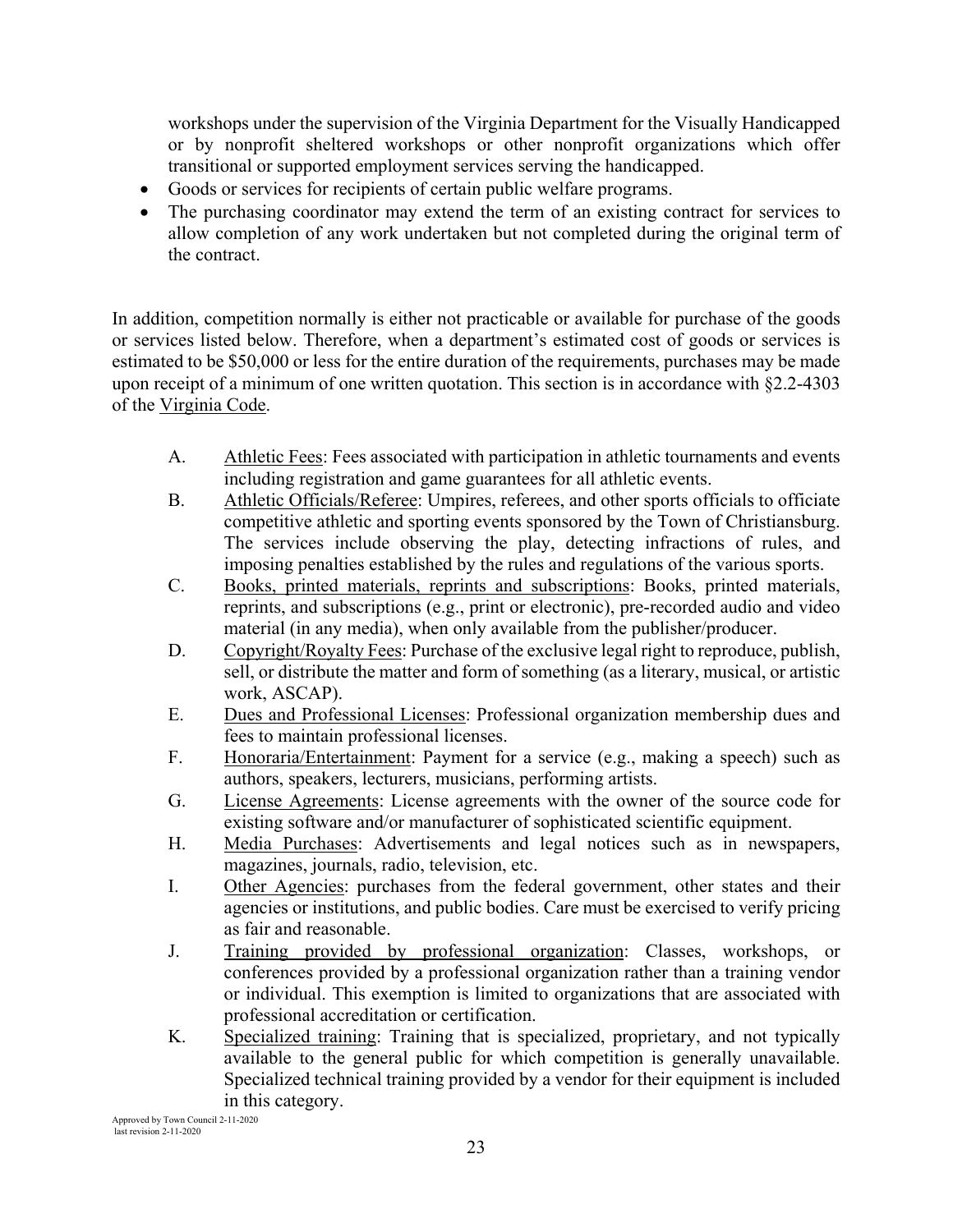#### **Article V. - Contracts.**

#### **5.0 In general.**

A standard Town contract should be used for most procurement. A contractor's standard contract form should not be used. If it is not possible to award a contract without using the contractor's contract form, the contract must be reviewed and approved by the Town's attorney.

## **5.1 Contract Award Approval.**

No contract shall be entered in to without the approval of the Town Manager. Any Purchase Order over \$10,000 must be approved by the Town Manager. Town Manager must approve all purchase orders for capital items over \$5000. The Purchasing Coordinator may sign any Purchase Order less than \$10,000 if the expenditure has been approved by requisition by the Department Director or the Town Manager or, his/her designee. The Town Manager is authorized to sign all contracts up to \$100,000. All contracts of \$100,000 or more must be approved by Town Council. After Council approval of the contract the Town manager is authorized to sign.

#### **5.2 Unauthorized Purchases.**

Any Town of Christiansburg officer or employee making or approving a purchase contrary to the provision of this Policy or the Purchasing Procedures/Regulations shall be subject to disciplinary action, up to and including termination, as determined by the Town Manager, or his/her designee.

## **5.3 Competitive Bidding or Competitive Negotiation on State-Aid Projects.**

No contract for the construction of any building or for an addition to or improvement of an existing building by the Town of Christiansburg for which state funds of not more than \$50,000 in the aggregate or for the sum of all phases of a contract or project, either by appropriation, grant-in-aid or loan, are used or are to be used for all or part of the cost of construction shall be let except after competitive sealed bidding or after competitive negotiation as provided under Section VI (A and B). The procedure for the advertising for bids or for proposals and for letting of the contract shall conform, mutatis mutandis, to the Virginia Public Procurement Act, (§ 2.2-4300 et seq.).

#### **5.4 Authority to transact business in Virginia.**

- A. If required by law, any awarded bidder or offeror shall maintain a valid certificate of authority or registration to transact business in Virginia with the Virginia State Corporation Commission as required by Title 13.1 or Title 50 of the Virginia Code, during the term of the contract or any contract renewal. The contractor as awarded shall not allow registration to lapse at or its certificate of authority or registration to transact business in the Commonwealth of Virginia to be revoked or cancelled at any time during the term(s) of the contract. If the awarded contractor fails to remain in compliance with the provisions of this section, the contract may be voided at the sole discretion of the Town of Christiansburg.
- B. If required by Town of Christiansburg Code, any awarded bidder or offeror shall maintain a valid Town of Christiansburg Business License, or other business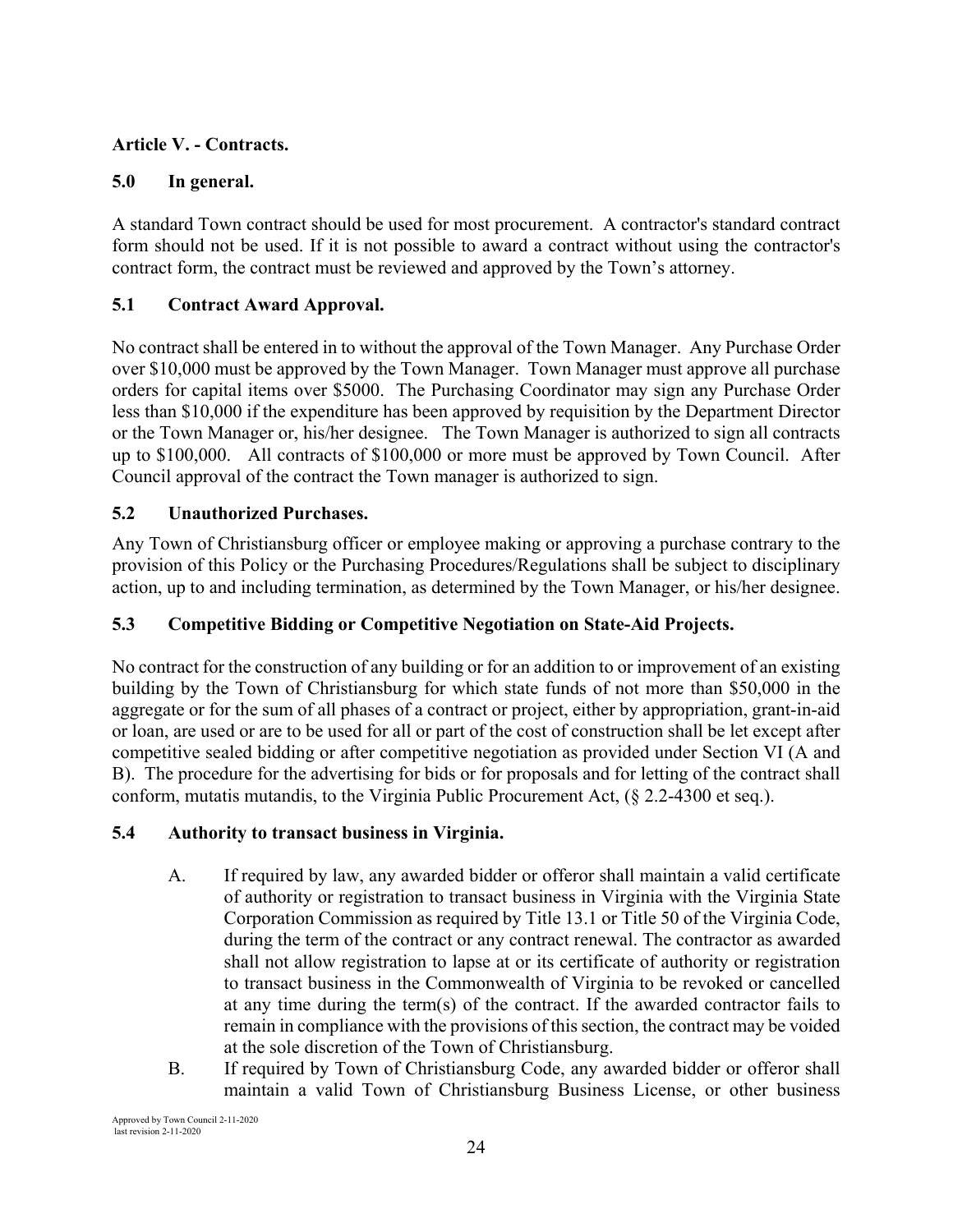license accepted by the Town of Christiansburg per Town of Christiansburg and Virginia Codes, during the term of the contract or any contract renewal. The contractor as awarded shall not allow its business license to lapse, to be revoked or cancelled at any time during the term(s) of the contract. If the awarded contractor fails to remain in compliance with the provisions of this section, the contract may be voided at the sole discretion of the Town of Christiansburg.

#### **5.5 Contract modifications, amendments, and change orders.**

- A. A public contract may include provisions for modification of the contract during performance, but no fixed-price contract may be increased by more than twentyfive percent of the amount of the contract or \$50,000, whichever is greater, without the advance written approval of the Town Council. In no event may the amount of any contract, without adequate consideration, be increased for any purpose, including, but not limited to, relief of a bidder or offeror from the consequences of an error in its bid or offer.
- B. The Town may extend the term of an existing contract for services to allow completion of any work undertaken but not completed during the original term of the contract.
- C. Nothing in this section shall prevent any Town from placing greater restrictions on contract modifications.

#### **5.6 Contract pricing arrangements.**

- A. Except as prohibited in this section, contracts may be awarded on a fixed price or cost reimbursement basis, or on any other basis that is not prohibited.
- B. Except in case of emergency affecting the public health, safety or welfare, no contract shall be awarded on the basis of cost plus a percentage of cost.
- C. A policy or contract of insurance or prepaid coverage having a premium computed on the basis of claims paid or incurred, plus the insurance carrier's administrative costs and retention stated in whole or part as a percentage of such claims, shall not be prohibited by this section.

#### **5.7 Contractor license requirements.**

State statutes and regulatory agencies require that some contractors be properly registered and licensed, or hold a permit, prior to performing specific types of services. It is the contractor's responsibility to comply with the rules and regulations issued by state regulatory agencies. The following statement should appear on solicitations for regulated services.

**"By my signature on this solicitation, I certify that this firm/individual is properly licensed for providing the goods/services specified and that any subcontractor used on the job will also be properly licensed."**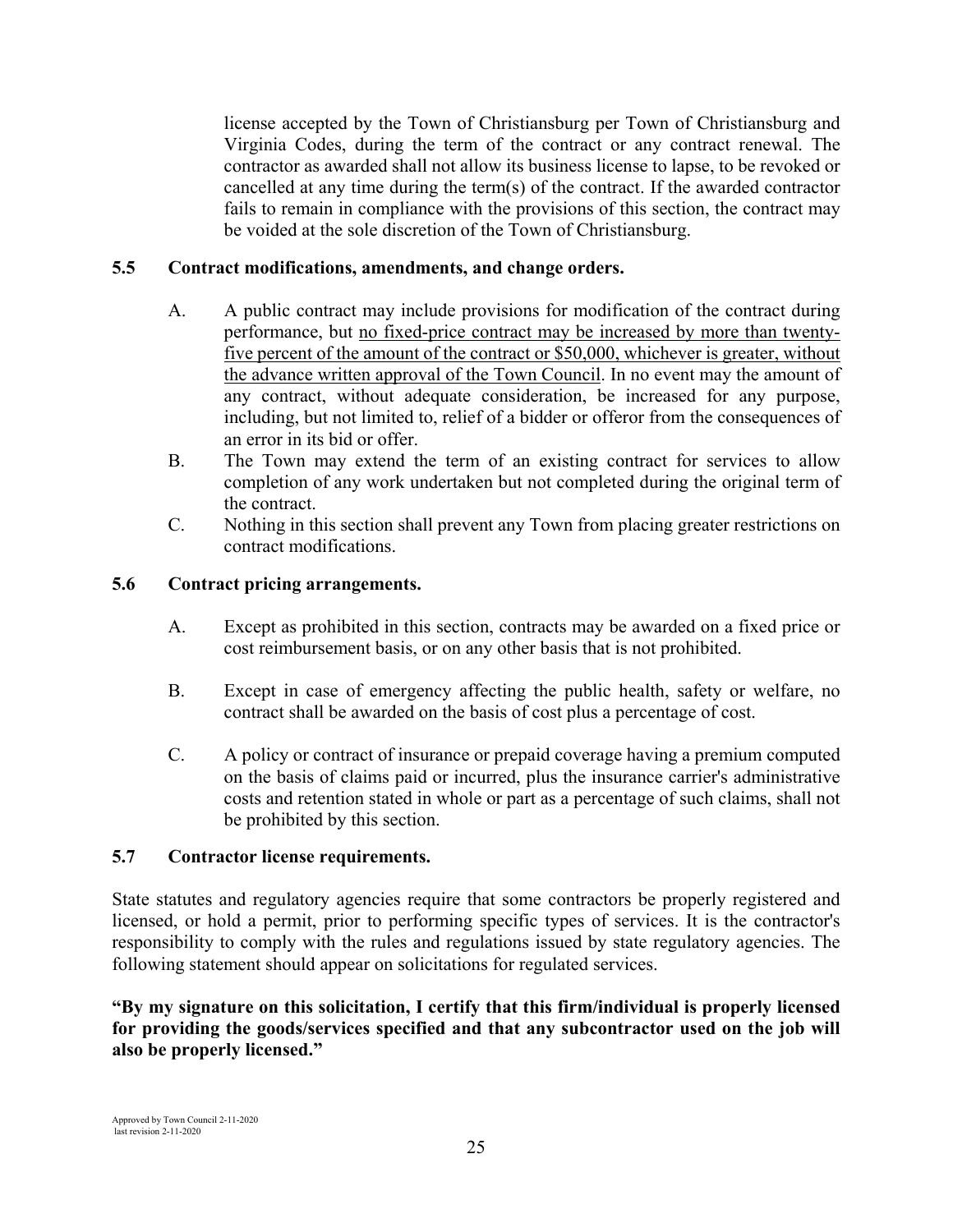#### **5.8 Insurance.**

Whenever work is to be performed on Town owned or leased property or facilities, the contractor may be required to have Workers' Compensation, Employer's Liability, Commercial General Liability and Automobile Liability, and in certain types of professional services contracts, Professional Liability/Errors and Omissions insurance coverage. The Town must be named as an additional insured when requiring a Contractor to obtain Commercial General Liability coverage. In some cases, Workers' Compensation Insurance and Employer's Liability Insurance may not be required. Workers' Compensation insurance is required when the contractor has three (3) or more employees. If any subcontractors are involved, subcontractors may also be required to have Workers' Compensation Insurance in accordance with §§ 2.2-4332 and 65.2-800, et seq., such insurance must be obtained prior to commencing work and be maintained during the entire term of the contract. Certification of insurance shall be in writing when written quotes are required. The certificate of insurance must be furnished **prior to commencement of work**.

#### **5.9 Mandatory contract provisions.**

The following provisions shall be included in every contract unless the VPPA provides otherwise:

#### A. **Compliance with immigration laws.**

 During the term of this Contract, Contractor agrees that, pursuant to Virginia Code § 2.2-4311.1, Contractor does not, and shall not during the performance of this Contract for goods and services in the Commonwealth knowingly employ an unauthorized alien as defined in the Federal Immigration Reform and Control Act of 1986.

#### B. **Compliance with state law regarding transacting business in the Commonwealth.**

 Pursuant to Virginia Code § 2.2-4311.2, Contractor shall be authorized to transact business in the Commonwealth as a domestic or foreign business entity if so required by Title 13.1 or Title 50 of the Code of Virginia (1950), as amended, or as otherwise provided by law. Contractor shall not allow its existence to lapse or its certificate of Town to be revoked or cancelled at any time during the term of this contract. The Town may void this Contract if Contractor fails to remain in compliance with the provisions of this section.

#### C. **Drug Free Workplace.**

 Pursuant to Virginia Code § 2.2-4312, during the performance of this Contract, Contractor agrees to (i) provide a drug-free workplace for Contractor's employees; (ii) post in conspicuous places, available to employees and applicants for employment, a statement notifying employees that the unlawful manufacture, sale, distribution, dispensation, possession, or use of a controlled substance or marijuana is prohibited in Contractor's workplace and specifying the actions that will be taken against employees for violations of such prohibition; (iii) state in all solicitations or advertisements for employees placed by or on behalf of Contractor that Contractor maintains a drug-free workplace; and (iv) include the provisions of the foregoing clauses in every subcontract or purchase order over \$10,000, so that the provisions will be binding upon each subcontractor or vendor. For the purpose of this section, "drug-free workplace" means a site for the performance of work done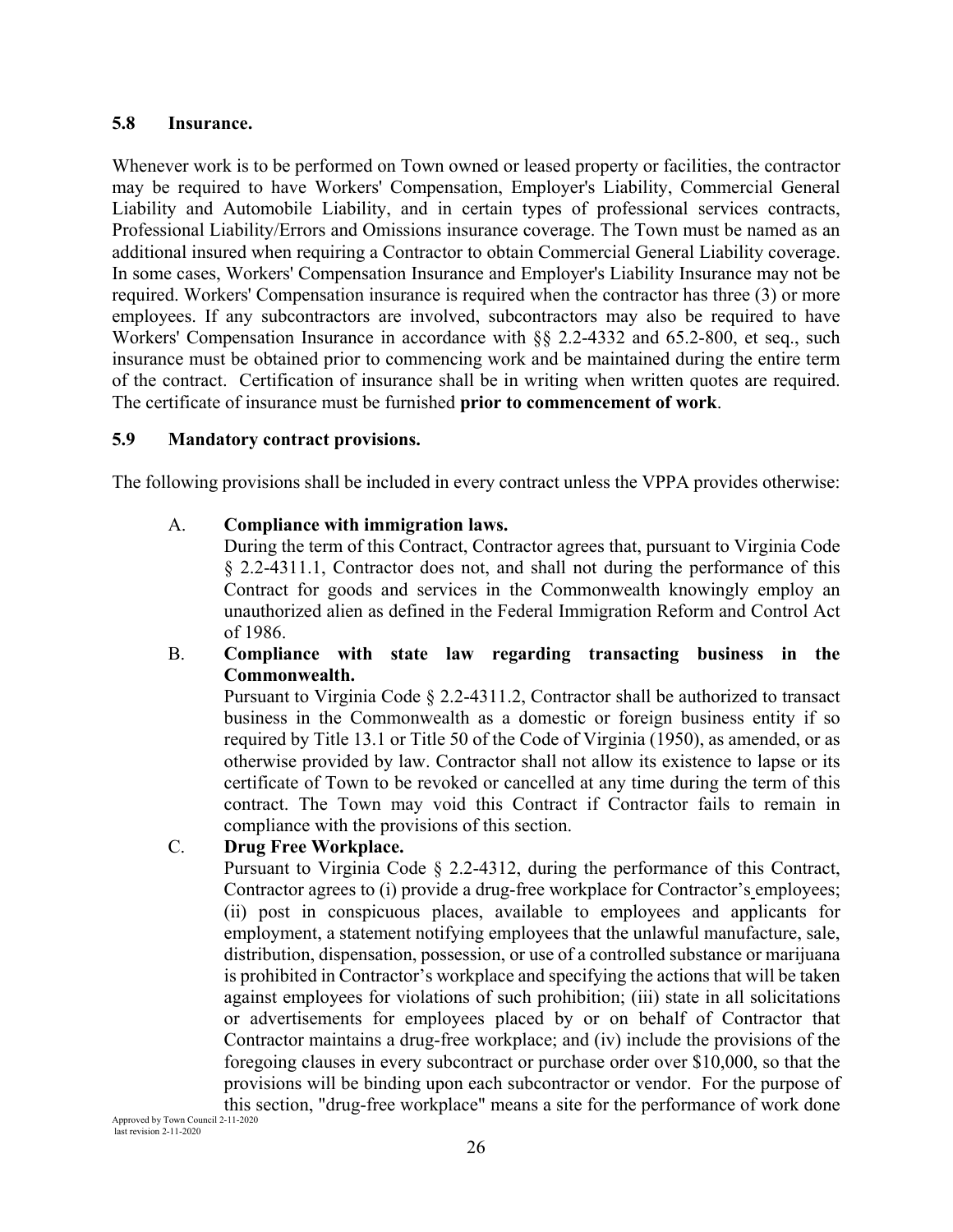in connection with a specific contract awarded to Contractor or a subcontractor, the employees of whom are prohibited from engaging in the unlawful manufacture, sale, distribution, dispensation, possession or use of any controlled substance or marijuana during the performance of the Contract.

#### D. **Nondiscrimination.**

Pursuant to Virginia Code § 2.2-4311:

- (1) Contractor will not discriminate against any subcontractor, employee, or applicant for employment because of race, religion, color, sex, national origin, age, disability, or any other basis prohibited by state law relating to discrimination in employment, except where there is a bona fide occupational qualification reasonably necessary to the normal operation of Contractor's business. Contractor agrees to post in conspicuous places, available to employees and applicants for employment, notices setting forth the provisions of this nondiscrimination clause.
- (2) Contractor, in all solicitations or advertisements for employees placed by or on behalf of Contractor, will state that Contractor is an equal employment opportunity employer.
- (3) Notices, advertisements, and solicitations placed in accordance with federal law, rule, or regulation shall be deemed sufficient for the purpose of meeting the requirements of this section.
- (4) Contractor will include the provisions of the foregoing paragraphs 1, 2, and 3 in every subcontract or purchase order of over \$10,000, so that the provisions will be binding upon each subcontractor or vendor.

#### E. **Prompt payment.**

Pursuant to Virginia Code § 2.2-4354:

- (1) Within seven (7) days after receipt of amounts paid to Contractor by the Town**:**
	- (a) Contractor will pay subcontractor, if any, for the proportionate share of the total payment received from the Town attributable to the work performed by subcontractor under the Contract; or
	- (b) Notify Town and subcontractor, if any, of Contractor's intention to withhold all or a part of subcontractor's payment with the reason for nonpayment.
- (2) Contractor shall provide its federal employer identification number to the Town.
- (3) Contractor shall pay interest to the subcontractor, if any, on all amounts owed to subcontractor that remain unpaid after seven (7) days following receipt by Contractor of payment from the Town for work performed by subcontractor under the Contract, except for amounts withheld as allowed in section 1(b) above.
- (4) Unless otherwise provided under the terms of this Contract, interest shall accrue at the rate of one (1) percent per month.
- (5) Contractor shall include in each of its subcontracts a provision requiring each subcontractor to include the same payment and interest requirements as set forth herein with respect to each lower-tier subcontractor, if any.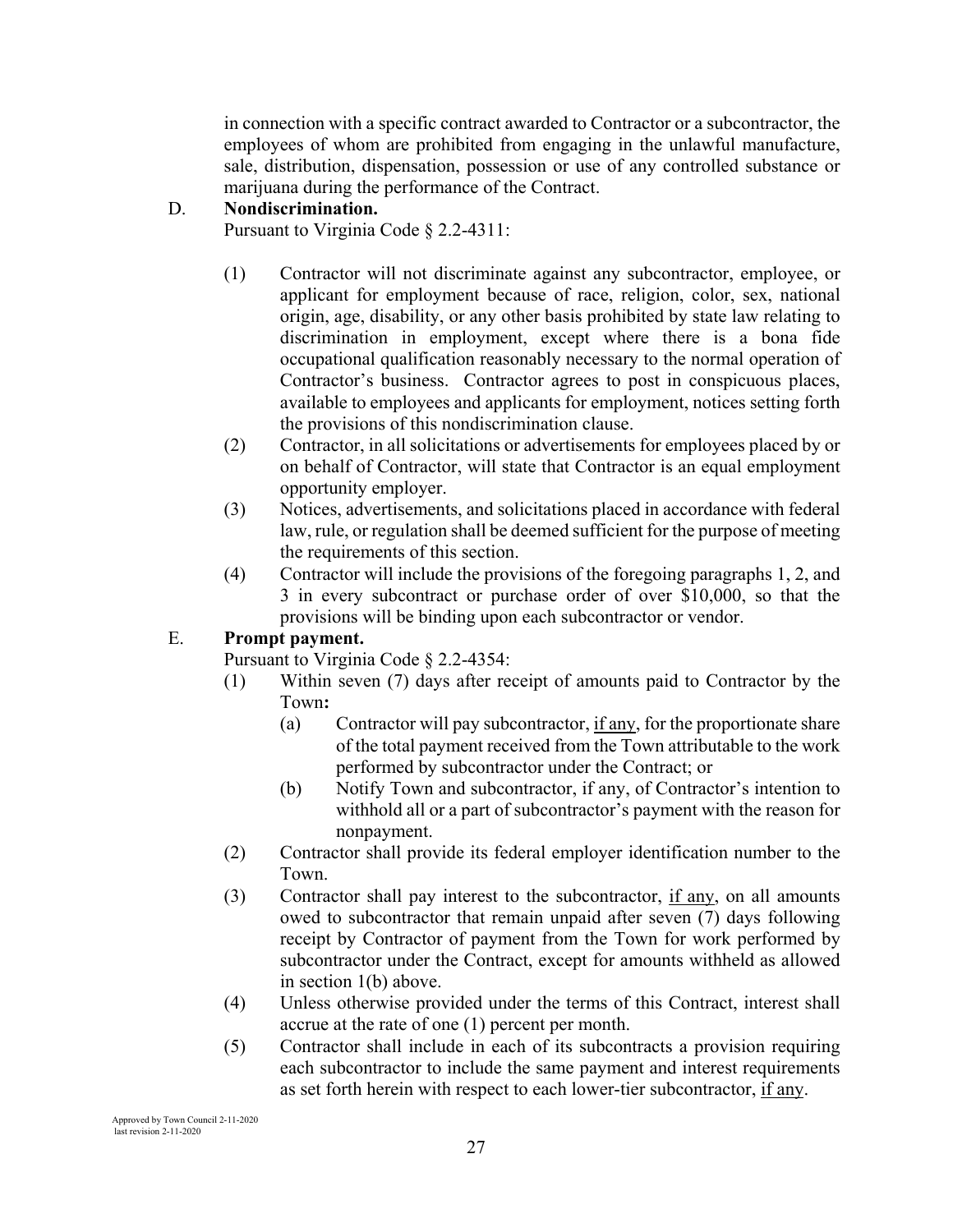(6) Contractor's obligation to pay an interest charge to a subcontractor pursuant to this section shall not be construed to be an obligation of Town.

## F. **Contract Claims.**

 The Town shall include in its contracts a procedure for consideration of contractual claims. Such procedure, which may be contained in the contract or may be specifically incorporated into the contract by reference and made available to the contractor, shall establish a time limit for a final decision in writing by the Town. If the Town has established administrative procedures meeting the standards of Virginia Code § 2.2-4365, then such procedures shall be contained in the contract or specifically incorporated in the contract by reference and made available to the contractor.

 If, however, the Town fails to include in its contracts a procedure for the consideration of contractual claims, the following procedure shall apply:

- (1) Contractual claims, whether for money or other relief, shall be submitted in writing no later than 60 days after receipt of final payment; however, written notice of the contractor's intention to file a claim shall be given at the time of the occurrence or at the beginning of the work upon which the claim is based.
- (2) No written decision denying a claim or addressing issues related to the claim shall be considered a denial of the claim unless the written decision is signed by the Town Manager or designee. The contractor may not institute legal action prior to receipt of the final written decision on the claim unless the Town fails to render a decision within 90 days of submission of the claim. Failure of the Town to render a decision within 90 days shall not result in the contractor being awarded the relief claimed or in any other relief or penalty. The sole remedy for the Town's failure to render a decision within 90 days shall be the contractor's right to institute immediate legal action.

## **5.10 Multi-term contracts.**

- A. Specified Period. Unless otherwise provided by law, a contract for goods, services or insurance may be entered into for any period of time deemed to be in the best interest of the Town of Christiansburg provided the term of the contract and conditions of renewal or extension, if any, are included in the solicitation and funds are available for the first fiscal period at the time of contracting. Payment and performance obligations for succeeding fiscal periods shall be subject to the availability and appropriation of funds therefor.
- B. Cancellation Due to Unavailability of Funds in Succeeding Fiscal Periods. When funds are not appropriated or otherwise made available to support continuation of performance in a subsequent fiscal period, the contract shall be canceled.

## **5.11 Retainage on construction contracts.**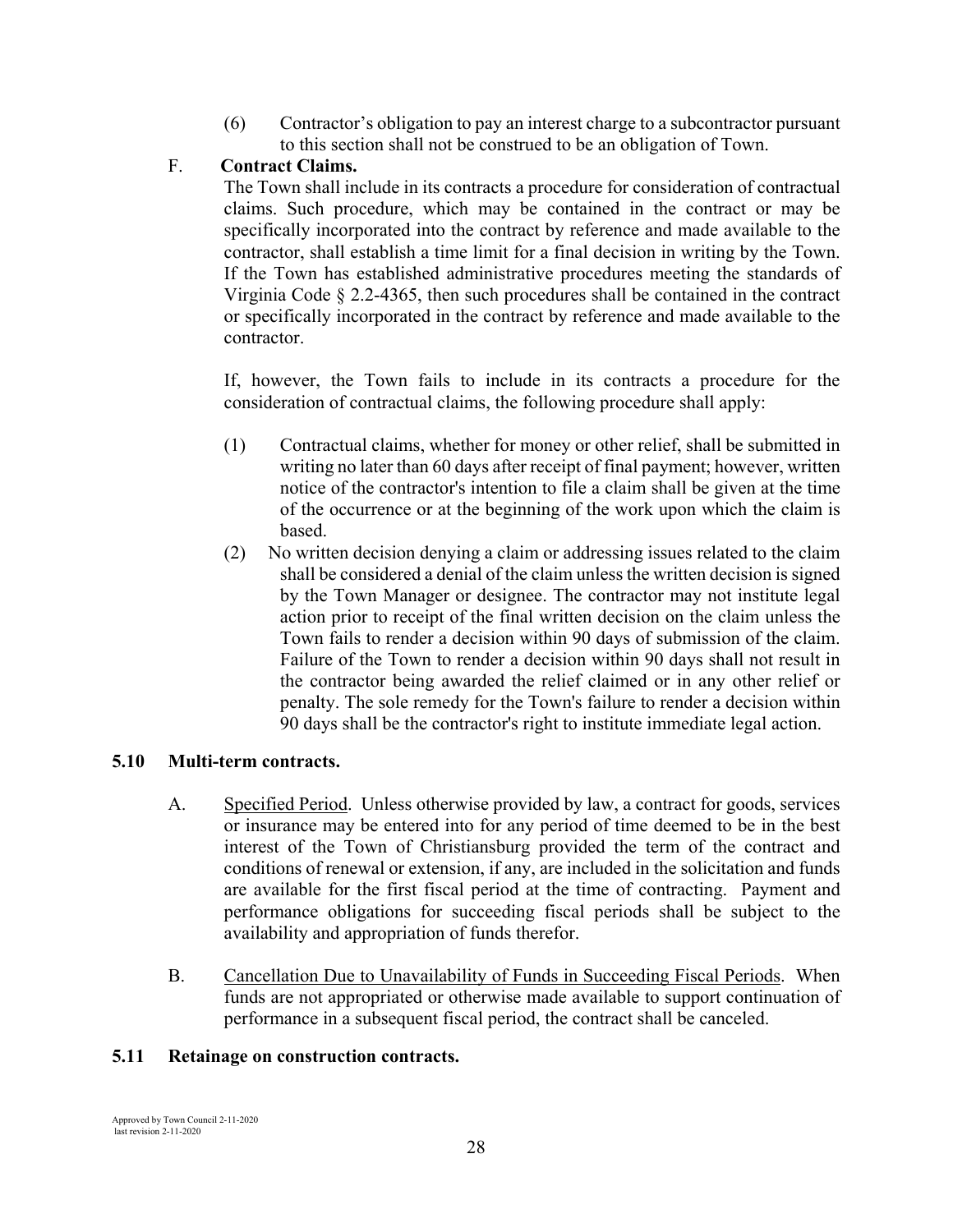- A. In accordance with § 2.2-4333 of the Code of Virginia, in any contract for construction which provides for progress payments in installments based upon an estimated percentage of completion, the contractor shall be paid at least ninety-five percent (95%) of the earned sum when payment is due, with not more than five (5%) being retained to assure faithful performance of the contract. All amounts withheld may be included in the final payment.
- B. Any subcontract for a public project which provides for similar progress payments shall be subject to the same limitations.
- C. Nothing in this section shall preclude the establishment of retention for contracts other than construction.

#### **5.12 Bid Bonds on Construction Contracts.**

Except in cases of emergency, all bids or proposals for construction contracts in excess of One Hundred Thousand Dollars (\$100,000) shall be accompanied by a bid bond from a surety company selected by the bidder which is legally authorized to do business in Virginia, as a guarantee that if the contract is awarded to such bidder, that bidder will enter into the contract for the work mentioned in the bid. The amount of the bid bond shall not exceed five percent (5%) of the amount bid. Nothing in this section shall preclude a requirement of bid bonds to accompany bids or proposals for construction contracts anticipated to be less than One Hundred Thousand Dollars (\$100,000).

No forfeiture under a bid bond shall exceed the lesser of (i) the difference between the bids for which the bond was written and the next low bid, or (ii) the face amount of the bid bond.

#### **5.13 Performance and Payment Bonds for Construction Contracts.**

- A. Upon the award of any construction contract exceeding One Hundred Thousand Dollars (\$100,000) awarded to any prime contractor or as otherwise required in § 2.2-4337 of the Virginia Code, such contractor shall furnish to the Town of Christiansburg the following bonds:
	- (1) A performance bond in the sum of the contract amount conditioned upon the faithful performance of the contract in strict conformity with the plans, specifications and conditions of the contract.
	- (2) A payment bond in the sum of the contract amount. Such bond shall be for the protection of claimants who have and fulfill contracts to supply labor or materials to the prime contractor to whom the contract was awarded, or to any subcontractors, in the performance of the work provided for in such contract, and shall be conditioned upon the prompt payment for all such material furnished or labor supplied or performed in the performance of the work. "Labor or materials" shall include public utility services and reasonable rentals of equipment, but only for periods when the equipment rented is actually used at the site.
	- (3) Each of such bonds shall be executed by one or more surety companies selected by the contractor which are legally authorized to do business in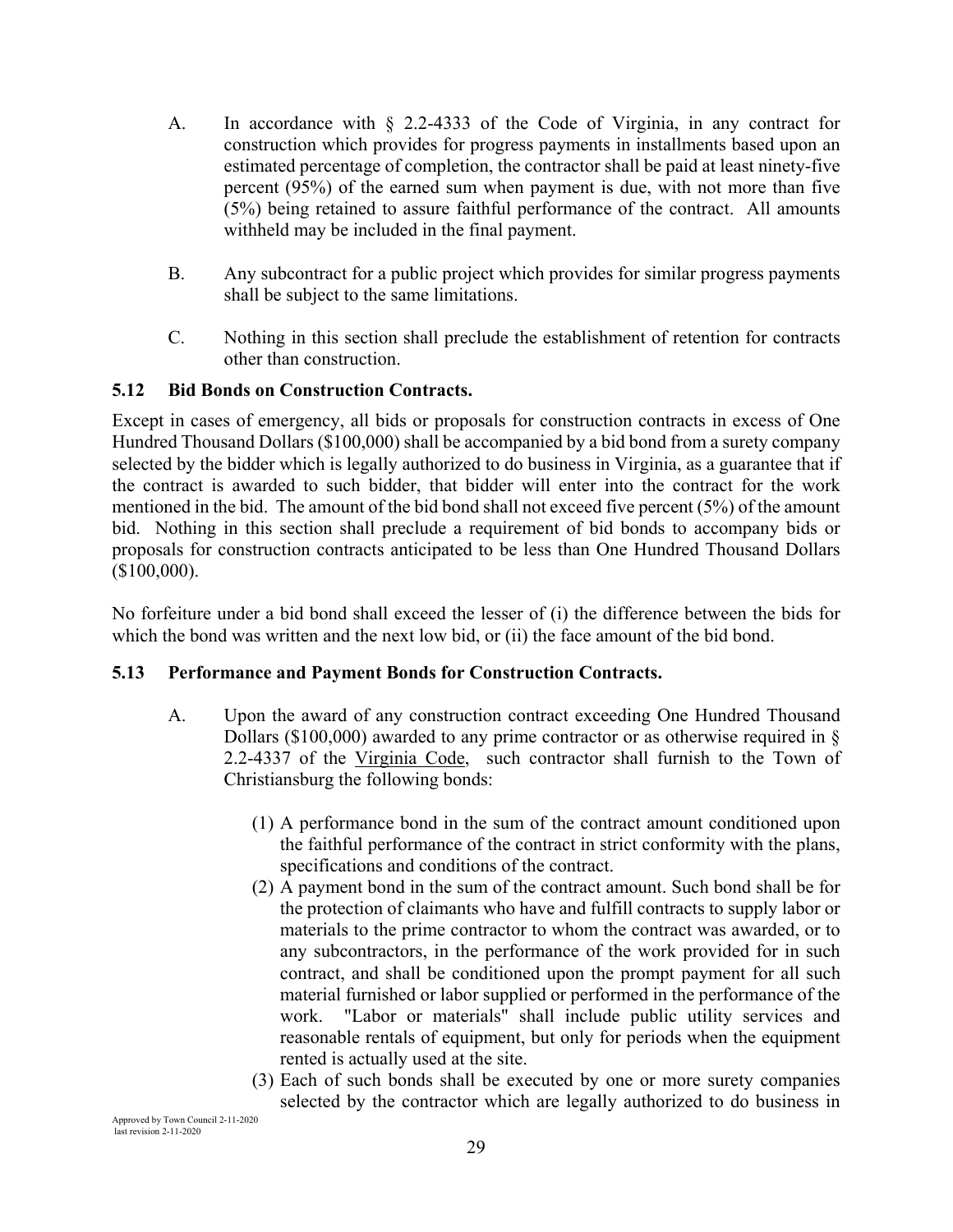Virginia.

- (4) Bonds shall be made payable to the Town of Christiansburg as appropriate.
- (5) Each of the bonds shall be filed in the contract file.
- (6) Nothing in this section shall preclude the Town of Christiansburg from requiring payment or performance bonds for construction contracts below One Hundred Thousand Dollars (\$100,000).
- (7) Nothing in this section shall preclude such contractor from requiring each subcontractor to furnish a payment bond with surety thereon in the sum of the full amount of the contract with such subcontractor conditioned upon the payment to all persons who have and fulfill contracts which are directly with the subcontractor for performing labor and furnishing materials in the performance of the work provided for in the subcontract.

#### **5.14 Action on Performance Bonds.**

In accordance with § 2.2-4340 of the Code of Virginia, no action against the surety on a performance bond shall be brought unless brought within one year after (i) completion of the contract, including the expiration of all warranties and guarantees, or (ii) discovery of the defect or breach of warranty, that give rise to the action.

#### **5.15 Action on Payment Bonds.**

- A. Any claimant who has a direct contractual relationship with the contractor and who has performed labor or furnished material in accordance with the contract documents in the performance of work provided in any contract for which a payment bond has been given, and who has not been paid in full before the expiration of ninety (90) days after the day on which such claimant performed the last of the labor or furnished the last of the materials for which he claims payment, may bring an action on the payment bond to recover any amount due him for the labor or material, and may prosecute such action to final judgment and have execution on the judgment. The obligee named in the bond need not be named a party to such action.
- B. Any claimant who has a direct contractual relationship with any subcontractor but who has no contractual relationship, express or implied, with the contractor, may bring an action on the contractor's payment bond only if he has given written notice to the contractor within 90 days from the day on which the claimant performed the last of the labor or furnished the last of the materials for which he claims payment, stating with substantial accuracy the amount claimed and the name of the person for whom the work was performed or to whom the material was furnished.

Notice to the contractor shall be served by registered or certified mail, postage prepaid, in an envelope addressed to such contractor at any place where its office is regularly maintained for the transaction of business. Claims for sums withheld as retainage with respect to labor performed or materials furnished, shall not be subject to the time limitations stated in this subsection.

C. Any action on a payment bond must be brought within one year after the day on which the person bringing such action last performed labor or last furnished or supplied materials.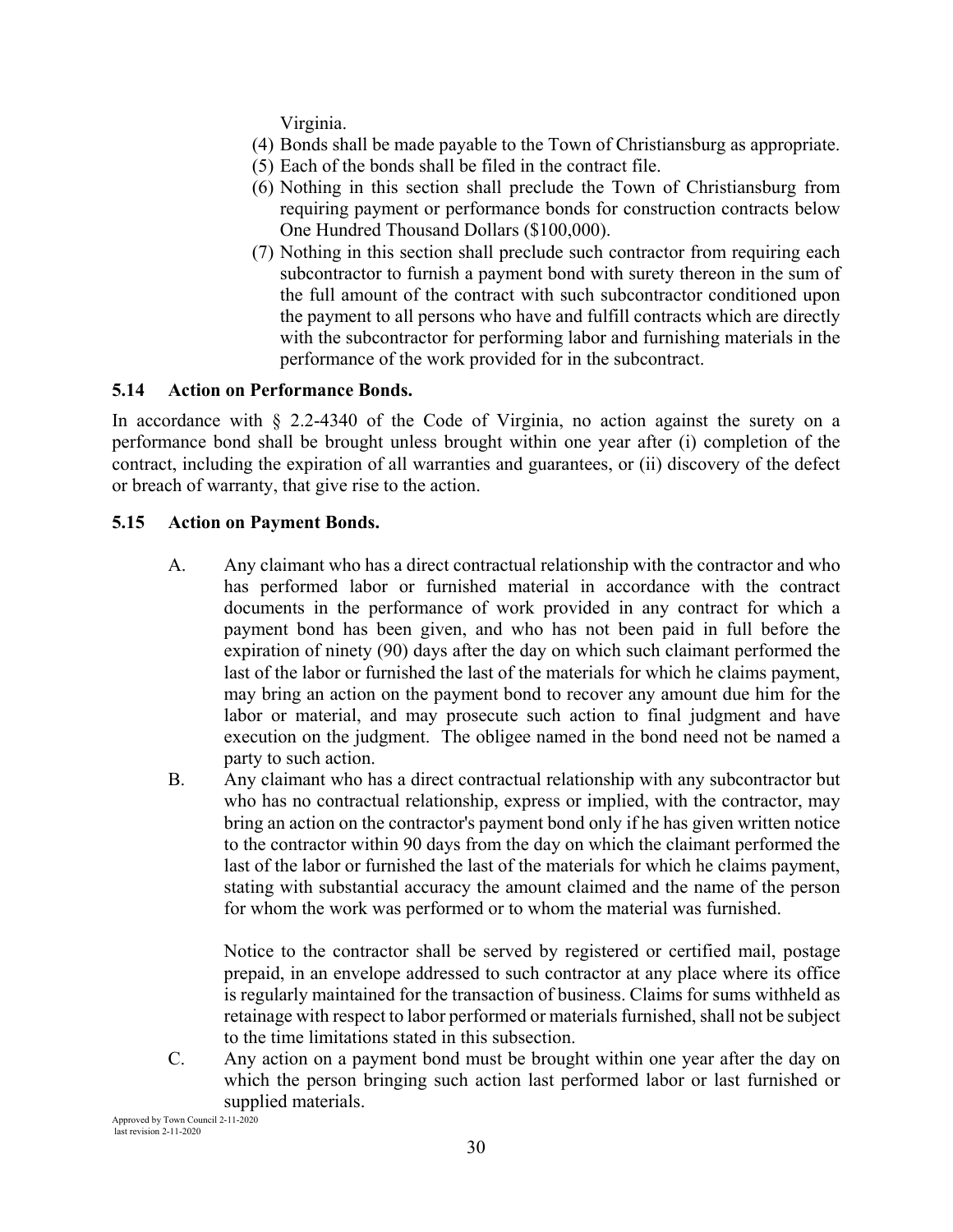D. Any waiver of the right to sue on the payment bond required by this section shall be void unless it is in writing, signed by the person whose right is waived, and executed after such person has performed labor or furnished material in accordance with the contract documents.

#### **5.16 Alternative Forms of Security.**

- A. In accordance with § 2.2-4338 of the Virginia Code, in lieu of a bid, payment, or performance bond, a bidder may furnish a certified check or cash escrow in the face amount required for the bond.
- B. If approved by the Town of Christiansburg Attorney, a bidder may furnish a personal bond, property bond, or bank or savings institution's letter of credit on certain designated funds in the face amount required for the bid, payment or performance bond. Approval shall be granted only upon a determination that the alternative form of security proffered affords protection to the Town of Christiansburg equivalent to a corporate surety's bond.

#### **5.17 Bonds for Other than Construction Contracts.**

At the discretion of the Town of Christiansburg bidders may be required to submit with their bid, a bid bond in an amount previously determined and specified in the Invitation to Bid, as a guarantee that if the contract is awarded to such bidder, that the bidder will enter into the contract for the work mentioned in the bid. Additionally, the Town of Christiansburg may require bid, payment, or performance bonds for contracts for goods or services if provided in the Invitation for Bid or Request for Proposal.

#### **5.18 Construction Contract Terms.**

All construction contracts shall use standard American Institute of Architects (AIA) or Engineers Joint Contract Documents Committee (EJCDC) contract language and contract terms and conditions as may be modified to include supplementary conditions and appropriate provisions of Virginia Code and/or federal regulations including, but not limited to, Title 2 of the Code of Federal Regulations, Part 200 [2 CFR 200.317-326] as approved by the Town Attorney, Town Manager, or his designee.

#### **Article VI. – Notices and Public Access to Procurement Records.**

#### **6.0 In general.**

This Article addresses the requirements for posting public notices of solicitations and contract awards and also explains what documents are required to be produced and when certain documents may be produced upon the request for such documents under Virginia's Freedom of Information Act.

#### **6.1 Publicly posted notices.**

All solicitation, addenda, and award actions over \$30,000 may be posted in a newspaper having general circulation in the Town's service area and must be posted on the Town's website,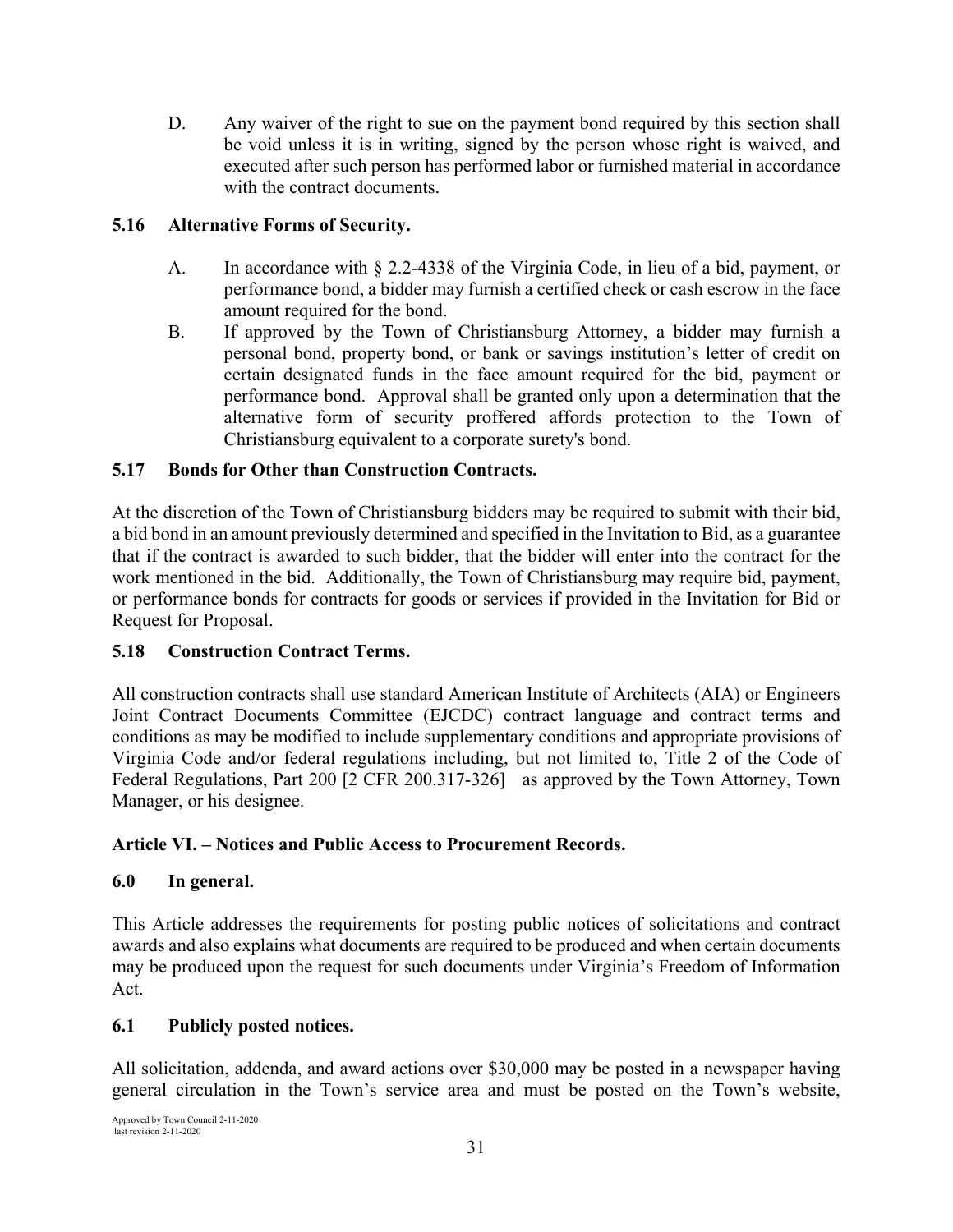Department of General Services' purchasing website, (EVA) or other appropriate website.

- A. Written solicitation notices over \$30,000 must be posted for the time period established in the solicitation, e.g., 3 days, 6 days, 10 days, etc., for receipt of unsealed bids or unsealed proposals. Notices shall indicate pre-bid conferences or site visits when applicable. When canceling or amending a solicitation, a copy of the notice or addendum must be posted on the Town's website.
- B. IFB solicitation notices over \$100,000 must be published at least 10 days prior to the date set for receipt of bids.
- C. When issuing RFPs estimated to be over \$60,000, the solicitation notice shall be published at least 10 days prior to the date set for receipt of proposals. The newspaper notice need only be a brief summary of essential elements of information. Pre-proposal conferences or site visits should be indicated on the cover sheet of the solicitation when applicable. When canceling or amending a solicitation, a copy of the notice or addendum must be publicly posted on the Town website.
- D. Award notices over \$30,000 must be posted for 10 calendar days immediately following the actual time of award. The award notice should be posted on the Town's website and in any additional locations as prescribed in the solicitation for 10 calendar days immediately following the actual time of award.

#### **6.2 Public access to procurement records.**

- A. Except as provided in this section, all proceedings, records, contracts and other public records relating to procurement transactions shall be open to the inspection of any citizen, or any interested person, firm or corporation, in accordance with the Virginia Freedom of Information Act (Virginia Code §§ 2.2-3700, et seq.).
- B. Cost estimates relating to a proposed procurement transaction prepared by or for the Town shall not be open to public inspection until after the contract award.
- C. Any competitive sealed bidding bidder, upon request, shall be afforded the opportunity to inspect bid records within a reasonable time after the opening of all bids but prior to award, except in the event that the Town decides not to accept any of the bids and to reopen the contract. Otherwise, bid records shall be open to public inspection only after award of the contract.
- D. Any competitive negotiation offeror, upon request, shall be afforded the opportunity to inspect proposal records within a reasonable time after the evaluation and negotiations of proposals are completed but prior to award, except in the event that the Town decides not to accept any of the proposals and to reopen the contract. Otherwise, proposal records shall be open to public inspection only after award of the contract.
- E. Any inspection of procurement transaction records under this section shall be subject to reasonable restrictions to ensure the security and integrity of the records.
- F. Trade secrets or proprietary information submitted by a bidder, offeror or contractor in connection with a procurement transaction or prequalification application shall not be subject to the Virginia Freedom of Information Act; however, the bidder, offeror or contractor shall (i) invoke the protections of this section prior to or upon submission of the data or other materials, (ii) identify the data or other materials to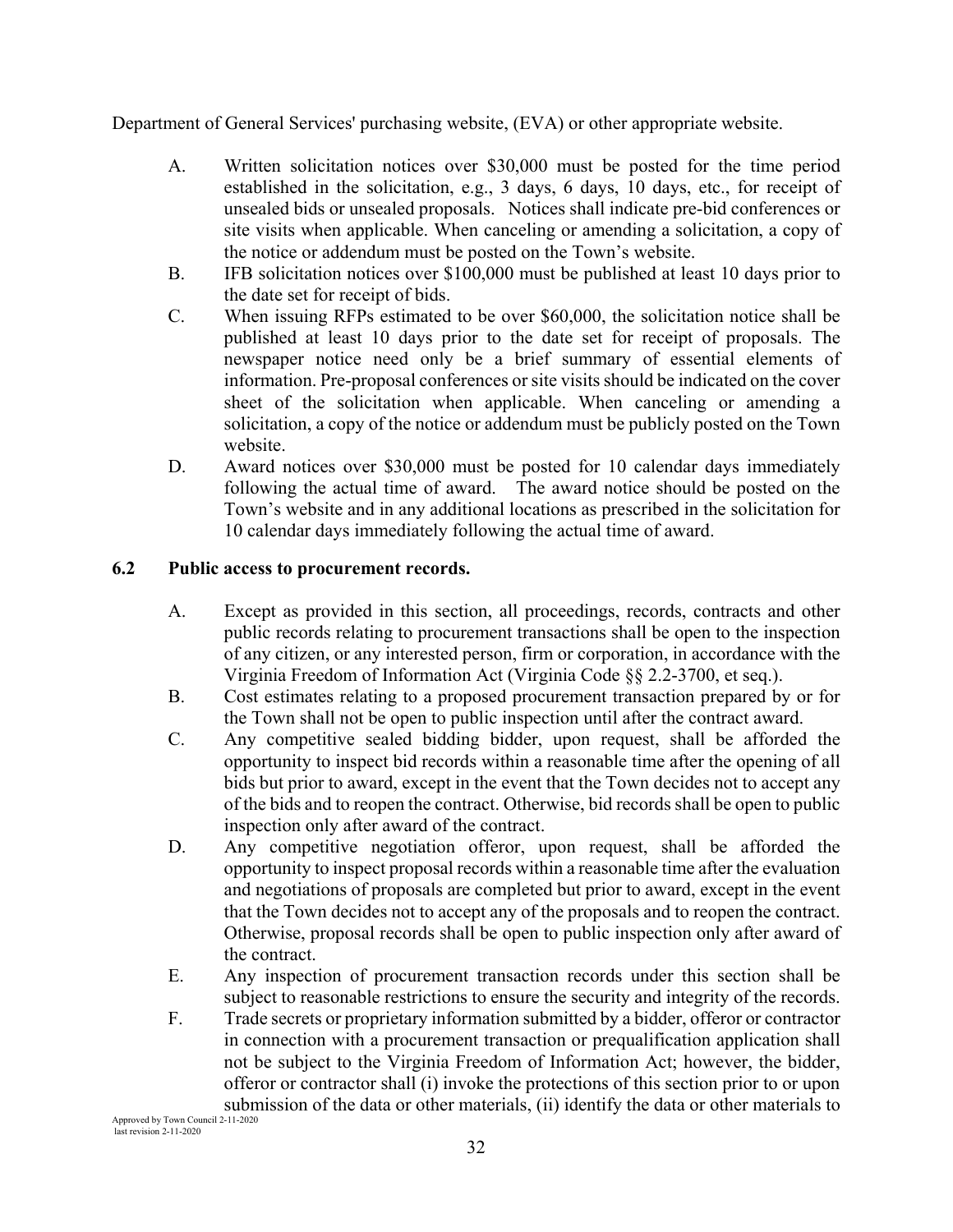be protected, and (iii) state the reasons why protection is necessary.

**NOTE:** The procurement records must be available for review by any bidder or offeror at the time a Notice of Intent to Award or an Award Notice is posted.

#### **Article VII. – Debarment.**

#### **7.0 In general.**

The term "debarment" as used in this Manual means action taken by the Town to exclude individuals or firms from contracting with the Town for particular types of goods or services for specified periods of time. Debarment does not relieve the vendor of responsibility for existing obligations.

#### **7.1 Purpose.**

The purpose of debarment is to protect the Town from risks associated with awarding contracts to persons or firms having exhibited an inability or unwillingness to fulfill contractual requirements, and to protect Town interests and the integrity of the Town's procurement process.

#### **7.2 Reasons for debarment.**

An individual or firm may be debarred for any of the following reasons:

- A. Breach of contract with the Town. Breach of contract may consist of abandonment of the contract or the commission of acts or conduct which demonstrates a failure to perform under the contract.
- B. Stating an unwillingness or inability to honor a binding bid submitted to the Town. A request to withdraw a bid, which does not otherwise state an unwillingness or inability to perform, is not a cause for debarment.
- C. Failing to complete a contract without cause within the prescribed time limit. Prescribed time limit means original contract time period plus any authorized time extensions.
- D. Falsifying or misrepresenting manufacturer's specifications in order to appear responsive to a bid solicitation.
- E. Taking any action constituting a violation of the State and Local Government Conflict of Interests Act, by virtue of any officer, director, owner, or partner of the vendor also being an officer or employee of the Town and having a "personal interest" in contract or purchase order awarded by the Town.
- F. Conviction of any criminal offense involving public contracting.
- G. Court judgment finding a violation of either federal or state anti-trust laws.
- H. Conviction of any offense indicating a lack of moral or business integrity.

Note: It is not necessary that there be a judicial determination of violations contained in subparagraphs A through E for debarment to occur.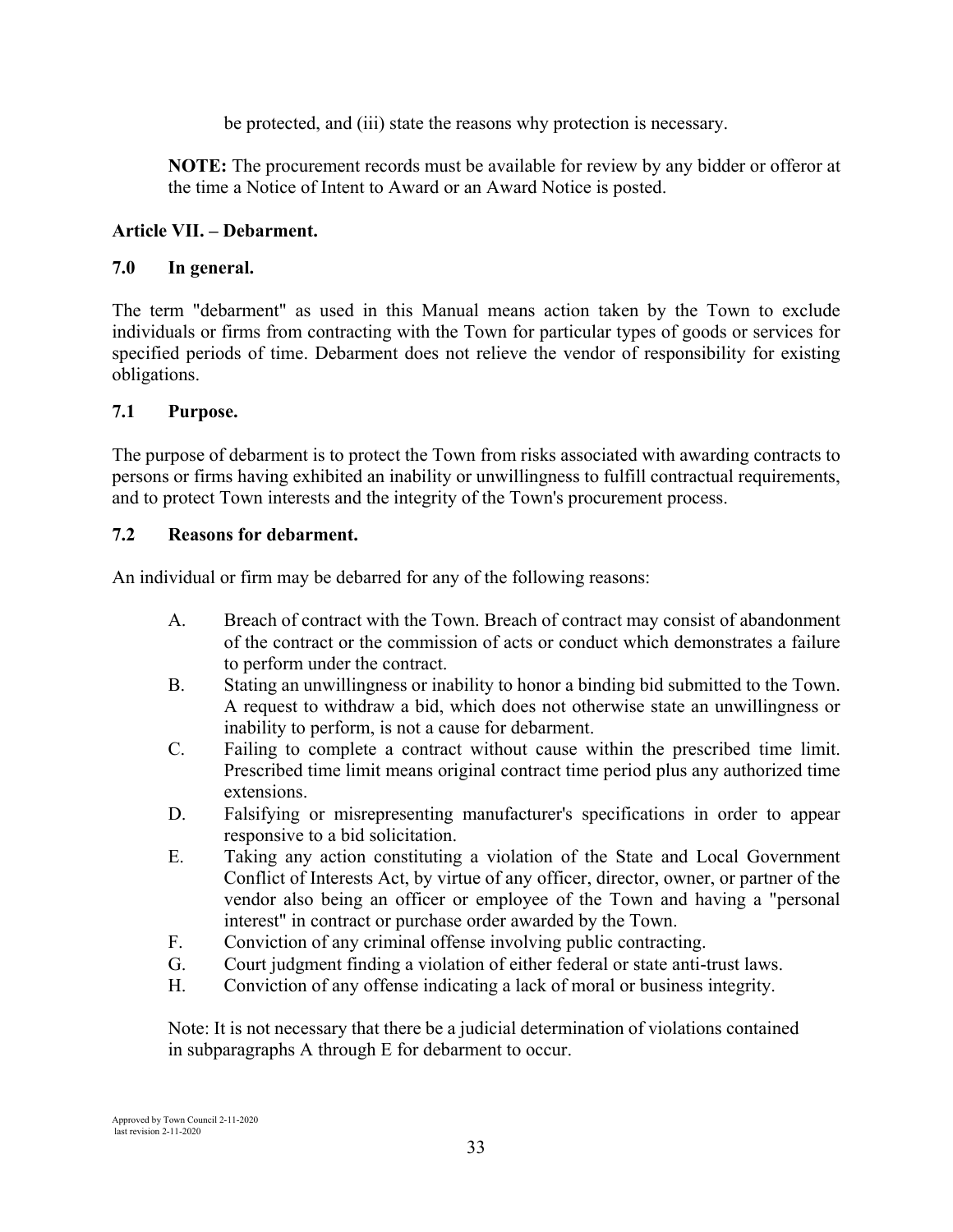#### **7.3 Term of debarment; suspending debarment.**

Debarment shall be for a period of no less than one and not more than three years, as determined by the discretion of the Town Council. Notwithstanding the prescribed duration of the debarment, at the discretion of the Town Council, a debarment may be lifted or suspended at any time if it is deemed to be in the best interest of the Town. A debarred individual or firm can apply for reinstatement at any time in writing to the Town citing actions taken to remedy the reason for debarment or prevent recurrence of the situation that caused the debarment action to be taken and otherwise indicating the lifting or suspending of the debarment would be in the best interest of the Town. Examples of actions that the Town Council may take into consideration include, but are not limited to:

- A. Repayment by a debarred vendor of damages and additional cost resulting from a default action for which the vendor had previously failed to reimburse the Town and was debarred.
- B. Disassociation with the individuals or firms responsible for the debarment.

#### **7.4 Notification.**

An individual or firm being considered for debarment from contracting with the Town will be notified in writing by certified mail, return receipt requested. The notice shall state the reasons for the action taken, the duration of the period of debarment and the effective date. This decision shall be final, unless the bidder, offeror, or contractor appeals within thirty (30) calendar days of receipt of the notice by written request to the purchasing coordinator or, in the alternative, by instituting legal action.

#### **Article VIII. – Protest of contract awards.**

The VPPA sets forth procedures for resolving several types of disputes that may arise between the Town and contractors. The procedures vary and reference is made to the VPPA for specifics.

#### **Article IX. – Assistance to small and disadvantaged businesses:**

#### **9.0 Small, Women-, Minority-, and Service Disabled Veteran-Owned Business Participation.**

The Town shall cooperate with state and federal agencies to facilitate the participation of small, women-, minority-, and service disabled veteran-owned businesses in the procurement transactions of the Town of Christiansburg. The Town of Christiansburg grants no preferences or set-asides to such businesses. The Town Manager, or designee, shall assist any such business in completing or understanding bids or proposals. Procedures may be established to increase participation by small-, women-, minority- and service disabled veteran-owned businesses.

When the procurement involves the expenditure of federal assistance or contract funds, the procurement shall be conducted in accordance with any applicable mandatory federal law and regulation, which is not reflected in this Policy including, but not limited to Title 2 of the Code of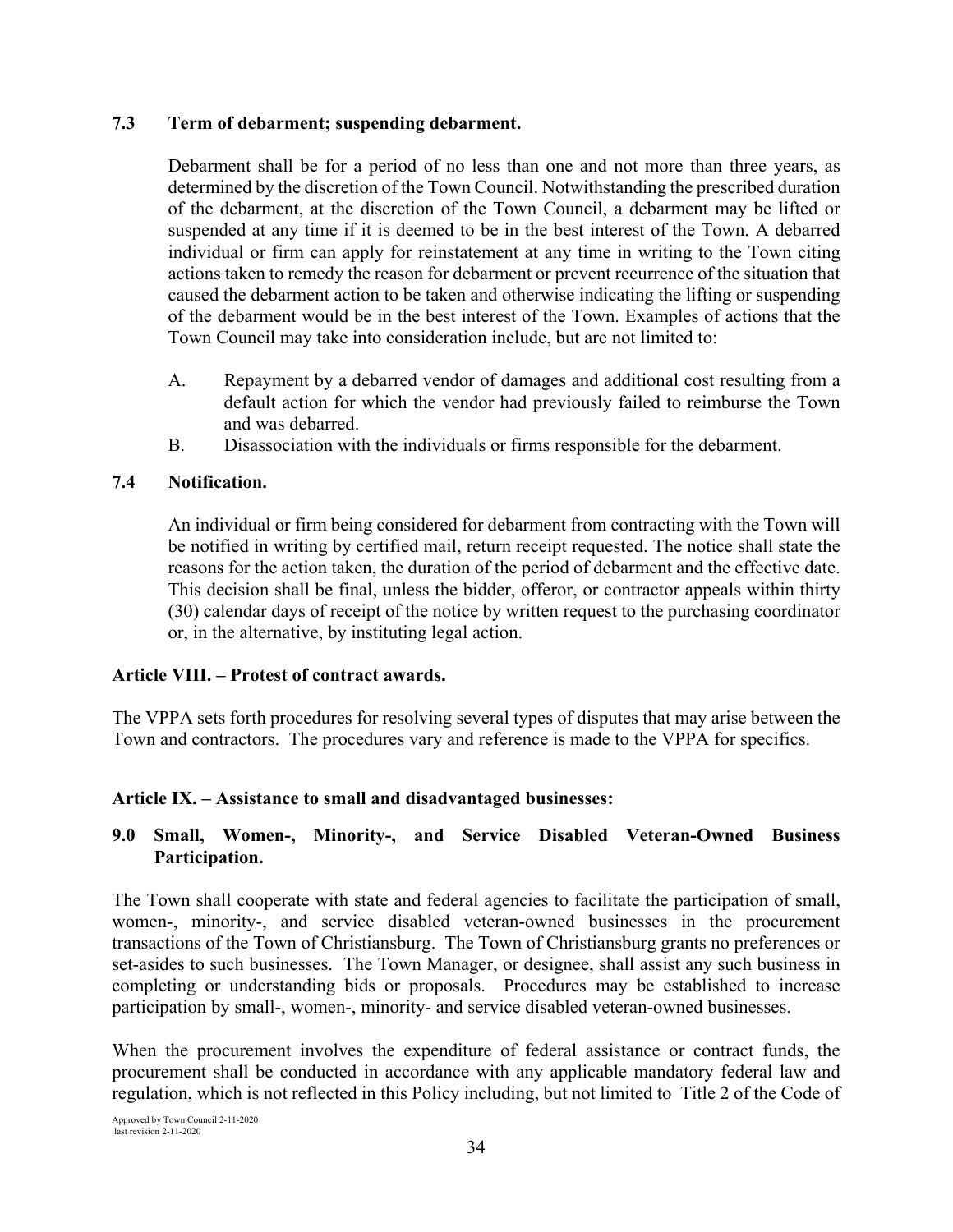Federal Regulations, Part 200 [2 CFR 200.317-326] . See Exhibit A attached hereto.

## **9.1 Discrimination prohibited**.

In the solicitation or awarding of contracts, the Town of Christiansburg shall not discriminate against any bidder or offeror because of race, religion, color, sex, national origin, age, disability, status as a service disabled veteran or other basis prohibited by state or federal law relating to discrimination in employment.

## **Article X. – Ethics in public contracting.**

## **10.0 In general.**

Our system of government is dependent in large part on its citizens maintaining the highest trust in their public officials. The conduct and character of public officials is of particular concern to state and local governments, because it is chiefly through that conduct and character that the government's reputation is derived. Therefore, public officers and employees must be familiar with the State and Local Government Conflict of Interests Act ("COIA").

## **10.1 Purpose.**

The purpose of COIA (Virginia Code §§ 2.2-3100, et seq.) is to assure the citizens of the Commonwealth that the judgment of public officers and employees will not be compromised or affected by inappropriate conflicts. The Attorney General has stated that COIA provides minimum rules of ethical conduct for state and local government officers and employees and contains three general types of restrictions and prohibitions: (1) it details certain types of conduct that are improper for such officers and employees; (2) it restricts the ability of such officers and employees to have personal interests in certain contracts with their own or other governmental agencies; and (3) it restricts the participation of such officers and employees in transactions of their governmental agencies in which they have a personal interest.

## **10.2 Definitions.**

*Immediate family:* means a spouse, children, parents, brothers and sisters, and any other person living in the same household as the employee.

*Official responsibility:* means administrative or operating authority, whether intermediate or final, to initiate, approve, disapprove, or otherwise affect a procurement transaction, or any claim resulting therefrom.

*Pecuniary interest arising from the procurement:* means a personal interest in a contract as defined in the State and Local Government Conflict of Interests Act.

*Procurement transaction:* means all functions that pertain to the obtaining of any goods, services or construction, including description of requirements, selection and solicitation of sources, preparation and award of contract, and all phases of contract administration.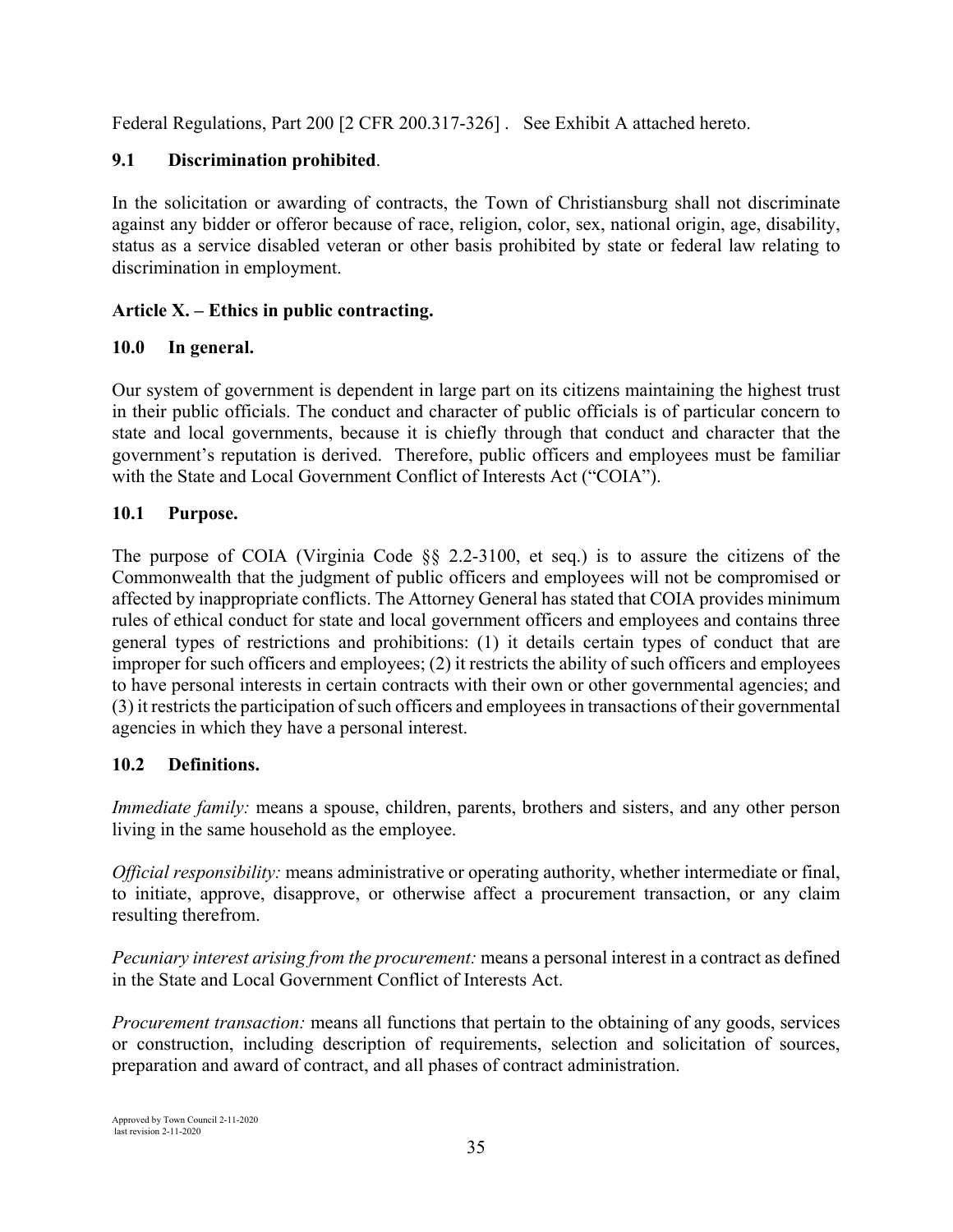*Public employee:* means any person employed by the Town, including its Council members, officers, or employees.

## **10.3 Proscribed participation by public employees in procurement.**

No public employee having official responsibility for a procurement transaction shall participate in that transaction on behalf of the Town when the employee knows that:

- A. The employee is also currently employed by a bidder, offeror, or contractor involved in the procurement transaction;
- B. The employee, the employee's partner, or any member of the employee's immediate family holds a position with a bidder, offeror or contractor such as an officer, director, trustee, partner or the like, or is employed in a capacity involving personal and substantial participation in the procurement transaction, or owns or controls an interest of more than five percent;
- C. The employee, the employee's partner, or any member of the employee's immediate family has a pecuniary interest arising from the procurement transaction; or
- D. The employee, the employee's partner, or any member of the employee's immediate family is negotiating, or has an arrangement concerning, prospective employment with a bidder, offeror or contractor.

#### **10.4 Disclosure of subsequent employment.**

No public employee or former public employee having official responsibility for procurement transactions shall accept employment with any bidder, offeror, or contractor with whom the employee or former employee dealt in an official capacity concerning procurement transactions for a period of one year from the cessation of employment by the Town unless the employee or former employee provides written notification to the Town prior to commencement of employment by that bidder, offeror, or contractor.

## **10.5 Prohibition on solicitation or acceptance of gifts.**

- A. No public employee having official responsibility for a procurement transaction shall solicit, demand, accept, or agree to accept from a bidder, offeror, contractor or subcontractor any payment, loan, subscription, advance, deposit of money, services or anything of more than nominal or minimal value, present or promised, unless consideration of substantially equal or greater value is exchanged. The Town may recover the value of anything conveyed in violation of this subsection.
- B. No bidder, offeror, contractor or subcontractor shall confer upon any public employee having official responsibility for a procurement transaction any payment, loan, subscription, advance, deposit of money, services or anything of more than nominal value, present or promised, unless consideration of substantially equal or greater value is exchanged.

#### **10.6 Kickbacks.**

A. No contractor or subcontractor shall demand or receive from any of its suppliers or

Approved by Town Council 2-11-2020 last revision 2-11-2020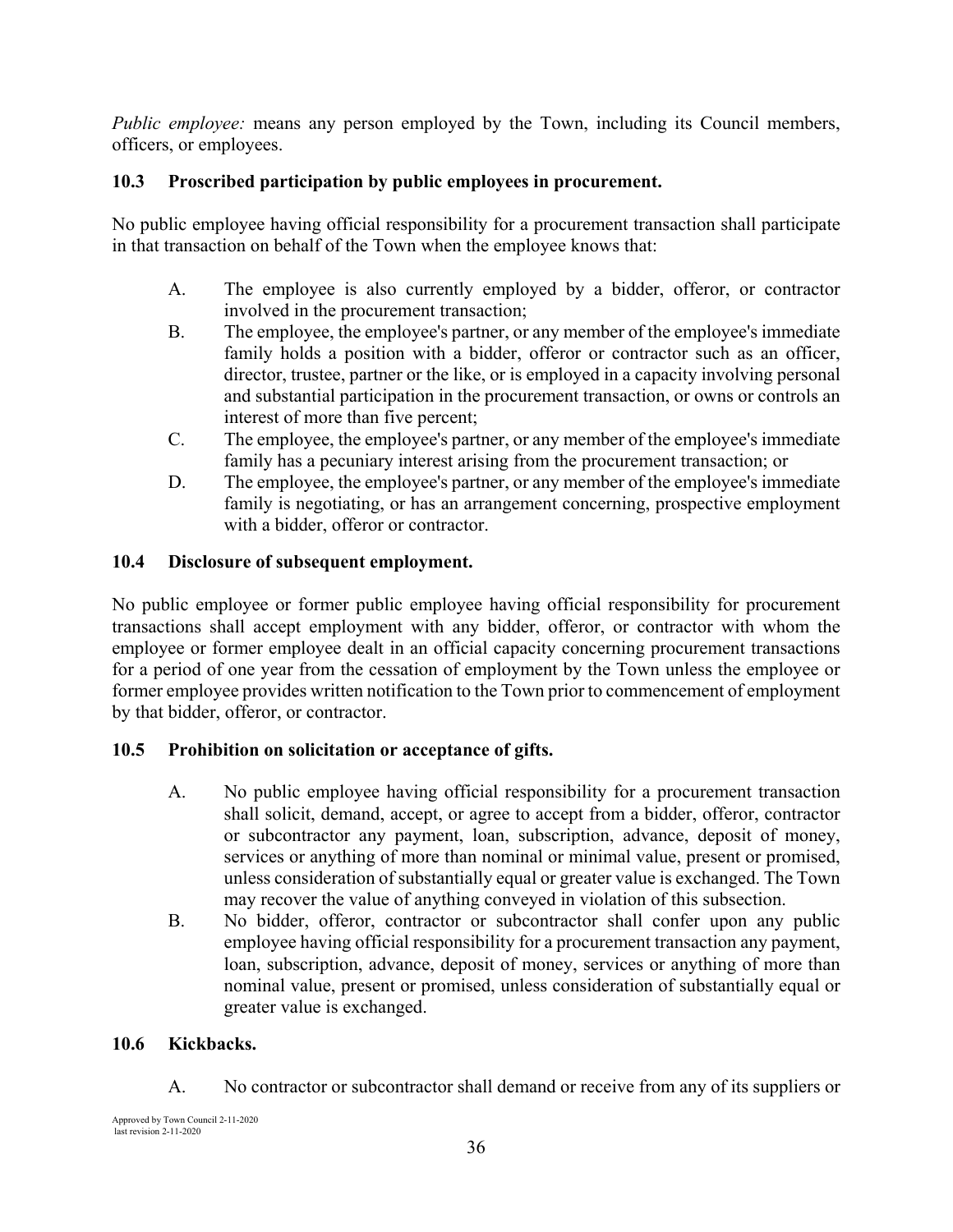its subcontractors, as an inducement for the award of a subcontract or order, any payment, loan, subscription, advance, deposit of money, services, or anything present or promised, unless consideration of substantially equal or greater value is exchanged.

- B. No subcontractor or supplier shall make, or offer to make, kickbacks as described in this section.
- C. No person shall demand or receive any payment, loan, subscription, advance, deposit of money, services, or anything of value in return for an agreement not to compete on a public contract.
- D. If a subcontractor or supplier makes a kickback or other prohibited payment as described in this section, the amount thereof shall be conclusively presumed to have been included in the price of the subcontract or order and ultimately borne by the Town and shall be recoverable from both the maker and recipient. Recovery from one offending party shall not preclude recovery from other offending parties.

**10.7 Participation in bid preparation.** 

No person who, for compensation, prepares an invitation to bid or request for proposal for or on behalf of the Town shall (i) submit a bid or proposal for that procurement or any portion thereof or (ii) disclose to any bidder or offeror information concerning the procurement that is not available to the public. However, the Town may permit such person to submit a bid or proposal for that procurement or any portion thereof if the Town determines that the exclusion of the person would limit the number of potential qualified bidders or offerors in a manner contrary to the best interests of the Town.

#### **10.8 Purchase of materials from architect or engineer prohibited.**

- A. No building materials, supplies or equipment for any building or structure constructed by or for the Town shall be sold by or purchased from any person employed as an independent contractor by the Town to furnish architectural or engineering services, but not construction, for such building or structure or from any partnership, association or corporation in which such architect or engineer has a personal interest as defined in Virginia Code § 2.2-3101.
- B. No building materials, supplies or equipment for any building or structure constructed by or for the Town shall be sold by or purchased from any person who has provided or is currently providing design services specifying a sole source for such materials, supplies or equipment to be used in the building or structure to the independent contractor employed by the Town to furnish architectural or engineering services in which such person has a personal interest as defined in Virginia Code § 2.2-3101.
- C. The provisions of subsections A and B shall not apply in cases of emergency or for transportation-related projects conducted by the Department of Transportation or the Virginia Port Authority.

#### **10.9 Certification of compliance required; penalty for false statements.**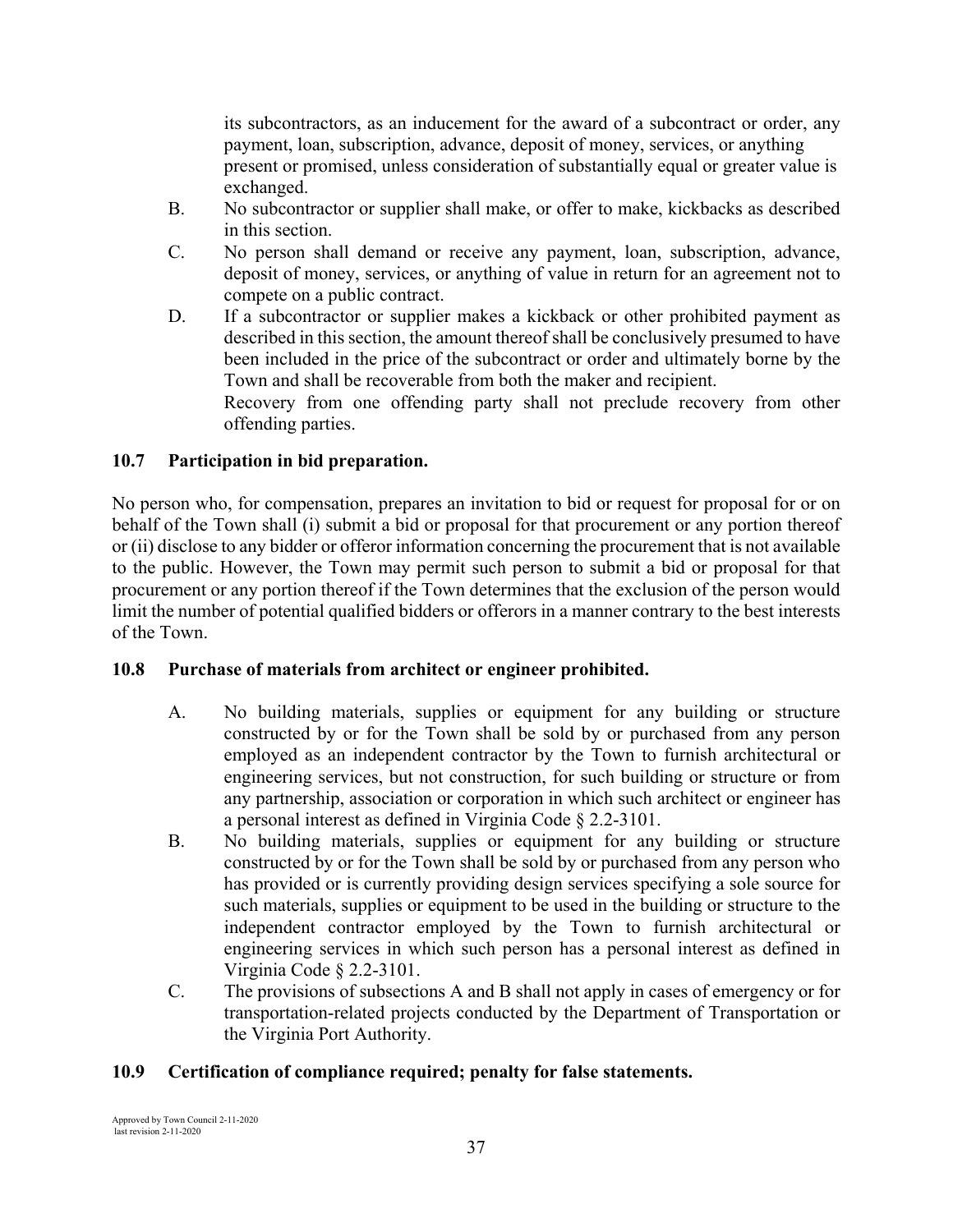- A. Public bodies may require public employees having official responsibility for procurement transactions in which they participated to annually submit for such transactions a written certification that they complied with the provisions of this article.
- B. Any public employee required to submit a certification as provided in subsection A who knowingly makes a false statement in the certification shall be punished as provided in Virginia Code § 2.2-4377.

#### **10.10 Misrepresentations prohibited.**

No public employee having official responsibility for a procurement transaction shall knowingly falsify, conceal, or misrepresent a material fact; knowingly make any false, fictitious or fraudulent statements or representations; or make or use any false writing or document knowing it to contain any false, fictitious or fraudulent statement or entry.

#### **10.11 Penalty for violation.**

Any person convicted of a willful violation of any provision of this article shall be guilty of a Class 1 misdemeanor. Upon conviction, any public employee, in addition to any other fine or penalty provided by law, shall forfeit his or her employment.

#### **Article XI. – Surplus property.**

#### **11.0 In general.**

Tangible personal property owned by and no longer needed by the Town is to be considered surplus property.

#### **11.1 Authorization to dispose of surplus property.**

The purchasing coordinator is authorized to sell or otherwise dispose of surplus personal property with a value of \$10,000.00 or less without Town Manager approval. Surplus property with a value in excess of \$10,000.00 shall require Town Manager approval prior to its sale or disposal.

#### **11.2 Disposal.**

The purchasing coordinator shall use one of the following methods of disposal:

- A. Sale to a state agency or political subdivision;
- B. Public sale or auction;
- C. Donation (with approval of the Town Manager);
- D. Trade-in:
- E. Abandonment or destruction (with approval of the Town Manager).

Upon the sale or transfer of surplus property, the purchasing coordinator is authorized to execute and deliver any applicable bill of sale and title documents. The Town's Finance Department shall keep a record of all property sold, to whom it was sold, and the amount of money or consideration received from the sale.

Approved by Town Council 2-11-2020 last revision 2-11-2020